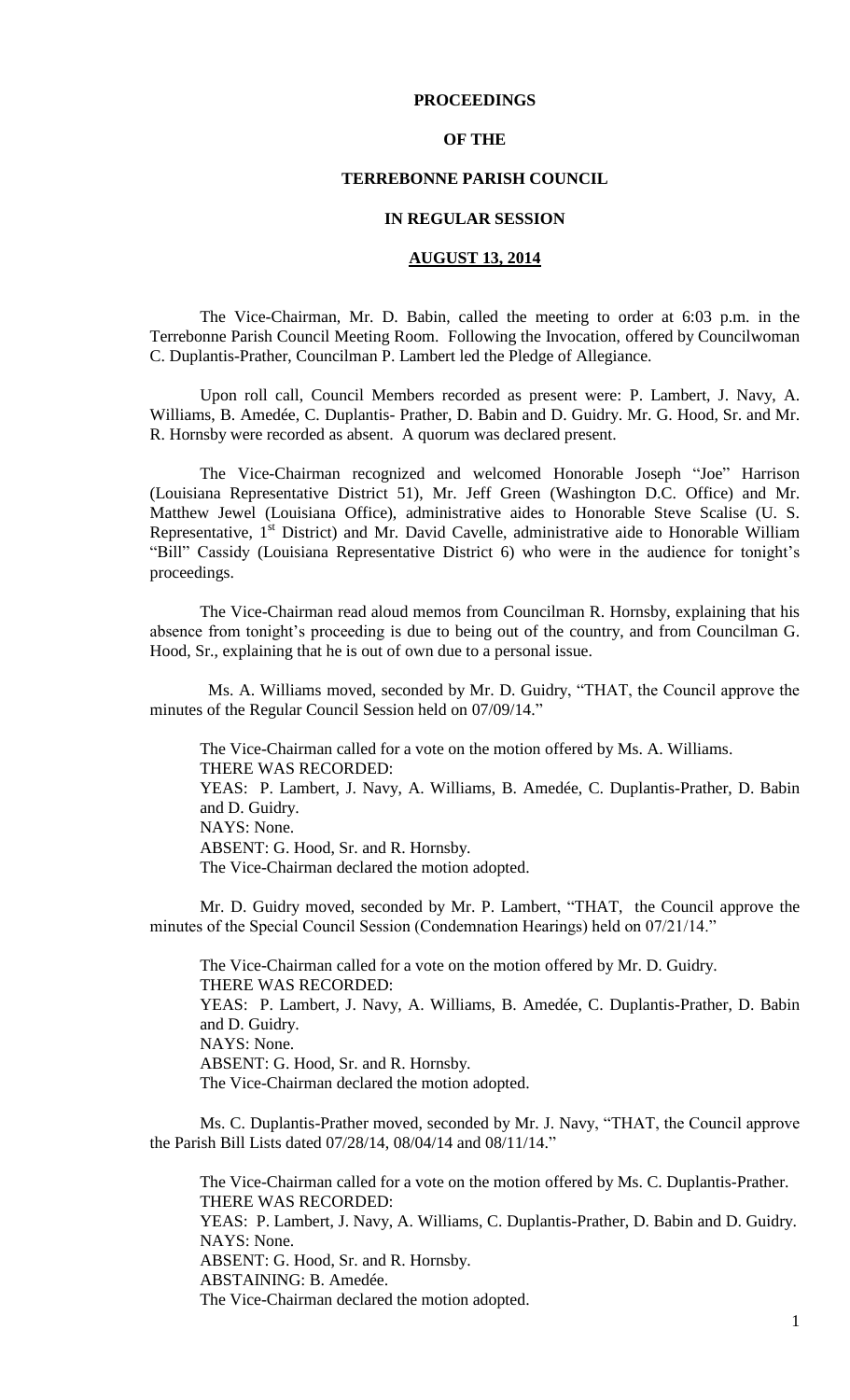Councilwoman C. Duplantis-Prather read aloud a proclamation declaring September, 2014 as "Leukodystrophy Awareness Month in Houma-Terrebonne" and the Parish President presented the document to Mr. Mike Nixon, a former reporter for the *Tri-Parish Times* who is currently suffering from Leukodystrophy.

Mr. Nixon thanked the Council and Administration for bringing awareness of these diseases to the public, noting that one year ago, the Terrebonne Parish Council made history by becoming the first governing body in the State of Louisiana to recognize Leukodystrophy as a disease.

Councilman J. Navy read aloud a commendation congratulating local dining establishment Cristiano Ristorante for being selected as one among eleven of the State's best restaurants outside of New Orleans.

Ms. Krystal Cook, an employee of Cristiano Ristorante, thanked the Council and the Administration, on behalf of owner Cristiano Raffignone, Kelly Barker, Casey Babin and Executive Chef Lindsay Mason, for this honor and for always supporting their business endeavors.

Agenda Item 1C – Rep. Lenar Whitney will address the Council to report on the Legislative Session – Rep. Whitney was noted as not being in attendance this evening.

The Vice-Chairman recognized Rep. Joe Harrison (Louisiana District 51) who addressed the Council and the Administration with a brief report and summary of the latest Legislative Session. He stated that he wrote and/or co-authored bills and that fourteen of them passed and were enacted; he said that there is still much work to be done on the State level with issues involving insurance, gaming dollars supposedly allocated to education but not being used for this purpose, elderly affairs and Council on Aging funding, age-discrimination legislation involving Justice of the Peaces, Constables and Judges, the Bayou Lafourche Water System Project (allowing Lake Verrett to be a secondary water source for the State in case of an emergency), financial issues in the Office of Group Benefits and no Director for the Office of Indian Affairs. Rep. Harrison stated that all of these issues and concerns are being looked at so that solutions can be found to move Louisiana forward in a positive way.

Parish President Claudet, along with several Council members, thanked Rep. Harrison for his leadership and his support of Terrebonne Parish issues.

Vice-Chairman D. Babin announced that Rep. Harrison has received the Legislator of the Year Award, and extended the Council's congratulations.

Mr. P. Lambert moved, seconded by Ms. A. Williams, "THAT, it now being 6:51 p.m., the Council open public hearings."

The Vice-Chairman called for a vote on the motion offered by Mr. P. Lambert. THERE WAS RECORDED: YEAS: P. Lambert, J. Navy, A. Williams, B. Amedée, C. Duplantis-Prather, D. Babin and D. Guidry. NAYS: None. ABSENT: G. Hood, Sr. and R. Hornsby. The Vice-Chairman declared the motion adopted.

The Vice-Chairman recognized the public for comments on the following:

A. A proposed ordinance to rescind Ordinance No. 8444, and to authorize the acquisition of property located at 603 Louis Drive.

There were no comments from the public on the proposed ordinance.

Ms. A. Williams moved, seconded by Mr. J. Navy, "THAT, the Council close the aforementioned public hearing."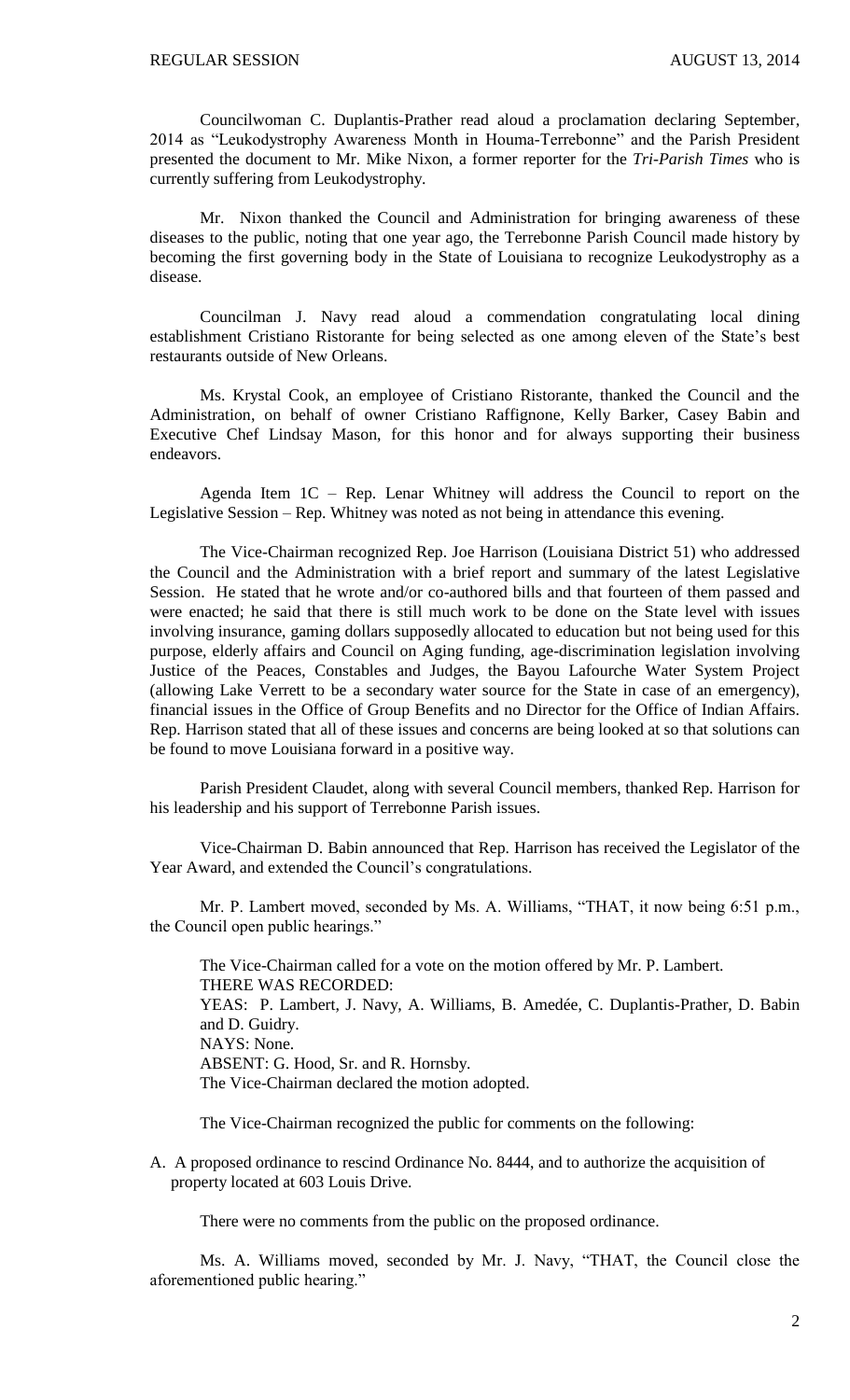The Vice-Chairman called for a vote on the motion offered by Ms. A. Williams. THERE WAS RECORDED: YEAS: P. Lambert, J. Navy, A. Williams, B. Amedée, C. Duplantis-Prather, D. Babin and D. Guidry. NAYS: None. ABSENT: G. Hood, Sr. and R. Hornsby. The Vice-Chairman declared the motion adopted.

OFFERED BY: Ms. A. Williams. SECONDED BY: Ms. C. Duplantis-Prather.

#### ORDINANCE NO. 8452

AN ORDINANCE TO RESCIND ORDINANCE 8444 AND TO AUTHORIZE THE ACQUISITION OF STRUCTURES AND LANDS UNDER THE TERMS AND CONDITIONS OF THE COMMUNITY DEVELOPMENT BLOCK GRANT (CDBG) BUYOUT PROGRAM; AND TO AUTHORIZE THE PARISH PRESIDENT TO EXECUTE ANY AND ALL DOCUMENTS NECESSARY TO AFFECT ALL ACTIVITIES RELATED TO THE ACQUISITION.

WHEREAS, the Terrebonne Parish Consolidated Government has been advised by consultants, Leidos, Inc. as part of the implementation of the Gustav/Ike Recovery Plan CDBG Buyout Program project management duties that they recommend acquisition under the grant program of the following properties; and

WHEREAS, as agents, Leidos, Inc. has executed all necessary documents with the following property owner to acquire all structures and lands located at the address and for the amount stipulated below:

| Owner(s) and address:                 | 603 Louis Drive, Houma, LA 70364<br>Chris & Debra Fabre, owners; |
|---------------------------------------|------------------------------------------------------------------|
| <b>Appraised Value:</b>               | \$186,000.00                                                     |
| <b>Estimated Total Project Costs:</b> | \$212,185.00                                                     |
| <b>Offer Amount:</b>                  | \$186,000.00                                                     |

**Legal Description:** LOT 5 BLOCK 11 ADDEN. #4 CADIERE PARK HEIGHTS. CB 1924/299

WHEREAS, the above listed property owner has agreed to the offer to purchase for the amounts stipulated.

## SECTION I

NOW, THEREFORE, BE IT ORDAINED by the Terrebonne Parish Council in regular session convened, and on behalf of the Terrebonne Parish Consolidated Government, that notice is hereby given to rescind Ordinance 8444 and adopt an ordinance to authorize the acquisition of structures and lands under the terms and conditions of the Gustav/Ike Recovery Plan CDBG Buyout Program is hereby authorized; and that the Parish President, Michel H. Claudet, is hereby authorized to execute any and all documents necessary to effect acquisition.

#### SECTION II

If any word, clause, phrase, section or other portion of this ordinance shall be declared null, void, invalid, illegal, or unconstitutional, the remaining words, clauses, phrases, sections and other portions of this ordinance shall remain in full force and effect, the provisions of this ordinance hereby being declared to be severable.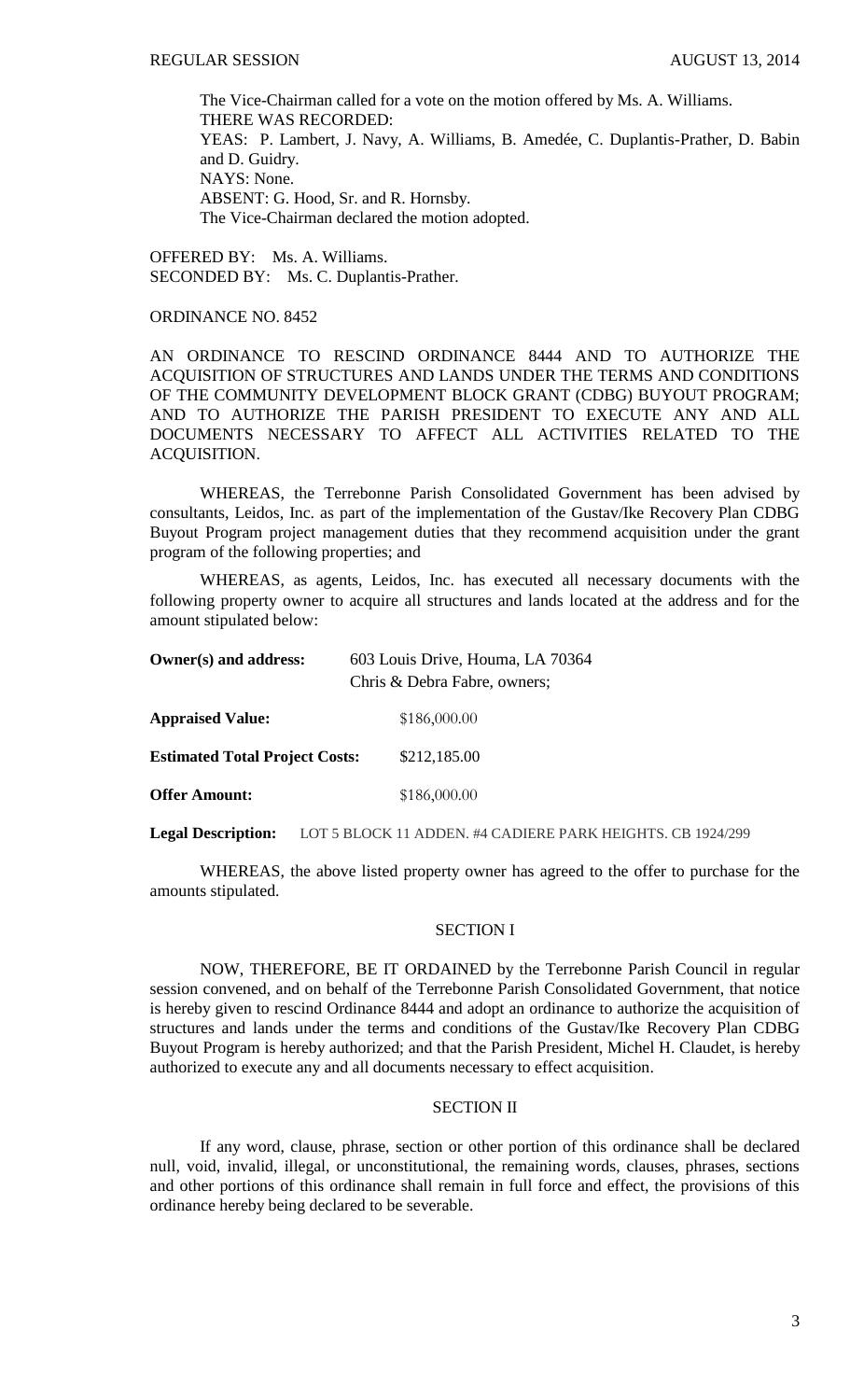#### SECTION III

This ordinance shall become effective upon approval by the Parish President or as otherwise provided in Section 2-13(b) of the Home Rule Charter for a Consolidated Government for Terrebonne Parish, whichever occurs sooner.

This ordinance, having been introduced and laid on the table for at least two weeks, was voted upon as follows:

THERE WAS RECORDED:

YEAS: P. Lambert, J. Navy, A. Williams, B. Amedée C. Duplantis-Prather, D. Babin and D. Guidry.

NAYS: None.

ABSTAINING: None.

ABSENT: G. Hood, Sr. and R. Hornsby.

The Vice Chairman declared the ordinance adopted on this, the 13<sup>th</sup> day of August, 2014.

\* \* \* \* \* \* \* \* \*

Mr. P. Lambert moved, seconded by Ms. A. Williams, "THAT, the Council continue with the regular order of business."

The Vice-Chairman called for a vote on the motion offered by Mr. P. Lambert, THERE WAS RECORDED: YEAS: P. Lambert, J. Navy, A. Williams, B. Amedée, C. Duplantis-Prather, D. Babin and D. Guidry. NAYS: None. ABSENT: G. Hood, Sr. and R. Hornsby. The Vice-Chairman declared the motion adopted.

OFFERED BY: Mr. D. Guidry. SECONDED BY: Ms. A. Williams and Mr. P. Lambert.

RESOLUTION NO. 14-368

A resolution changing the location of the polling place for two precincts within Terrebonne Parish, which were established by Resolution No. 14-176, and providing for other matters relative thereto.

WHEREAS, due to the prospective sale of the facility, it has become necessary to change the location currently being used as the polling place for Precincts 00/063 and for 00/112, and

WHEREAS, the necessary inspection has shown the Little Caillou Volunteer Fire Department Fitness Center at 5612 Hwy 56, Chauvin as appropriate and equipped to serve as a polling place.

NOW THEREFORE BE IT RESOLVED, by the Terrebonne Parish Council, on behalf of the Terrebonne Parish Consolidated Government, that the change in the polling place for Precincts 00/063 and for 00/112 listed on Attachment A shall become effective upon approval by the appropriate State agencies.

THERE WAS RECORDED:

YEAS: P. Lambert, J. Navy, A. Williams, B. Amedée, C. Duplantis-Prather, D. Babin and D. Guidry. NAYS: None. ABSTAINING: None. ABSENT: G. Hood, Sr. and R. Hornsby. The Vice Chairman declared the resolution adopted on this, the  $13<sup>th</sup>$  day of August, 2014.

\* \* \* \* \* \* \* \*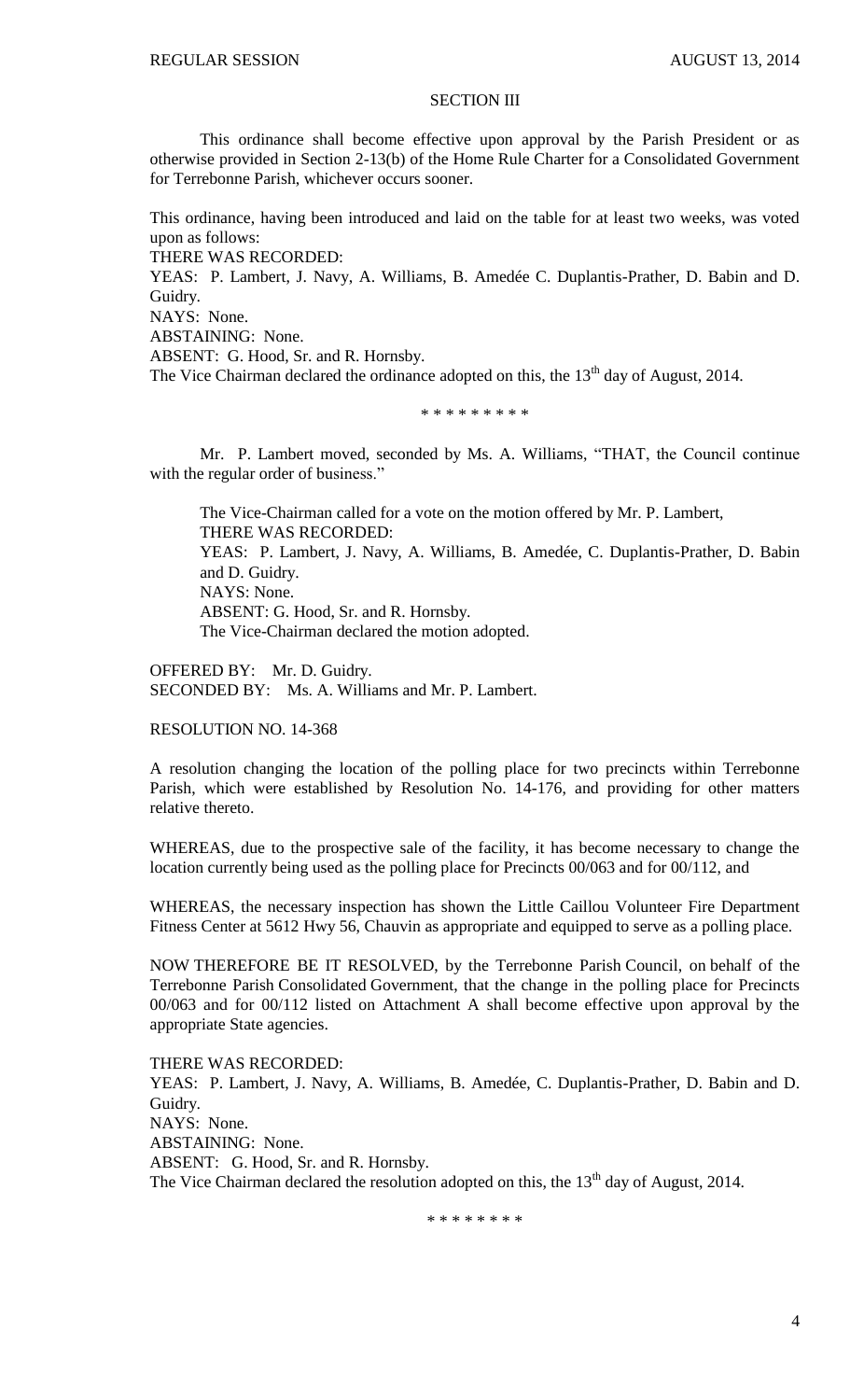# **ATTACHMENT A**

|          | POLLING PLACES - TERREBONNE PARISH,<br><b>LOUISIANA</b>   |
|----------|-----------------------------------------------------------|
| Precinct | Location                                                  |
| 01       | ROBICHAUX'S FORD, 272 W MAIN ST,<br><b>THIBODAUX</b>      |
| 04A      | SCHRIEVER ELEMENTARY SCHOOL,<br>2052 W MAIN ST, SCHRIEVER |
| 04J      | SCHRIEVER ELEMENTARY SCHOOL,<br>2052 W MAIN ST, SCHRIEVER |
| 05       | CALDWELL MIDDLE SCHOOL, 445 HWY<br>311, SCHRIEVER         |
| 07A      | H L BOURGEOIS HIGH SCHOOL, 1<br>RESERVATION DR, GRAY      |
| 07L      | H L BOURGEOIS HIGH SCHOOL, 1<br>RESERVATION DR, GRAY      |
| 08       | N. HOUMA BRANCH LIBRARY, 4130 W.<br>PARK AVE, GRAY        |
| 09       | S CENTRAL PLANN & DEV COMM, 5058<br>W MAIN ST, HOUMA      |
| 10A      | OAKSHIRE ELEMENTARY SCHOOL,<br>5459 VICARI ST, HOUMA      |
| 10L      | OAKSHIRE ELEMENTARY SCHOOL,<br>5459 VICARI ST, HOUMA      |
| 11A      | COTEAU-BAYOU BLUE SCHOOL, 2550<br>COTEAU RD, HOUMA        |
| 11J      | COTEAU-BAYOU BLUE SCHOOL, 2550<br>COTEAU RD, HOUMA        |
| 12       | ST BERNADETTE ELEM SCHOOL, 309<br>FUNDERBURK AVE, HOUMA   |
| 13       | ST BERNADETTE K C CNL #7355, 5522<br>W MAIN ST, HOUMA     |
| 14A      | WOODMEN OF THE WORLD HALL, 309<br>S HOLLYWOOD RD, HOUMA   |
| 14K      | WOODMEN OF THE WORLD HALL, 309<br>S HOLLYWOOD RD, HOUMA   |
| 15       | SOUTHDOWN ELEMENTARY SCHOOL,<br>1124 ST CHARLES ST, HOUMA |
| 17       | BROADMOOR ELEMENTARY SCHOOL,<br>1010 BROADMOOR AVE, HOUMA |
| 18A      | LISA PARK GYM, 6639 LISA PARK AVE,<br><b>HOUMA</b>        |
| 18J      | LISA PARK GYM, 6639 LISA PARK AVE,<br><b>HOUMA</b>        |
| 19A      | CHURCH OF CHRIST BUSINESS OFF,<br>6958 ALMA ST, HOUMA     |
| 19K      | CHURCH OF CHRIST BUSINESS OFF,<br>6958 ALMA ST, HOUMA     |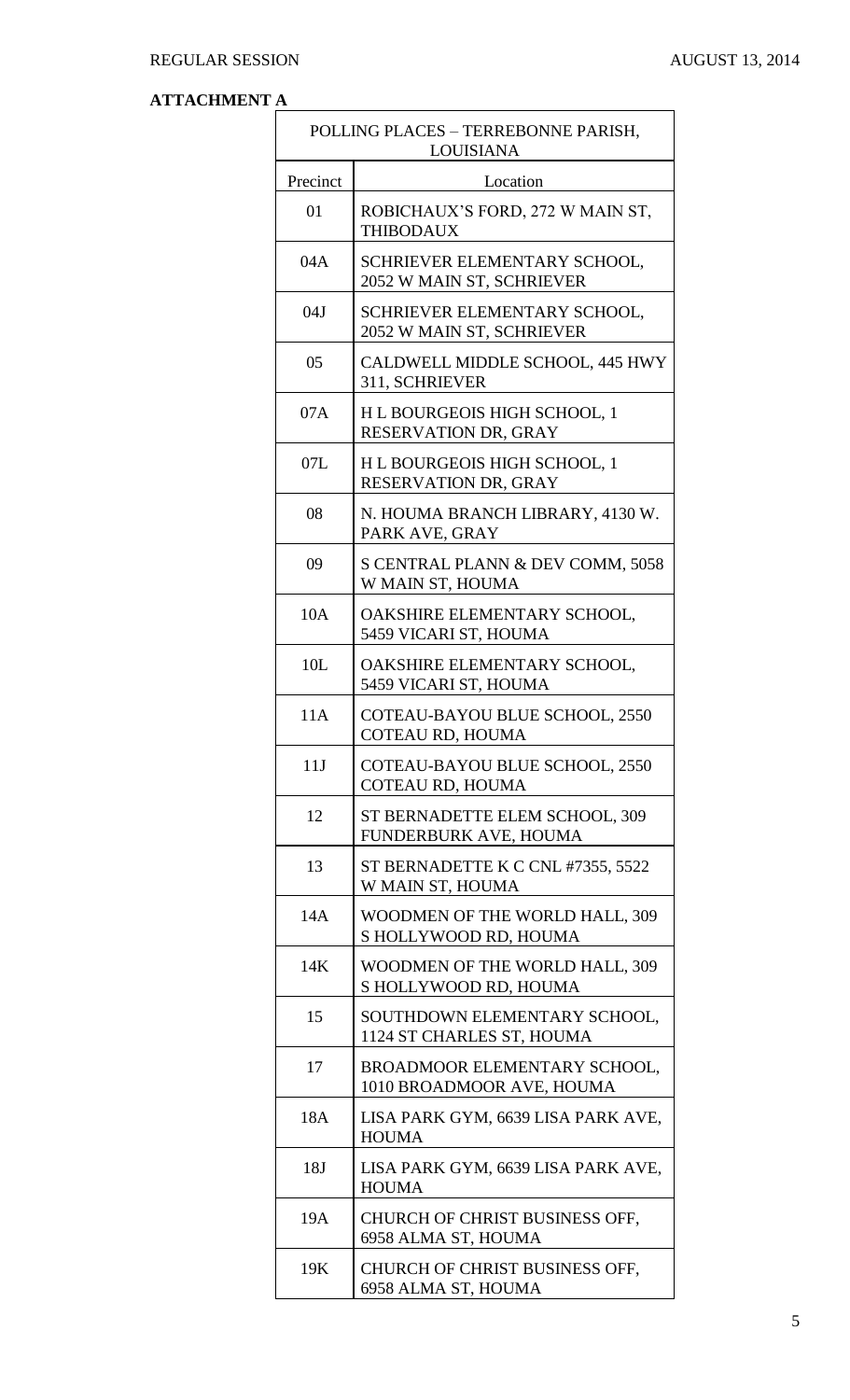$\blacksquare$ 

 $\overline{\phantom{0}}$ 

|          | POLLING PLACES - TERREBONNE PARISH,<br><b>LOUISIANA</b>               |  |
|----------|-----------------------------------------------------------------------|--|
| Precinct | Location                                                              |  |
| 20       | TERREBONNE PAR SCHOOL BRD OFF,<br>201 STADIUM DR, HOUMA               |  |
| 21       | ST GREGORY SCHOOL LIBRARY, 419<br>SEVENTH ST, HOUMA                   |  |
| 23       | BAYOU TOWERS, 7491 PARK AVE,<br><b>HOUMA</b>                          |  |
| 25       | WEST HOUMA RECREATION CENTER,<br>800 WILLIAMS AVE, HOUMA              |  |
| 27       | SOUTH LOUISIANA ELECTRIC CO-OP,<br>2028 COTEAU RD, HOUMA              |  |
| 28       | SOUTH LOUISIANA ELECTRIC CO-OP,<br>2028 COTEAU RD, HOUMA              |  |
| 29       | EAST HOUMA SCHOOL, 222 CONNELY<br>ST, HOUMA                           |  |
| 31       | <b>VILLAGE EAST VOL FIRE STATION, 100</b><br>DEVELOPMENT ST, HOUMA    |  |
| 32       | <b>VILLAGE EAST SCHOOL, 315</b><br>LAFAYETTE WOODS BLVD, HOUMA        |  |
| 33       | EAST HOUMA RECREATION CENTER,<br>126 BOUNDARY RD, HOUMA               |  |
| 34A      | EAST STREET SCHOOL CAFETERIA, 609<br><b>EAST ST, HOUMA</b>            |  |
| 34M      | EAST STREET SCHOOL CAFETERIA, 609<br>EAST ST, HOUMA                   |  |
| 35       | EAST HOUMA RECREATION CENTER,<br>126 BOUNDRY RD, HOUMA                |  |
| 36       | EAST HOUMA RECREATION CENTER,<br>126 BOUNDRY RD, HOUMA                |  |
| 38       | EAST HOUMA BRANCH LIBRARY, 778<br><b>GRAND CAILLOU RD, HOUMA</b>      |  |
| 40       | HONDURAS ELEMENTARY SCHOOL,<br>530 GRAND CAILLOU RD, HOUMA            |  |
| 41       | EAST HOUMA BRANCH LIBRARY, 778<br><b>GRAND CAILLOU RD, HOUMA</b>      |  |
| 43       | OAKLAWN JR HIGH SCHOOL<br>CAFETERIA, 2215 ACADIAN DR,<br><b>HOUMA</b> |  |
| 45       | NSU ALLIED HEALTH BUILDING, 235<br>CIVIC CENTER BLVD, HOUMA           |  |
| 46       | TPCG FEDERAL PROGRAMS BLDG, 809<br><b>BARROW ST, HOUMA</b>            |  |
| 47       | MUNICIPAL AUDITORIUM, 880 VERRET<br>ST, HOUMA                         |  |
| 48       | DUMAS AUDITORIUM, 301 W TUNNEL<br><b>BLVD, HOUMA</b>                  |  |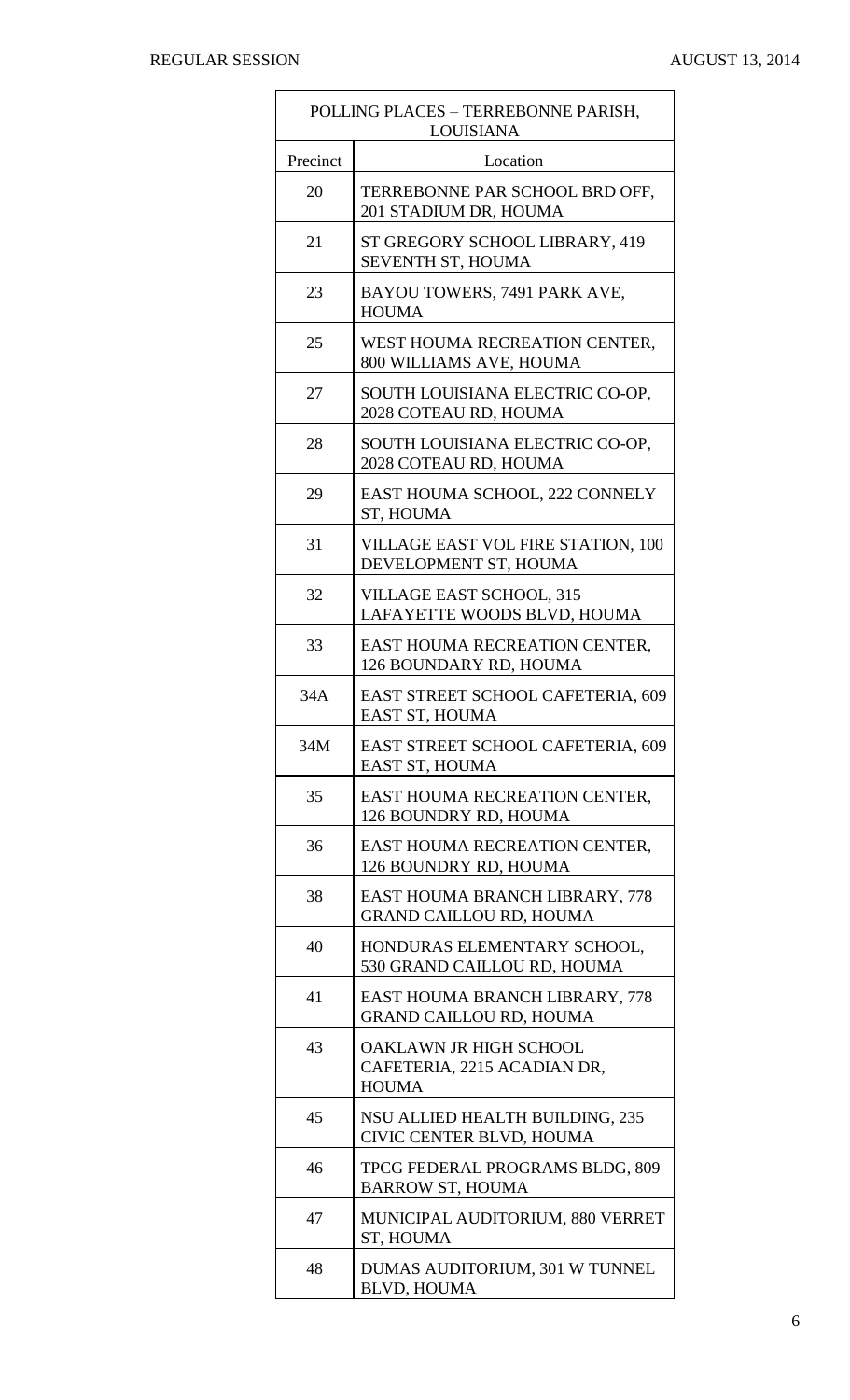$\blacksquare$ 

 $\overline{\phantom{0}}$ 

|          | POLLING PLACES - TERREBONNE PARISH,<br><b>LOUISIANA</b>                               |  |
|----------|---------------------------------------------------------------------------------------|--|
| Precinct | Location                                                                              |  |
| 49       | HOUMA JR HIGH SCHOOL, 315 ST<br><b>CHARLES ST, HOUMA</b>                              |  |
| 51       | SHADY ACRES SR CENTER, 6512 W<br>MAIN ST, HOUMA                                       |  |
| 52       | <b>GRAND CAILLOU ELEM SCHOOL, 3933</b><br><b>GRAND CAILLOU RD, HOUMA</b>              |  |
| 53       | RECREATION DISTRICT NO 4 GYM, 106<br><b>BADOU DR, DULAC</b>                           |  |
| 54       | KC HOME COUNCIL NO 7722, 5396<br><b>SHRIMPERS ROW, DULAC</b>                          |  |
| 55       | <b>BOURG COMMUNITY CENTER, 4411</b><br>ELDRED ST, BOURG                               |  |
| 56       | <b>BOURG COMMUNITY CENTER, 4411</b><br>ELDRED ST, BOURG                               |  |
| 57A      | RECREATION DISTRICT NO 6 GYM, 107<br>RECREATION DR, MONTEGUT                          |  |
| 57L      | RECREATION DISTRICT NO 6 GYM, 107<br>RECREATION DR, MONTEGUT                          |  |
| 58       | KC HOME COUNCIL NO 8616, 1558 HWY<br>665, MONTEGUT                                    |  |
| 59A      | UPPER LITTLE CAILLOU ELEM SCH,<br>4824 HWY 56, CHAUVIN                                |  |
| 59L      | UPPER LITTLE CAILLOU ELEM SCH,<br>4824 HWY 56, CHAUVIN                                |  |
| 60       | LITTLE CAILLOU RECREATION CTR,<br>215 ANGEL ST, CHAUVIN                               |  |
| 61       | <b>CHAUVIN BRANCH LIBRARY, 5500</b><br>HWY 56, CHAUVIN                                |  |
| 62       | CHAUVIN CENTRAL FIRE STATION,<br>5610 HWY 56, CHAUVIN                                 |  |
| $*63$    | <b>ASWELL PICOU VFW POST 9608, 6004</b><br>HWY 56, CHAUVIN                            |  |
|          | <b>LITTLE CAILLOU VFD FITNESS</b><br>CENTER, 5612 HWY 56, CHAUVN                      |  |
| 64       | DONNER COMMUNITY CENTER, 361<br><b>AZALEA DR, DONNER</b>                              |  |
| 65       | <b>GIBSON ELEMENTARY SCHOOL</b><br>CAFETERIA, 6357 S BAYOU BLACK DR,<br><b>GIBSON</b> |  |
| 66       | <b>GIBSON ELEMENTARY SCHOOL</b><br>CAFETERIA, 6357 S BAYOU BLACK DR,<br><b>GIBSON</b> |  |
| 67       | <b>GIBSON EAST FIRE STATION, 5218 N</b><br><b>BAYOU BLACK DR, GIBSON</b>              |  |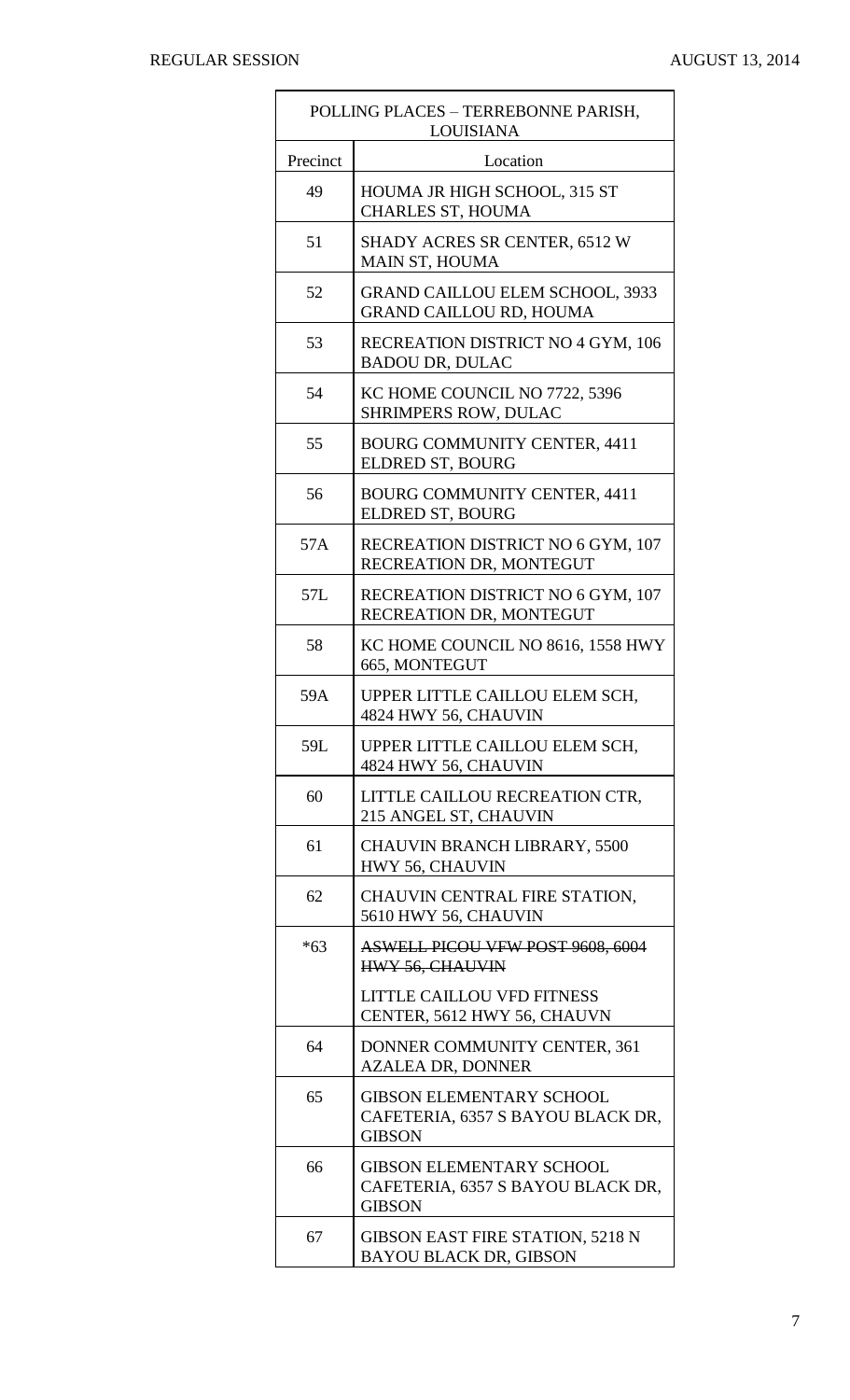$\mathbf{r}$ 

|          | POLLING PLACES - TERREBONNE PARISH,<br><b>LOUISIANA</b>                           |  |
|----------|-----------------------------------------------------------------------------------|--|
| Precinct | Location                                                                          |  |
| 68       | BAYOU BLACK RECREATION CENTER,<br>3688 SOUTHDOWN MANDALAY RD,<br><b>HOUMA</b>     |  |
| 69       | <b>GRACE LUTHERAN CHURCH, 422</b><br>VALHI BLVD, HOUMA                            |  |
| 71       | DULARGE MIDDLE SCHOOL, 621<br>BAYOU DULARGE RD, HOUMA                             |  |
| 72       | <b>DULARGE RECREATION CENTER, 1330</b><br>DR. BEATROUS RD, THERIOT                |  |
| 73       | <b>DULARGE RECREATION CENTER, 1330</b><br>DR BEATROUS RD, THERIOT                 |  |
| 74       | WOODMEN OF THE WORLD HALL, 309<br>S HOLLYWOOD RD, HOUMA                           |  |
| 76       | SCHRIEVER ELEMENTARY SCHOOL,<br>2052 W MAIN ST, SCHRIEVER                         |  |
| 78       | TERREBONNE PARISH MAIN LIBRARY,<br>151 LIBRARY DRIVE, HOUMA                       |  |
| 80       | <b>COURTHOUSE ANNEX BLDG, 7856</b><br>MAIN/ENTER GOODE & SCH STS,<br><b>HOUMA</b> |  |
| 81       | DONNER COMMUNITY CENTER, 361<br><b>AZALEA DR, DONNER</b>                          |  |
| 82       | BAYOU BLACK RECREATION CENTER,<br>3688 SOUTHDOWN MANDALAY RD,<br><b>HOUMA</b>     |  |
| 83       | MULBERRY ELEMENTARY SCHOOL,<br>450 COUGAR DR, HOUMA                               |  |
| 84       | TERREBONNE PARISH MAIN LIBRARY,<br>151 LIBRARY DRIVE, HOUMA                       |  |
| 85       | TERREBONNE PARISH MAIN LIBRARY,<br>151 LIBRARY DRIVE, HOUMA                       |  |
| 86       | BROADMOOR ELEMENTARY SCHOOL,<br>1010 BROADMOOR AVE, HOUMA                         |  |
| 87       | BROADMOOR ELEMENTARY SCHOOL,<br>1010 BROADMOOR AVE, HOUMA                         |  |
| 88       | <b>BOURG COMMUNITY CENTER, 4411</b><br>ELDRED ST, BOURG                           |  |
| 89       | <b>BOURG COMMUNITY CENTER, 4411</b><br>ELDRED ST, BOURG                           |  |
| 90       | BAYOU BLACK RECREATION CENTER,<br>3688 SOUTHDOWN-MANDALAY RD,<br><b>HOUMA</b>     |  |
| 93       | SCHRIEVER ELEMENTARY SCHOOL,<br>2052 W MAIN ST, SCHRIEVER                         |  |
| 95       | CALDWELL MIDDLE SCHOOL, 445 HWY<br>311, SCHRIEVER                                 |  |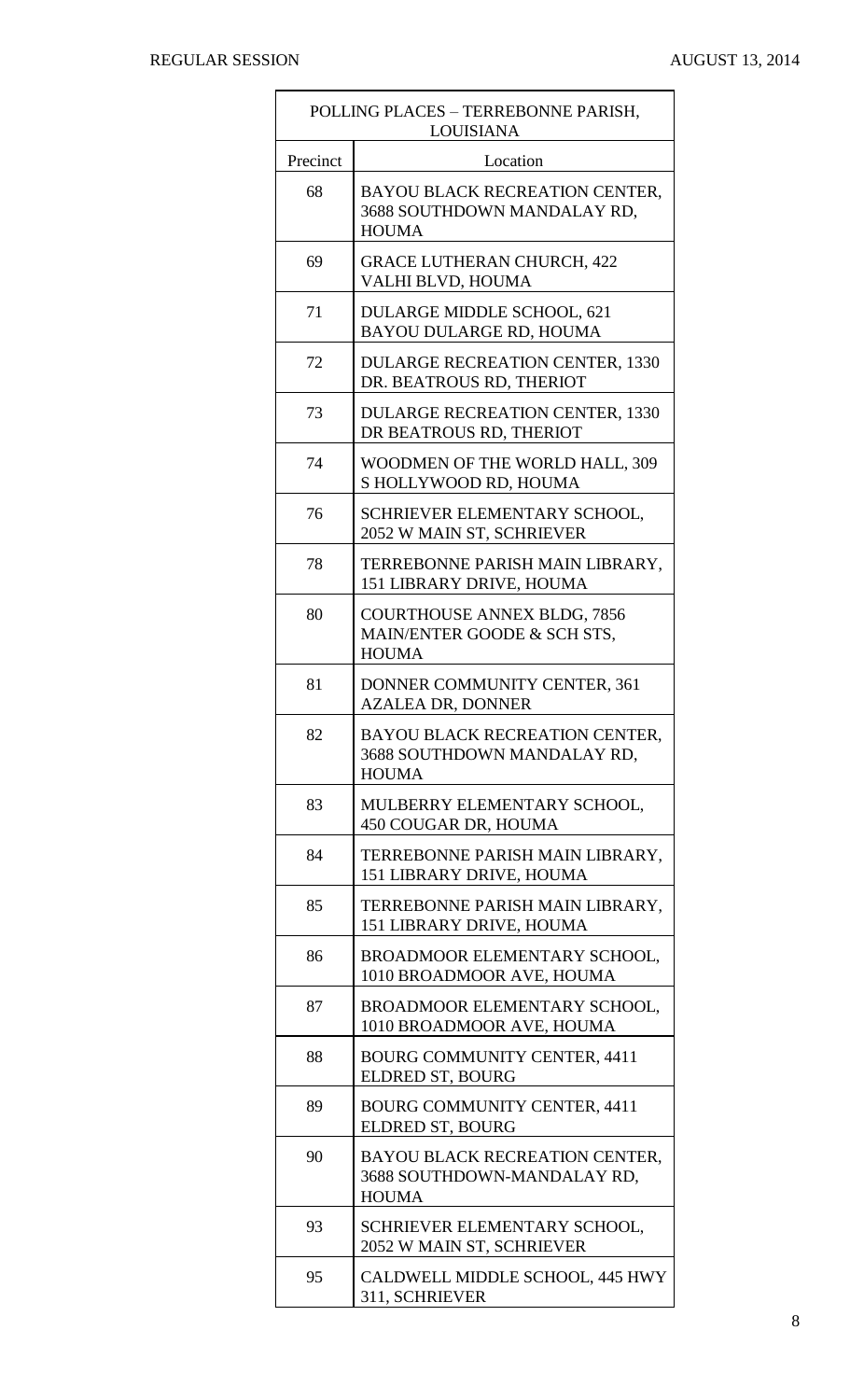| POLLING PLACES - TERREBONNE PARISH,<br><b>LOUISIANA</b> |                                                                          |
|---------------------------------------------------------|--------------------------------------------------------------------------|
| Precinct                                                | Location                                                                 |
| 99                                                      | LISA PARK GYM, 6639 LISA PARK AVE,<br><b>HOUMA</b>                       |
| 103                                                     | EAST HOUMA SCHOOL, 222 CONNELY<br>ST, HOUMA                              |
| 105                                                     | EAST HOUMA BRANCH LIBRARY, 778<br><b>GRAND CAILLOU RD, HOUMA</b>         |
| 106                                                     | EAST HOUMA BRANCH LIBRARY, 778<br><b>GRAND CAILLOU RD, HOUMA</b>         |
| 107                                                     | HONDURAS ELEMENTARY SCHOOL,<br>530 GRAND CAILLOU RD, HOUMA               |
| 109                                                     | OAKLAWN JR HIGH SCHOOL<br>CAFETERIA, 2215 ACADIAN DR,<br><b>HOUMA</b>    |
| 110                                                     | OAKLAWN JR HIGH SCHOOL<br>CAFETERIA, 2215 ACADIAN DR,<br><b>HOUMA</b>    |
| 111                                                     | <b>GRAND CAILLOU ELEM SCHOOL, 3933</b><br><b>GRAND CAILLOU RD, HOUMA</b> |
| $*112$                                                  | <b>ASWELL PICOU VFW POST 9608, 6004</b><br><b>HWY 56, CHAUVIN</b>        |
|                                                         | <b>LITTLE CAILLOU VFD FITNESS</b><br>CENTER, 5612 HWY 56, CHAUVN         |
| 115                                                     | DULARGE MIDDLE SCHOOL, 621<br><b>BAYOU DULARGE RD, HOUMA</b>             |
| 116                                                     | WOODMEN OF THE WORLD HALL, 309<br>S HOLLYWOOD RD, HOUMA                  |
| 118                                                     | <b>GRAND CAILLOU ELEM SCHOOL, 3933</b><br><b>GRAND CAILLOU RD, HOUMA</b> |

\*\*\*\*\*\*\*\*\*\*

The following resolution was offered by Ms. Arlanda Williams and seconded by Mr. Dirk

Guidry:

#### **RESOLUTION NO. 14-369**

A resolution approving the holding of an election in Recreation District No. 11 of the Terrebonne Parish Consolidated Government, State of Louisiana, on Saturday, December 6, 2014, to authorize the renewal of a special tax therein.

WHEREAS, the Board of Commissioners of Recreation District No. 11 of the Terrebonne Parish Consolidated Government, State of Louisiana (the "Governing Authority"), acting as the governing authority of Recreation District No. 11 of the Terrebonne Parish Consolidated Government, State of Louisiana (the "District"), adopted a resolution on August 7, 2014, calling a special election in the District on Saturday, December 6, 2014, to authorize the renewal of a special tax therein; and

WHEREAS, the governing authority of the District has requested that this Parish Council, acting as the governing authority of the Parish of Terrebonne, State of Louisiana, give its consent and authority for the District to hold the aforesaid election, and in the event that the election carries to continue to levy and collect the special tax provided for therein; and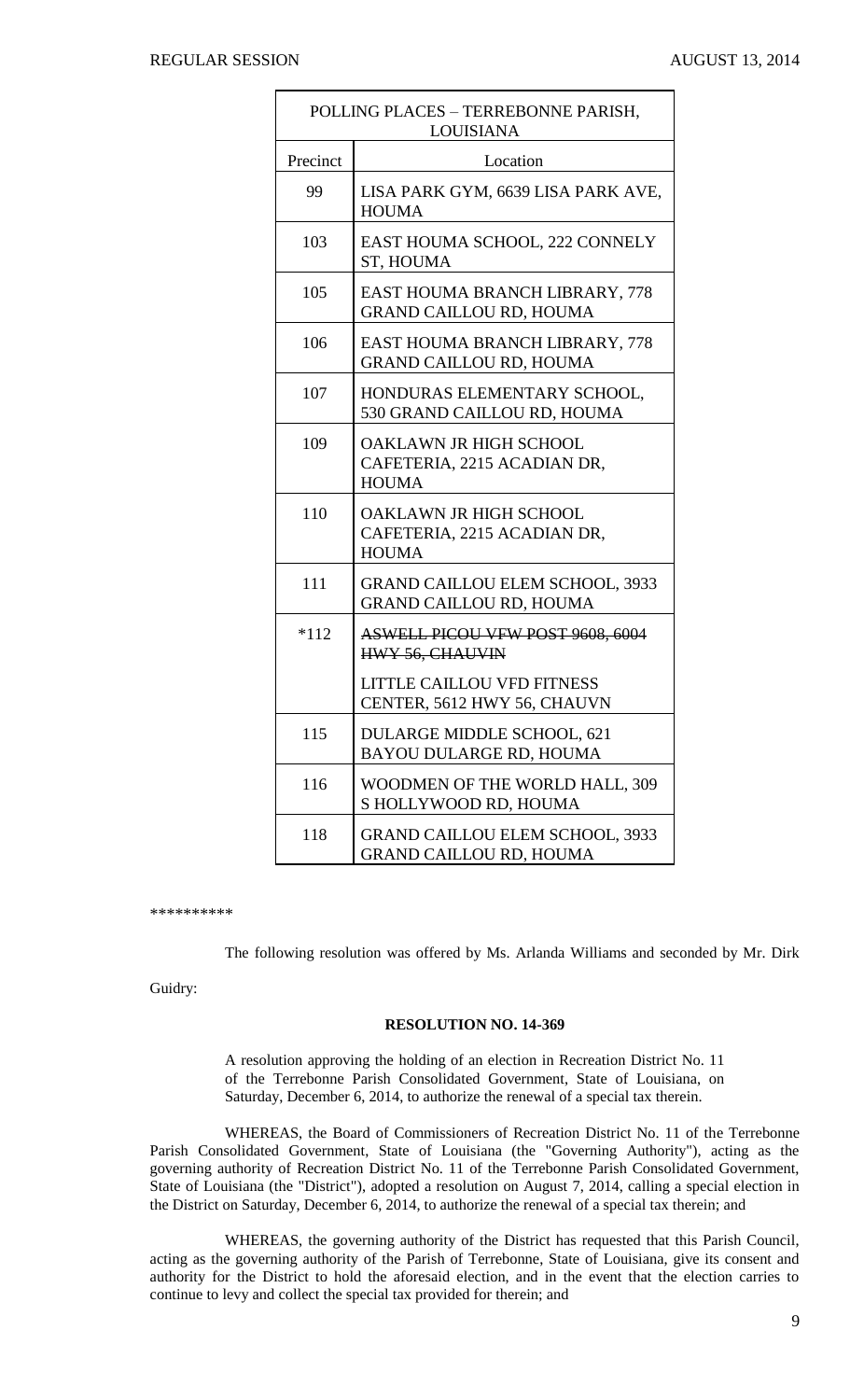WHEREAS, as required by Article VI, Section 15 of the Constitution of the State of Louisiana of 1974, it is now the desire of this Parish Council to approve the holding of said election and in the event that the election carries, to continue to levy and collect the special tax provided for therein;

NOW, THEREFORE, BE IT RESOLVED by the Parish Council of the Parish of Terrebonne, State of Louisiana, acting as the governing authority of said Parish, that:

SECTION 1. In compliance with the provisions of Article VI, Section 15 of the constitution of the State of Louisiana of 1974, and in accordance with the request of the Board of Commissioners of Recreation District No. 11 of the Terrebonne Parish Consolidated Government, State of Louisiana, this Parish Council hereby approves the holding of an election in the District, on Saturday, December 6, 2014, at which election there will be submitted the following proposition, to-wit:

#### MILLAGE RENEWAL PROPOSITION

Shall Recreation District No. 11 of the Terrebonne Parish Consolidated Government, State of Louisiana (the "District"), continue to levy a special tax of ten (10) mills on all property subject to taxation within the District (an estimated \$1,450,000 reasonably expected at this time to be collected from the levy of the tax for an entire year), for a period of ten (10) years, beginning with the year 2016 and ending with the year 2025, for the purpose of constructing, improving, maintaining and operating recreational facilities for said District, including the purchase of equipment therefor?

SECTION 2. In the event the election carries, this Parish Council does hereby further consent to and authorize the District to continue to levy and collect the special tax provided for therein.

YEAS: Pete Lambert, John Navy, Arlanda J. Williams, Beryl Amedee, Christa Duplantis-Prather, Daniel J. Babin and Dirk Guidry. NAYS: None. ABSTAINING: None. ABSENT: Greg Hood, Sr. and Russell Hornsby. And the resolution was declared adopted on this  $13<sup>th</sup>$  day of August, 2014.

\* \* \* \* \* \* \* \* \*

Ms. A. Williams moved, seconded by Mr. D. Guidry, "THAT, the Council delay voting on Agenda Items (1G - RESOLUTION: Endorsing and supporting the Isle de Jean Charles Band of Biloxi-Chitimacha-Choctaw in their efforts to receive federal acknowledgement, 1H - RESOLUTION: Endorsing and supporting the Grand Caillou/Dulac Band of the Biloxi-Chitimacha-Choctaw in their efforts to receive federal acknowledgement and 1I - RESOLUTION: Endorsing and supporting the Pointe-au-Chien Indian Tribe in their efforts to receive federal acknowledgement) until the next Council meeting."

The Vice-Chairman called for a vote on the motion offered by Ms. A. Williams. THERE WAS RECORDED: YEAS: P. Lambert, J. Navy, A. Williams, B. Amedée, C. Duplantis-Prather, D. Babin and D. Guidry. NAYS: None. ABSENT: G. Hood, Sr. and R. Hornsby. The Vice-Chairman declared the motion adopted.

Under Agenda Item 2A – Public Wishing to Address the Council, the Vice-Chairman noted that although speaker cards have been submitted, the individuals indicated that they will defer their requests until the next meeting.

The Vice-Chairman called for a report on the Budget and Finance Committee meeting held on 08/11/14, whereupon the Committee Chairma, noting that ratification of the minutes calls public hearings on 08/27/14, rendered the following: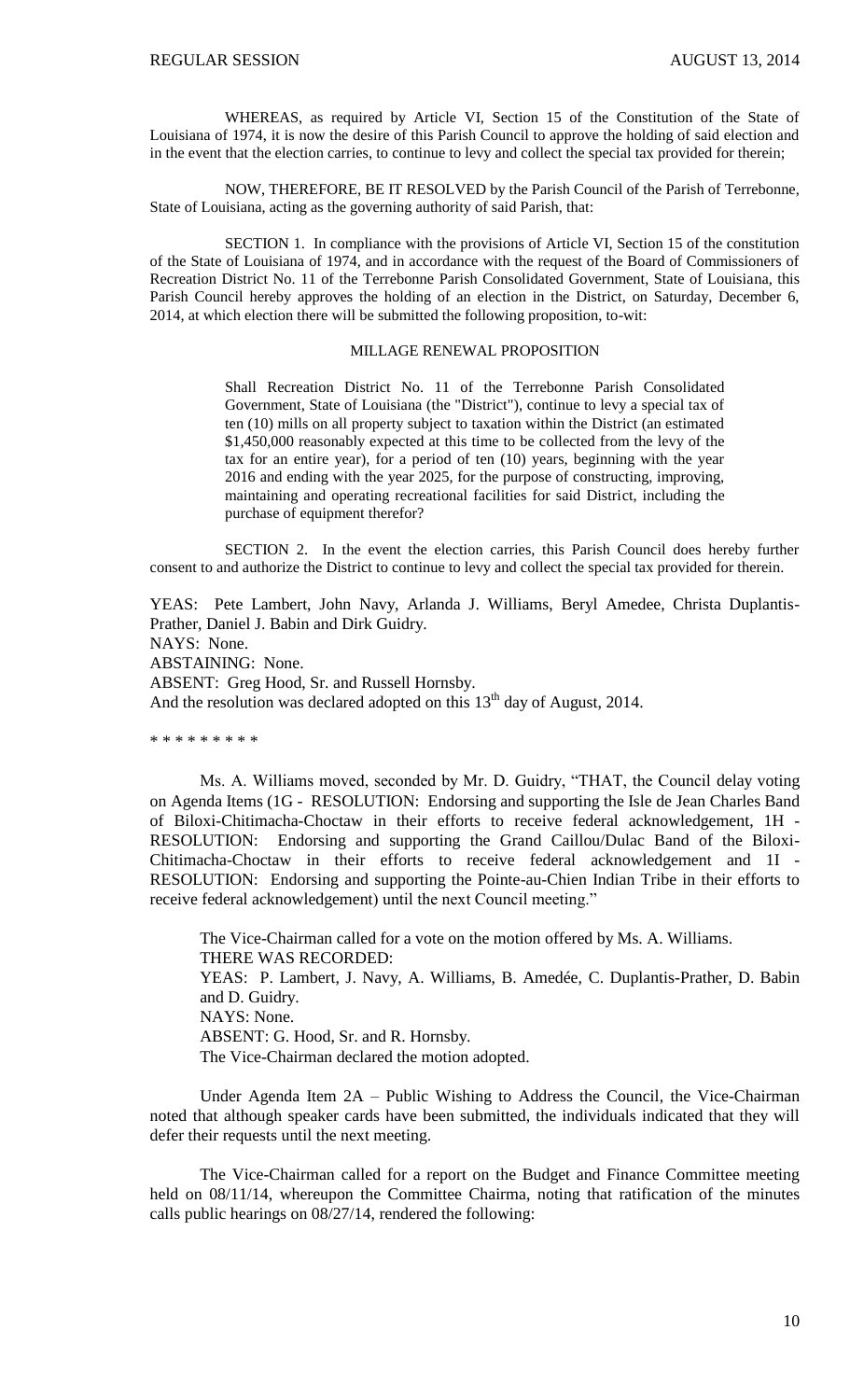## **BUDGET & FINANCE COMMITTEE**

#### **AUGUST 11, 2014**

The Chairman, John Navy, called the Budget & Finance Committee meeting to order at 5:30 p. m. in the Terrebonne Parish Council Meeting Room with an Invocation offered by B. Amedée and the Pledge of Allegiance by G. Hood, Sr. Upon roll call, Committee Members recorded as present were: B. Amedẻe, D. Babin, D. Guidry, Capt. Greg Hood, Sr., P. Lambert, J. Navy, and A. Williams. Committee Member C. Duplantis-Prather was recorded as entering the proceedings at 5:31 p. m. and Committee Member R. Hornsby was recorded as absent. A quorum was declared present.

The Chairman acknowledged Committee Member R. Hornsby's absence due to his being out-of-the-country.

Bourgeois Bennett, LLC, Auditor Director Dan Toepfer presented the Terrebonne Parish Comprehensive Audit for the year ending December 31, 2013 noting that:

• The audit was conducted on All Accounts and Funds of TPCG and audit statement for component units that utilize Parish funding or funding sources.

• The OMBA31 report is a required report which contains all accounts that receive Federal funds in order to continue receiving Federal funds. Approximately \$48.5 million dollars will be reimbursed by the Federal Government.

• There were no compliance violations in the Federal accounts or internal control issues.

• This is the 3<sup>rd</sup> year the TPCG has had no findings in the report and has been identified as a low risk auditee.

• TPCG qualifies as a low risk auditee for next year.

•The large report contains Financial Statements and Notes for other agencies, fixed assets, and the use of fixed assets for the year; debt requirements, and property assessments. The Report exceeds GASB standards.

• Terrebonne Parish is one of the 1<sup>st</sup> Parishes to exceed GASB standards.

• Small report contains information regarding the General Funds expenditures that are required or voluntary.

• Bourgeois, Bennett, LLC met with the Council Chair, Vice Chair, and the Budget & Finance Chairman.

Committee Member C. Duplantis-Prather thanked Bourgeois, Bennett, LLC and noted that she will meet with them individually to discuss the reports.

Mr. Toepfer thanked Administration for its assistance and noted that Mr. Ed Bouterie and Mr. Bobby Howard were present this evening. (NO ACTION TAKEN)

The Chairman recognized former Councilman Wayne Thibodeaux who was present in the audience.

The following resolution was offered by Ms. B. Amedee and seconded by Mr. Daniel J. Babin:

#### RESOLUTION NO. 14-370

A resolution with respect to the Municipalities Continuing Disclosure Cooperative Initiative of the Securities and Exchange Commission.

WHEREAS, the Parish of Terrebonne, State of Louisiana (the "Issuer") is a political subdivision of the State of Louisiana; and

WHEREAS, the Securities and Exchange Commission (the "SEC") has announced its Municipalities Continuing Disclosure Cooperative Initiative (the "MCDC Initiative") relating to certain disclosure obligations in offering documents relating to municipal securities pursuant to Rule 15c2-12 (the "Rule") under the Securities Exchange Act of 1934 (the "Exchange Act"); and

WHEREAS, the Issuer has issued one or more series of bonds (collectively, the "Bonds") that may be subject to the terms of the MCDC Initiative; and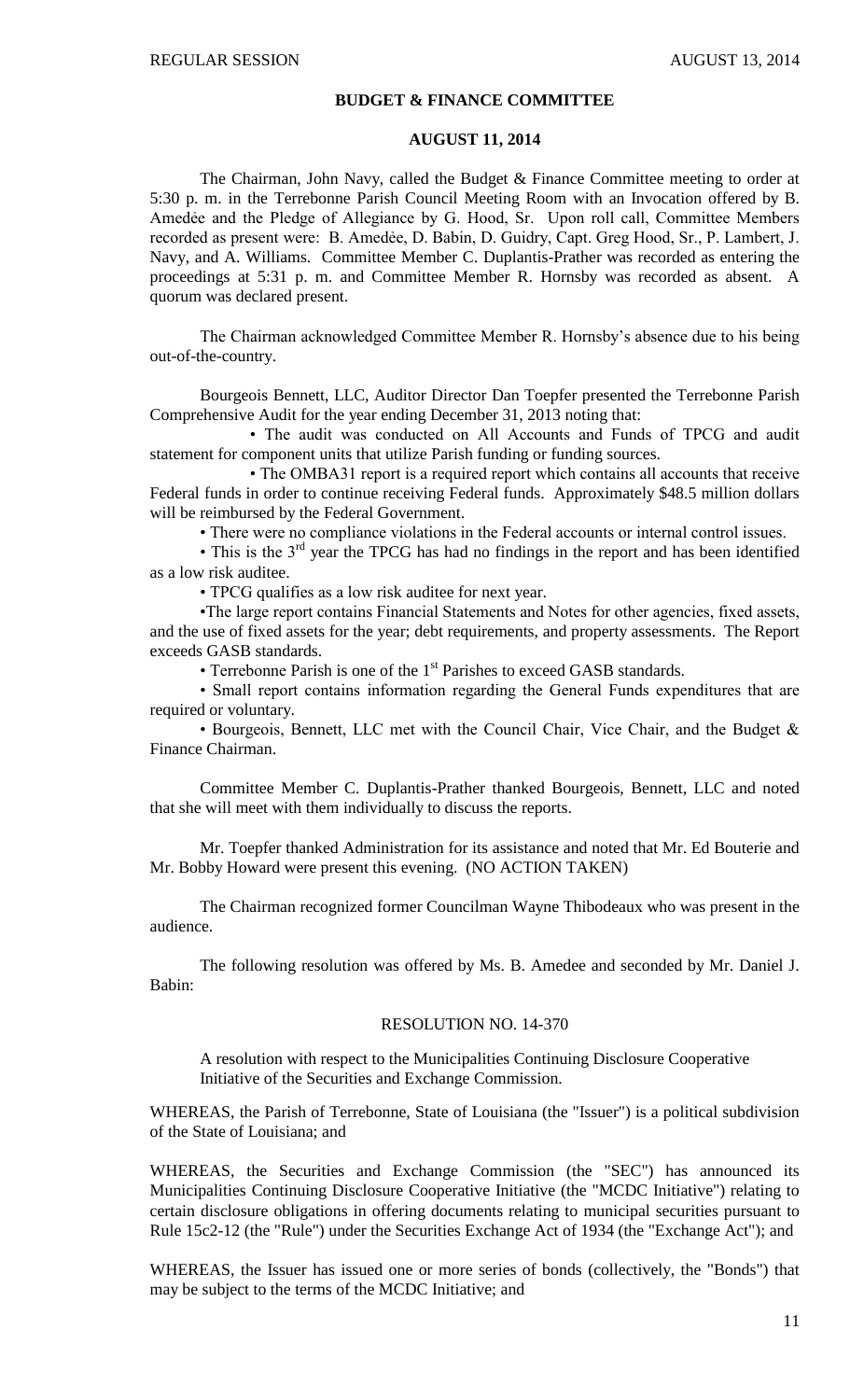WHEREAS, an official statement was prepared in connection with the primary offering of each series of Bonds; and

WHEREAS, such official statement included certain information with respect to the Issuer's past compliance with its prior continuing disclosure undertakings entered into pursuant to Section (b)(5) of the Rule (the "Prior Undertakings"); and

WHEREAS, the Issuer may desire to participate in the MCDC Initiative with respect to its Prior Undertakings; and

WHEREAS, the Parish President and/or Chief Financial Officer of the Issuer shall consult with counsel to the Issuer, including Bond Counsel, to determine compliance with its Prior Undertakings in official statements delivered in connection with the Bonds; and

WHEREAS, this governing authority desires to authorize the Parish President of the Issuer, after such review and after consultation with counsel, to determine whether the Issuer should participate in the MCDC Initiative and to take all necessary actions in connection therewith; and

WHEREAS, the deadline established by the SEC for reporting under the MCDC Initiative is currently December 1, 2014;

NOW, THEREFORE, BE IT RESOLVED by the Terrebonne Parish Council of the Parish of Terrebonne, State of Louisiana, acting as the governing authority of the Parish of Terrebonne, State of Louisiana, that:

SECTION 1. If the Parish President, in its sole discretion, determines such filing is advisable, the Issuer is hereby authorized to participate in the MCDC Initiative and file with the SEC the Municipalities Continuing Disclosure Initiative Questionnaire (the "Questionnaire") in connection with the Bonds of the Issuer, and the Parish President and/or Chief Financial Officer is hereby authorized to execute the Questionnaire for, on behalf of and in the name of the Issuer. The Questionnaire shall be in the required form, with information to be completed by the Parish President and/or Chief Financial Officer upon the advice of counsel to the Issuer. The signature of the Parish President and/or Chief Financial Officer upon the Questionnaire, or as may be otherwise required for or necessary, convenient or appropriate to effect the purposes of this resolution, is deemed to be conclusive evidence of his/her due exercise of the authority vested in such officer hereunder.

SECTION 2. The Parish President is further authorized to execute an agreement on behalf of the Issuer containing such standard terms as may be required by the SEC.

SECTION 3. The Parish President and/or Chief Financial Officer is hereby authorized to take any and all other action as may be necessary or desirable in order to carry out the provisions of this resolution.

This resolution having been submitted to a vote, the vote thereon was as follows: YEAS: John Navy, Arlanda J. Williams, Greg Hood, Sr., Beryl Amedee, Christa Duplantis-Prather, Daniel J. Babin, Dirk Guidry and Pete Lambert. NAYS: None. ABSTAINING: None. ABSENT: Russell Hornsby. And the resolution was declared adopted on this  $13<sup>th</sup>$  day of August, 2014. \* \* \* \* \* \* \* \* \* \*

OFFERED BY: Ms. C. Duplantis-Prather. SECONDED BY: Mr. D. Babin.

# RESOLUTION NO. 14-371

WHEREAS, bids (Bid Number 5000106847 / Jefferson Parish Council Resolution No. 121355) were obtained by Jefferson Parish Purchasing Department for the purpose of purchasing automobiles and light trucks, and related items (Contract Number 55-00013771) and,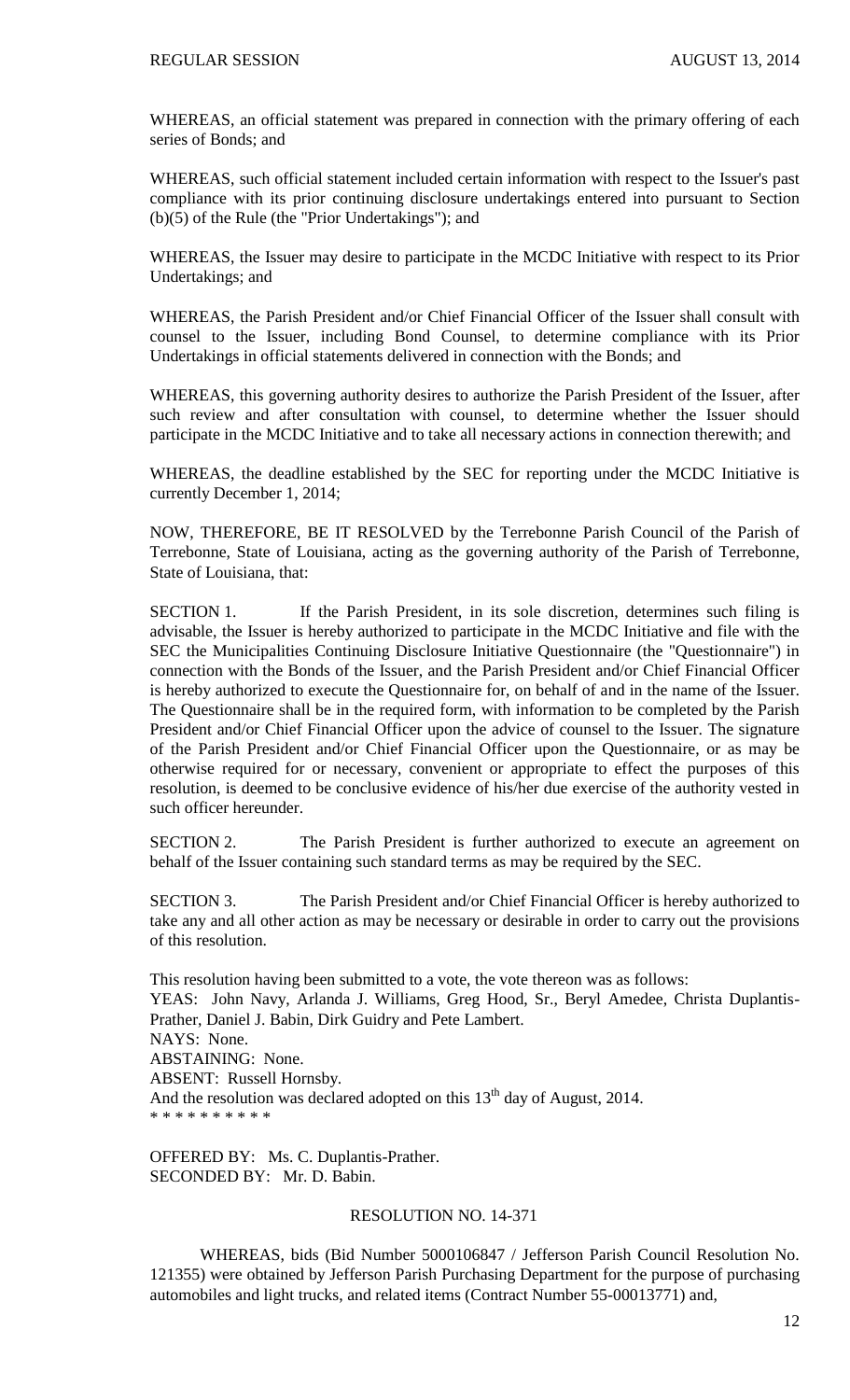WHEREAS, prices were obtained through the Louisiana State Commodity Catalog by the Terrebonne Parish Consolidated Government for the purpose of purchasing one (1) new and unused One (1) Ton, Regular Cab, DWR, Four (4) Wheel Drive, CNG Cab and Chassis (2014 Ford F-350) under State Contract #409705, and

WHEREAS, prices were obtained from Cajun Spraying Equipment, Inc. for the purpose of purchasing equipment necessary for weed control for the Vegetation Division of the Public Works Department.

WHEREAS, after careful review by David Luke, Vegetation Superintendent, Perry Blanchard, Operations Manager and Gregory Bush, Director of Public Works, it has been determined that the price of Thirty-eight Thousand, One Hundred Eighty Dollars and Seventy-six Cents (\$38,180.76) from Terrebonne Motor Company, Inc. for the purchase of One (1) new and unused One (1) Ton, Regular Cab, DWR, Four (4) Wheel Drive, CNG Cab and Chassis (2014 Ford F-350) should be accepted as per the State Contract Vehicle Contract Catalog and under the provisions set forth in the Louisiana Revised Statutes Title 39:1710, that the price of Eight Thousand, Eight Hundred Fourteen Dollars (\$8,814.00) from Truck and Transportation Equipment Company, Inc. for the purchase of One (1) Heavy Duty Twelve (12) Foot Flat Bed, One (1) Receiver Tube Hitch with "D" Rings for Chains and One (1) Underbody Tool Box, all fully installed, and that the price of Nine Thousand, Two Hundred Seventy-eight Dollars and Thirty-seven Cents (\$9,278.37) from Cajun Spraying Equipment, Inc. for the purchase of One (1) new and unused 300 Gallon Tank, Pump and other sprayer equipment should be accepted as per the attached documents and the under provisions set forth in the Louisiana Revised Statutes Title 39:1701 et seq., and

WHEREAS, the Parish Administration has recommended the acceptance of the prices for the aforementioned purchase from Terrebonne Motor, Inc. at a cost of Thirty-eight Thousand, One Hundred Eighty Dollars and Seventy-six Cents (\$38,180.76); Eight Thousand, Eight Hundred Fourteen Dollars (\$8,814.00) from Truck and Transportation Equipment Co., Inc. and Nine Thousand, Two Hundred Seventy-eight Dollars and Thirty-seven Cents (\$9,278.37) from Cajun Spraying Equipment, Inc. at a total cost of Fifty-Six Thousand, Two Hundred Seventy-Three Dollars (\$56,273.13) as per the attached documents.

NOW, THEREFORE BE IT RESOLVED by the Terrebonne Parish Council (Budget and Finance Committee), on behalf of the Terrebonne Parish Consolidated Government, that the recommendation of the Parish Administration be approved and that the purchase of the vehicle and aforementioned equipment be accepted as per the attached documents.

THERE WAS RECORDED:

YEAS: J. Navy, A. Williams, G. Hood, Sr., B. Amedée, C. Duplantis-Prather, D. Babin, D. Guidry and P. Lambert. NAYS: None. ABSTAINING: None. ABSENT: R. Hornsby. The Chairman declared the resolution adopted on this, the  $11<sup>th</sup>$  day of August, 2014.

\* \* \* \* \* \* \* \* \*

OFFERED BY: Mr. D. Babin. SECONDED BY: Mr. D. Guidry.

#### RESOLUTION NO. 14-372

WHEREAS, prices were obtained through the Louisiana State Commodity Catalog by Solid Waste Division of the Utilities Department for the purpose of purchasing One (1) John Deere Compact Track Loader 323E under Louisiana Statewide Contract #409596 for Industrial Equipment, Accessories and Parts, and

WHEREAS, after careful review by Clay Naquin, Solid Waste Administrator and Thomas Bourg, Utilities Director it has been determined that the price of Fifty-Five Thousand, Thirty-Four Dollars and Ninety-Nine Cents (\$55,034.99) for One (1) John Deere Compact Track Loader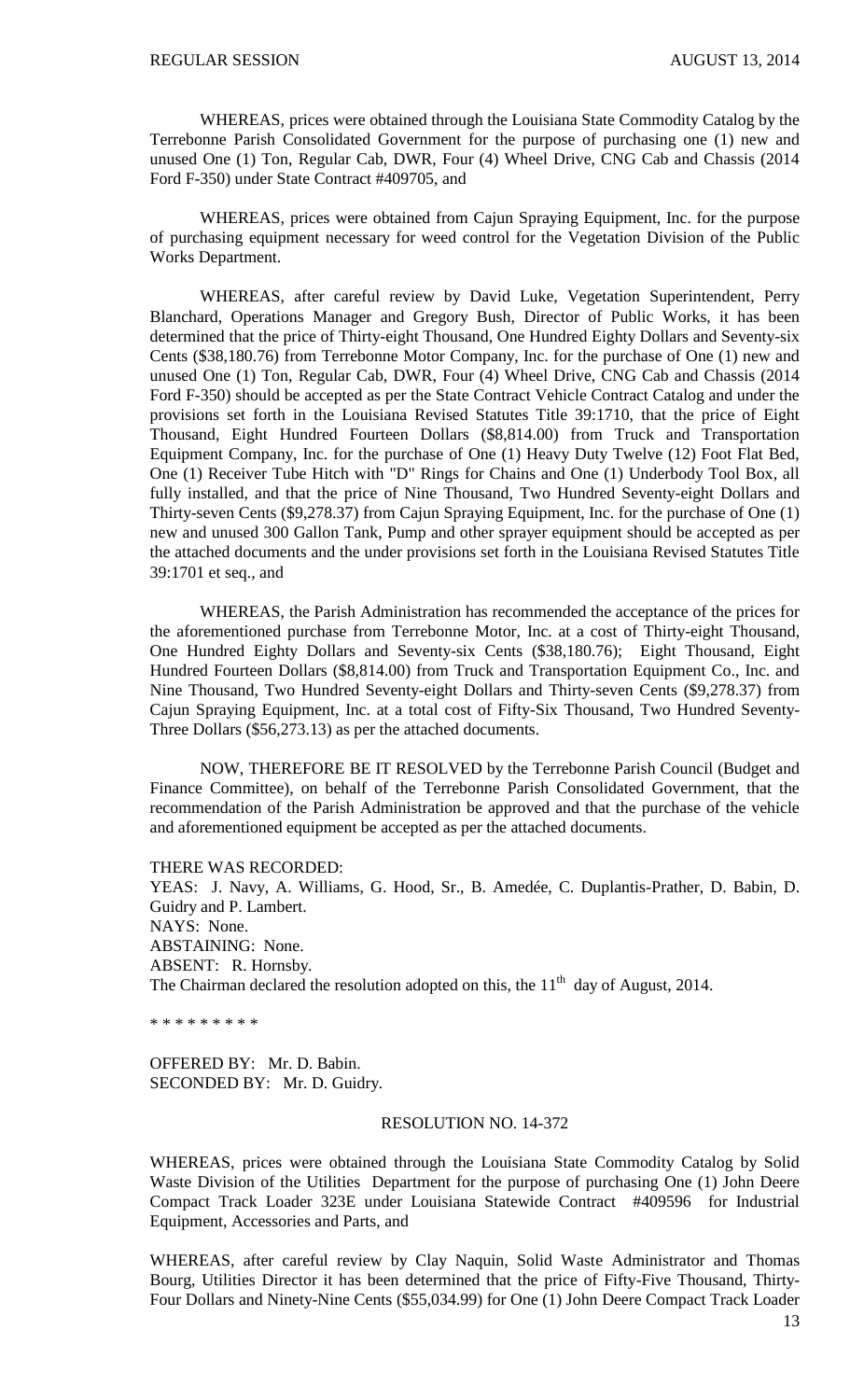323E from Doggett Equipment should be accepted as per the attached Louisiana Statewide Contract #409596, and

WHEREAS, Parish Administration has recommended the acceptance of the purchase for the Compact Track Loader 323E for the Solid Waste Division at the aforementioned price as per the attached documents, and

NOW, THEREFORE BE IT RESOLVED by the Terrebonne Parish Council (Budget and Finance Committee), on behalf of the Terrebonne Parish Consolidated Government, that the recommendation of the Parish Administration be approved and the purchase of the Track Loader be accepted.

#### THERE WAS RECORDED:

YEAS: J. Navy, A. Williams, G. Hood, Sr., B. Amedée, C. Duplantis-Prather, D. Babin, D. Guidry and P. Lambert. NAYS: None. ABSTAINING: None. ABSENT: R. Hornsby. The Chairman declared the resolution adopted on this, the  $11<sup>th</sup>$  day of August, 2014.

\* \* \* \* \* \* \* \* \*

Committee Member B. Amedẻe requested clarification with regards to the actual amount of funding for the Mire & Wallis Lift Station and South Terrebonne Plant Levee and Sewer Renovations Project.

Chief Finance Director Jamie Elfert stated that the actual funding is \$1,133,721.00.

Ms. B. Amedée moved, seconded by Mr. D. Guidry, "THAT, the Budget & Finance Committee introduce an ordinance to amend the 2014 Adopted Operating Budget of the Terrebonne Parish Consolidated Government for the following items:

> I. Mire & Wallis Lift Station and South Terrebonne Plant Levee and Sewer Renovations Project - \$1,133,721.00

II. Planning Department Part-time GIS Planner - \$27,690.00

III. Building Permits/South Central Planning – (\$252,845.00)

IV. Planning Department – Demolition Program - \$85,000.00

V. Juvenile Detention Department Part-time Custodian - \$9,548.00

and call a public hearing on said matter on Wednesday, August 27, 2014 at 6:30 p. m."

The Chairman called for the vote on the motion offered by Ms. B. Amedẻe. THERE WAS RECORDED:

YEAS: B. Amedẻe, D. Babin, C. Duplantis-Prather, D. Guidry, G. Hood, Sr., P. Lambert, J. Navy, and A. Williams.

NAYS: None.

ABSENT: R. Hornsby.

The Chairman declared the motion adopted.

Mr. D. Babin moved, seconded by Mr. G. Hood, Sr., "THAT, the Budget & Finance Committee introduce an ordinance to amend the 2014 Adopted Operating Budget of the Terrebonne Parish Consolidated Government for the following items:

I. Recreation District 2/3 (Sports Complex) - \$2,900,000.00

i. Bond Issuance Cost - \$50,033.00

ii. Bond Premium Revenue - \$174,670.00

and call a public hearing on said matter on Wednesday, August 27, 2014 at 6:30 p. m."

The Chairman called for the vote on the motion offered by Mr. D. Babin. THERE WAS RECORDED: YEAS: B. Amedẻe, D. Babin, C. Duplantis-Prather, D. Guidry, G. Hood, Sr., P. Lambert, J. Navy, and A. Williams. NAYS: None. ABSENT: R. Hornsby.

The Chairman declared the motion adopted.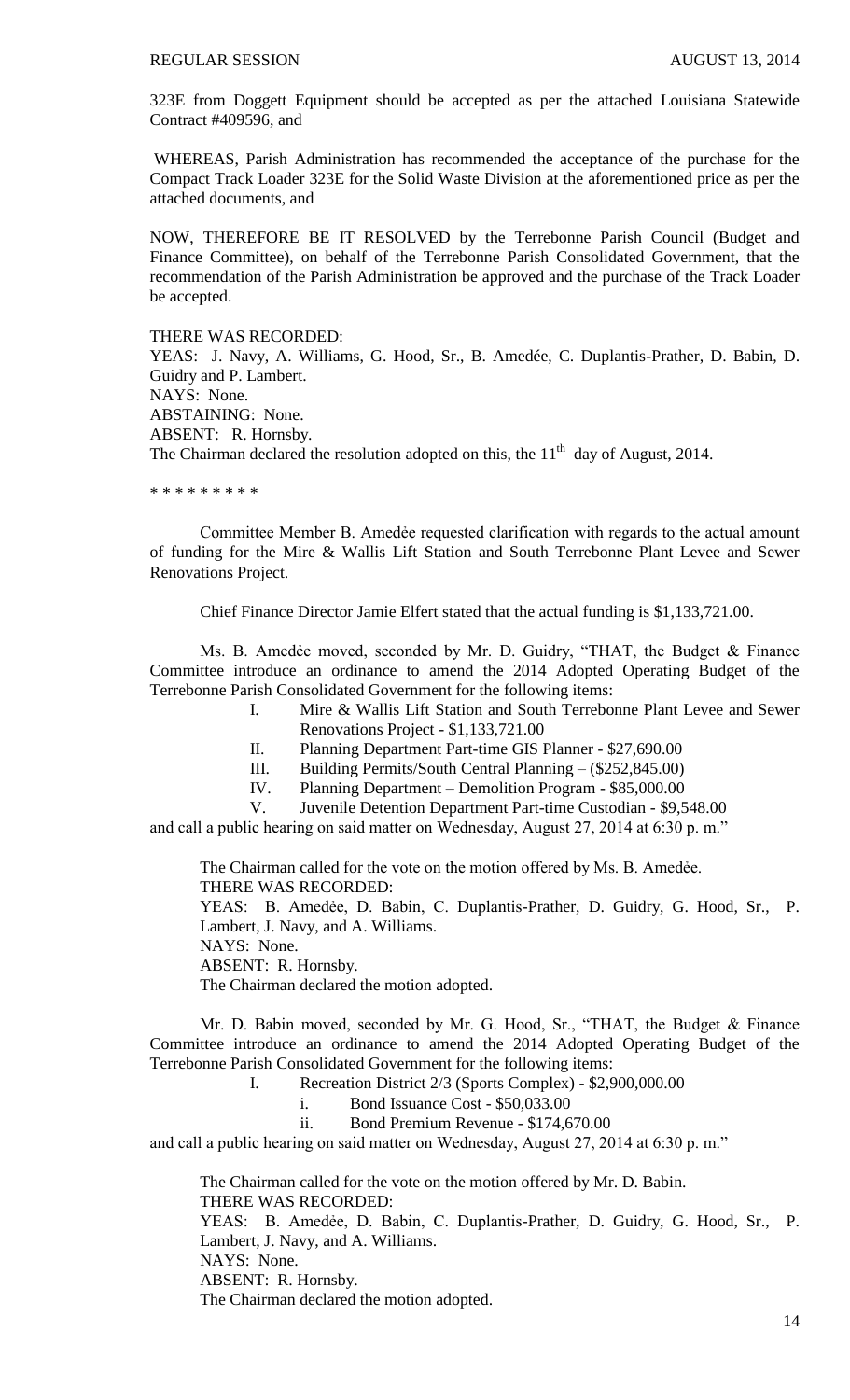Ms. A. Williams moved, seconded by Mr. D. Babin, "THAT, the Budget & Finance Committee introduce an ordinance to amend the 2014 Adopted Operating Budget of the Terrebonne Parish Consolidated Government for the following item:

#### I. FEMA Wind Retrofit Project HMGP 1786N-109-0004

A. Civic Center - \$1,539,954.00

and call a public hearing on said matter on August 27, 2014 at 6:30 p. m." (\*\*MOTION ADOPTED AFTER DISCUSSION)

Committee Member B. Amedẻe clarified that the Civic Center retrofit includes placing tinting film on the windows/doors and the construction of a new roof.

Committee Member C. Duplantis-Prather questioned whether the entire roof would be replaced and the color changed.

Parish President Michel H. Claudet stated that a new roof will be constructed over the existing roof and that the roof color will remain the same.

\*\*The Chairman called for the vote on the motion offered by Ms. A. Williams. THERE WAS RECORDED: YEAS: B. Amedẻe, D. Babin, C. Duplantis-Prather, D. Guidry, G. Hood, Sr., P. Lambert, J. Navy, and A. Williams. NAYS: None. ABSENT: R. Hornsby. The Chairman declared the motion adopted.

Mr. G. Hood, Sr. moved, seconded by Mr. D. Babin, "THAT there being no further business to come before the Budget & Finance Committee, the meeting be adjourned."

The Chairman called for the vote on the motion offered by Mr. G. Hood, Sr. THERE WAS RECORDED: YEAS: B. Amedẻe, D. Babin, C. Duplantis-Prather, D. Guidry, G. Hood, Sr., P. Lambert, J. Navy, and A. Williams. NAYS: None. ABSENT: R. Hornsby. The Chairman declared the motion adopted and the meeting was adjourned at 5:44 p. m.

John Navy, Chairman

Suzette Thomas, Minute Clerk

Mr. J. Navy moved, seconded by Ms. A. Williams, "THAT, the Council accept and ratify the minutes of the Budget and Finance Committee meeting held on 08/11/14."

The Vice-Chairman called for a vote on the motion offered by Mr. J. Navy. THERE WAS RECORDED: YEAS: P. Lambert, J. Navy, A. Williams, B. Amedée, C. Duplantis-Prather, D. Babin and D. Guidry. NAYS: None. ABSENT: G. Hood, Sr. and R. Hornsby. The Vice-Chairman declared the motion adopted.

The Vice-Chairman called for a report on the Public Services Committee meeting held on 08/11/14, whereupon the Committee Vice-Chairman, noting that ratification of the minutes calls public hearings on 08/27/14, rendered the following:

## **PUBLIC SERVICES COMMITTEE**

#### **AUGUST 11, 2014**

The Chairman, Daniel Babin, called the Public Services Committee meeting to order at 5:47 p. m. in the Terrebonne Parish Council Meeting Room with an Invocation led by A.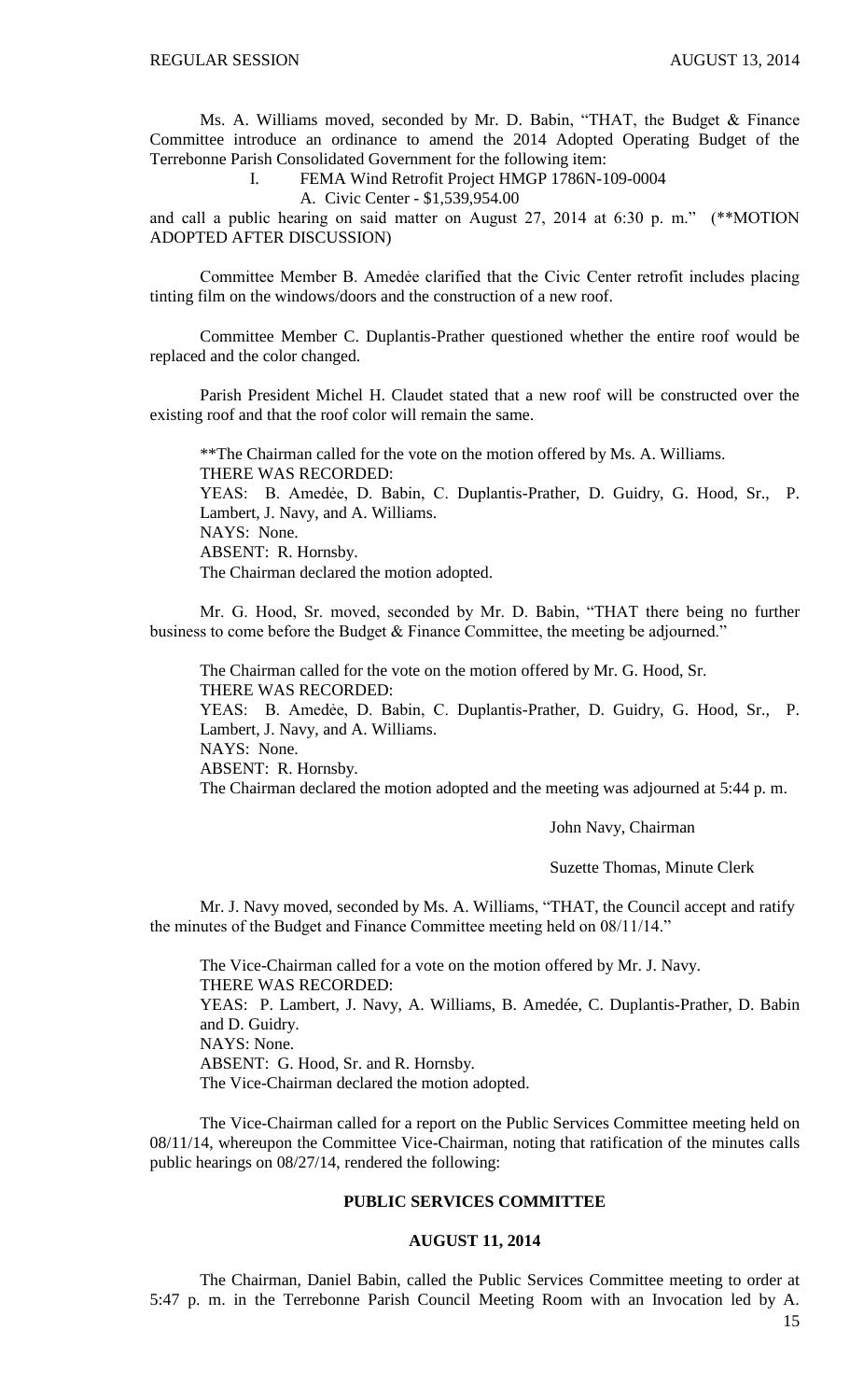Williams and the Pledge of Allegiance by P. Lambert. Upon roll call, Committee Members recorded as present were: B. Amedée, D. Babin, C. Duplantis-Prather, D. Guidry, Capt. Greg Hood, Sr., HPD Ret., P. Lambert, J. Navy, and A. Williams. Committee Member R. Hornsby was recorded as absent. A quorum was declared present.

The Chairman acknowledged Committee Member R. Hornsby's absence due to his being out-of-the-country.

OFFERED BY: Mr. D. Guidry. SECONDED BY: Mr. P. Lambert.

RESOLUTION NO. 14-373

WHEREAS, a recent inspection of the Brady Bridge revealed damage to the three center I-Beam supports on the pivot section, and

WHEREAS, the repair method for Brady Bridge will restrict heavy vehicle and marine use, and

WHEREAS, the Road & Bridge Division wishes to complete repairs prior to the beginning of the 2014 school year, and

WHEREAS, request for quotes (RFQ) were received and reviewed by Administration for repair to the Brady Bridge, and

WHEREAS, after careful review by Administration it has been determined that the lowest responsive bid received was that of Dupre Bros. Construction, and

WHEREAS, TPCG Administration has recommended the acceptance of the RFQ by Dupre Bros. Construction in the amount of \$31,480.00 (thirty-one thousand, four hundred eighty-one dollars and no cents).

NOW, THEREFORE BE IT RESOLVED by the Terrebonne Parish Council (Public Services Committee), on behalf of the Terrebonne Parish Consolidated Government, that the recommendation of Dupre Bros. Construction be approved and that the bid of Dupre Bros. Construction be accepted and that Michel Claudet, Parish President, be authorized to sign on behalf of the Terrebonne Parish Consolidated Government a contract with Dupre Bros. Construction for the repairs to Brady Bridge.

THERE WAS RECORDED:

YEAS: J. Navy, A. Williams, G. Hood, Sr., B. Amedée, C. Duplantis-Prather, D. Babin, D. Guidry and P. Lambert. NAYS: None. ABSTAINING: None. ABSENT: R. Hornsby. The Chairman declared the resolution adopted on this, the  $11<sup>th</sup>$  day of August, 2014.

\* \* \* \* \* \* \* \* \*

The Chairman noted that the aforementioned approval is for adjustment to the Brady Bridge due to settling. In addition, he stated that on Thursday, August 14, 2014, the bridge will be closed to marine traffic from 6:00 a. m. to 6:00 p. m. and vehicular traffic from 9:00 a. m. to 2:00 p. m. for repairs.

OFFERED BY: Ms. A. Williams. SECONDED BY: Mr. D. Guidry.

RESOLUTION NO. 14-374

A RESOLUTION AUTHORIZING THE PARISH PRESIDENT TO EXECUTE AN INTERGOVERNMENTAL AGREEMENT BETWEEN TERREBONNE PARISH CONSOLIDATED GOVERNMENT AND TERREBONNE LEVEE AND CONSERVATION DISTRICT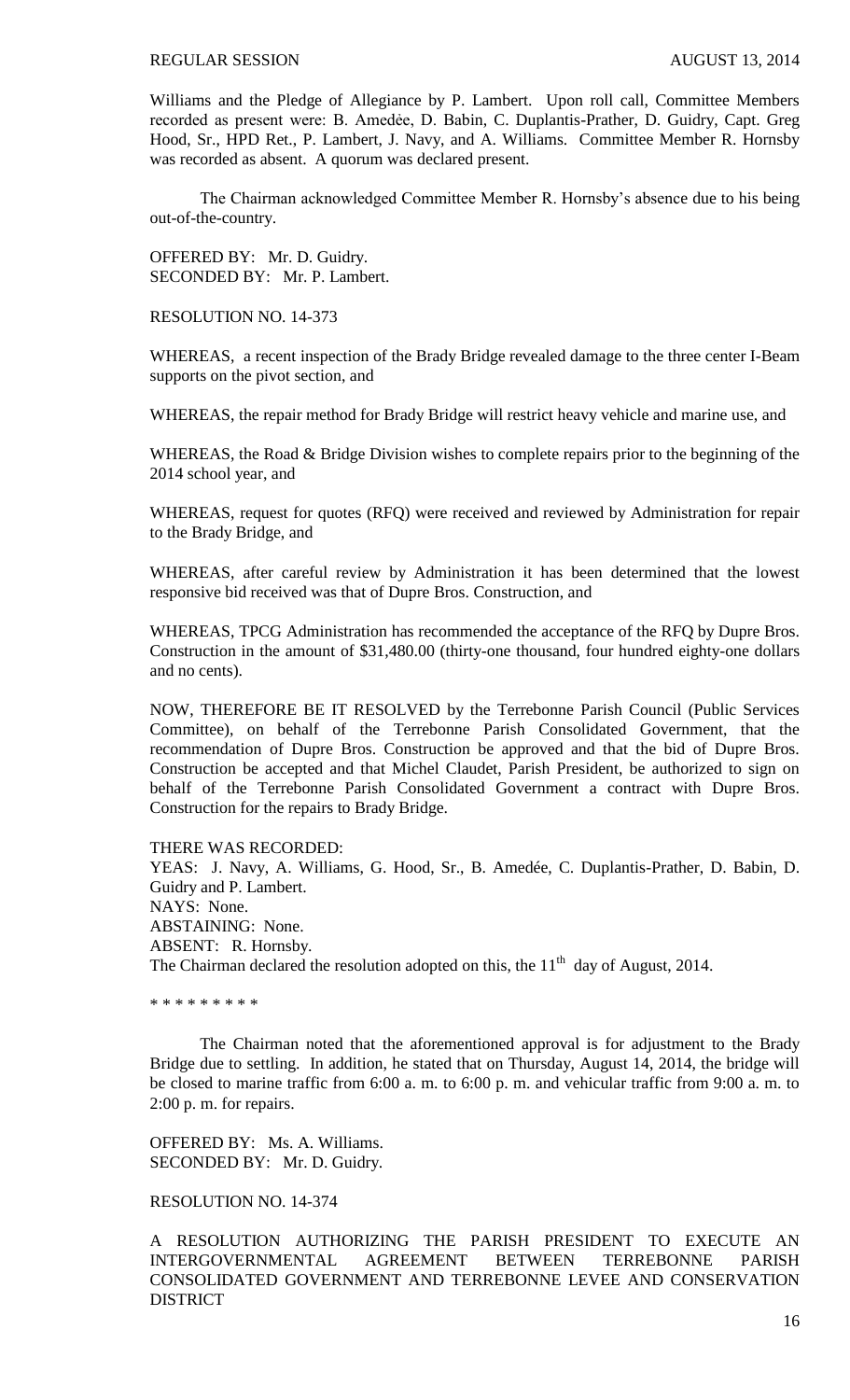WHEREAS, LA R.S. 33:1324, also known as the Local Services Act, provides that any parish or political subdivision of the state may make agreements between or among themselves to engage jointly in the acquisition or improvement of any public project or improvement provided that at least one of the participants to the agreement is authorized under a provision of law to perform such activity for completion of the undertaking; and

WHEREAS, LA R.S. 38:329 and 33:1236 specifically authorizes TLCD and TPCG to enter into agreements of this nature; and

WHEREAS, TLCD has been granted by the Louisiana Legislature certain rights, powers, and duties, including but not limited to establishing, constructing, operating, or maintaining flood control works, as they relate to hurricane protection, tidewater flooding, saltwater intrusion, and conservation, in addition to all other rights, powers and duties provided by law; and

WHEREAS, the Post Authorization report for Morganza to the Gulf ("MTG") recommended expansion of the Project alignment; and

WHEREAS, the Bayou Black Barge gate and receiving structure fall within the now authorized alignment of MTG; and

WHEREAS, the MTG is a project under the management and supervision of TLCD; and

WHEREAS, TPCG desires to transfer ownership of the Bayou Black Barge Gate facility to TLCD in consideration of TLCD's perpetual maintenance of the same in connection with its existing MTG management duties, for the purpose of facilitating TPCG and TLCD's shared mission of establishing additional flood protection for the residents of Terrebonne Parish.

NOW THEREFORE BE IT RESOLVED that the Terrebonne Parish Council (Public Services Committee), on behalf of the Terrebonne Parish Consolidated Government, hereby authorizes the Terrebonne Parish President to execute an Intergovernmental Agreement with the Terrebonne Levee and Conservation District containing substantially the same terms as those contained within the aforementioned agreement.

THERE WAS RECORDED:

YEAS: J. Navy, A. Williams, G. Hood, Sr., B. Amedée, C. Duplantis-Prather, D. Babin, D. Guidry and P. Lambert. NAYS: None. ABSTAINING: None. ABSENT: R. Hornsby. The Chairman declared the resolution adopted on this, the  $11<sup>th</sup>$  day of August, 2014.

\* \* \* \* \* \* \* \* \*

OFFERED BY: Ms. B. Amedee. SECONDED BY: Mr. D. Guidry.

RESOLUTION NO. 14-375

A resolution providing for the ratification of the appointment by Parish President Michel Claudet of the firm of Providence/GSE Associates, LLC to provide engineering services for the Hollywood Road Extension (Valhi Blvd to LA Hwy 182) Project, and also authorizing Parish President Michel Claudet to execute the appropriate engineering contract documents for this project.

WHEREAS, Terrebonne Parish wishes to construct Hollywood Road Extension from Valhi Blvd. to LA Hwy 182, and

WHEREAS, Parish President Michel Claudet has recommended that the firm of Providence/GSE Associates, LLC be retained to provide the necessary professional services for this project, and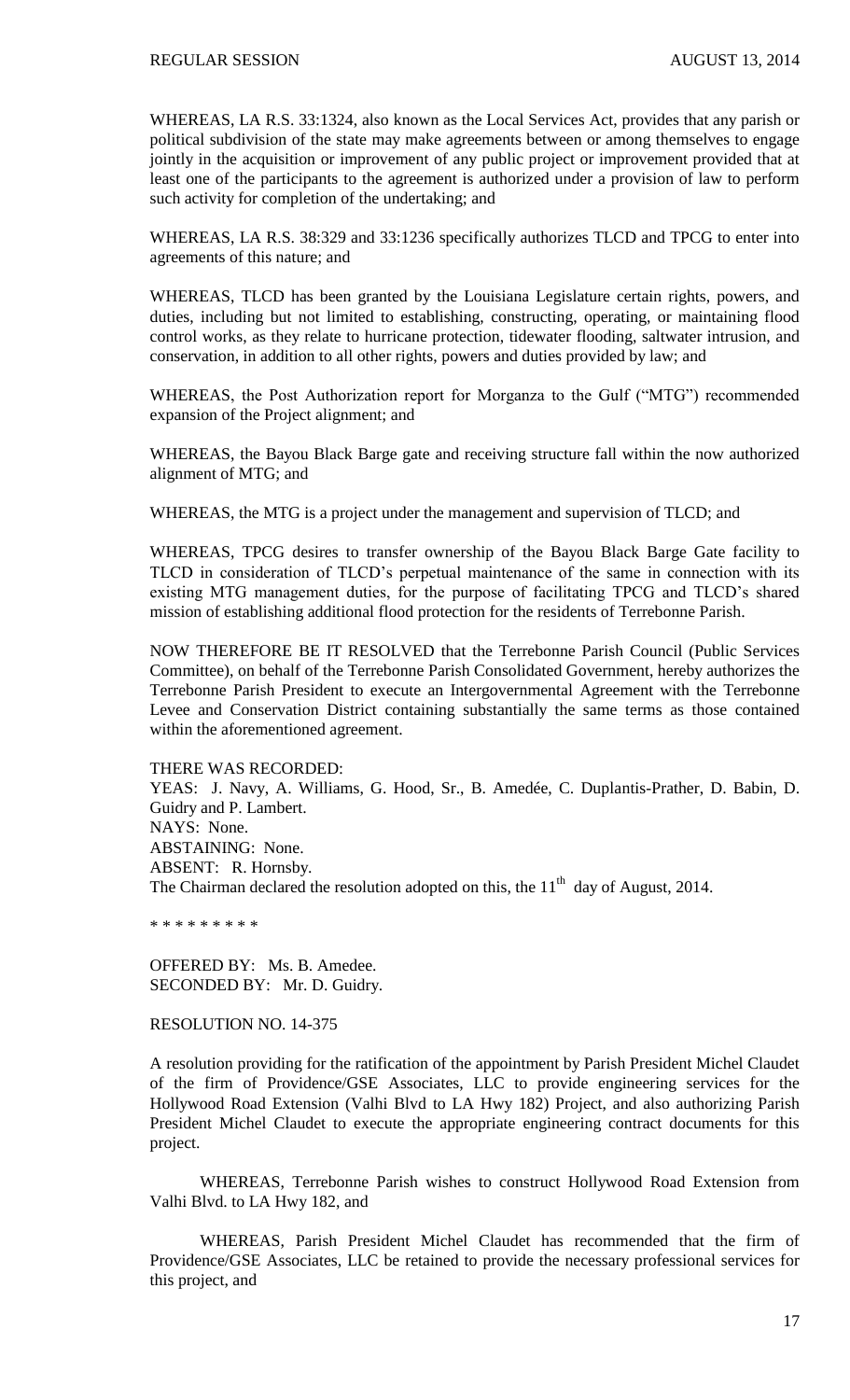NOW, THEREFORE BE IT RESOLVED, by the Terrebonne Parish Council (Public Services Committee), on behalf of the Terrebonne Parish Consolidated Government, that the Parish President Michel Claudet be ratified and that the engineering firm of GSE Associates, LLC be retained to provide the necessary professional services for the Hollywood Road Extension (Valhi Blvd to LA Hwy 182) Project, and that Parish President Michel Claudet be authorized to execute any and all documents with said firm for this project.

THERE WAS RECORDED: YEAS: J. Navy, A. Williams, G. Hood, Sr., B. Amedée, C. Duplantis-Prather, D. Babin, D. Guidry and P. Lambert. NAYS: None. ABSTAINING: None. ABSENT: R. Hornsby. The Chairman declared the resolution adopted on this, the  $11<sup>th</sup>$  day of August, 2014.

\* \* \* \* \* \* \* \* \*

OFFERED BY: Mr. D. Guidry. SECONDED BY: Mr. J. Navy.

RESOLUTION NO. 14-376

A resolution authorizing the execution of Deductive Change Order No. 2 (Balancing) for the Construction Agreement for Parish Project No. 13-PW-09, Bayou Chauvin Dredging Project, Terrebonne Parish, Louisiana.

WHEREAS, the Terrebonne Parish Consolidated Government did award the construction to Larry Doiron, Inc., for Parish Project No. 13-PW-09, Bayou Chauvin Dredging Project, Terrebonne Parish, Louisiana, and

WHEREAS, this change order has been recommended so as to adjust the estimated contract item quantities for the completion of the project described on the attached Change Order No. 2 (Balancing) for the above referenced project, and

WHEREAS, this change order will decrease the overall contract price by Seven Thousand Five Hundred Twenty-Two Dollars and No Cents (\$7,522.00), and

WHEREAS, Deductive Change Order No. 2 (Balancing) had been recommended by the Engineer, Providence/GSE Associates, LLC, for this project.

NOW, THEREFORE BE IT RESOLVED that the Terrebonne Parish Council (Public Services Committee), on behalf of the Terrebonne Parish Consolidated Government, does hereby approve and authorize the execution by Terrebonne Parish President Michel Claudet of Deductive Change Order No. 2 (Balancing) to the construction agreement with Larry Dorion, Inc. for Parish Project No. 13-PW-09, Bayou Chauvin Dredging project, Terrebonne Parish, Louisiana, for an decrease to the contract amount in the amount of Seven Thousand Five Hundred Twenty-Two Dollars and No Cents (\$7,522.00), and

BE IT FURTHER RESOLVED that a certified copy of the resolution be forwarded to Engineer, Providence/GSE Associates, LLC.

THERE WAS RECORDED:

YEAS: J. Navy, A. Williams, G. Hood, Sr., B. Amedée, C. Duplantis-Prather, D. Babin, D. Guidry and P. Lambert. NAYS: None. ABSTAINING: None. ABSENT: R. Hornsby. The Chairman declared the resolution adopted on this, the  $11<sup>th</sup>$  day of August, 2014.

\* \* \* \* \* \* \* \* \*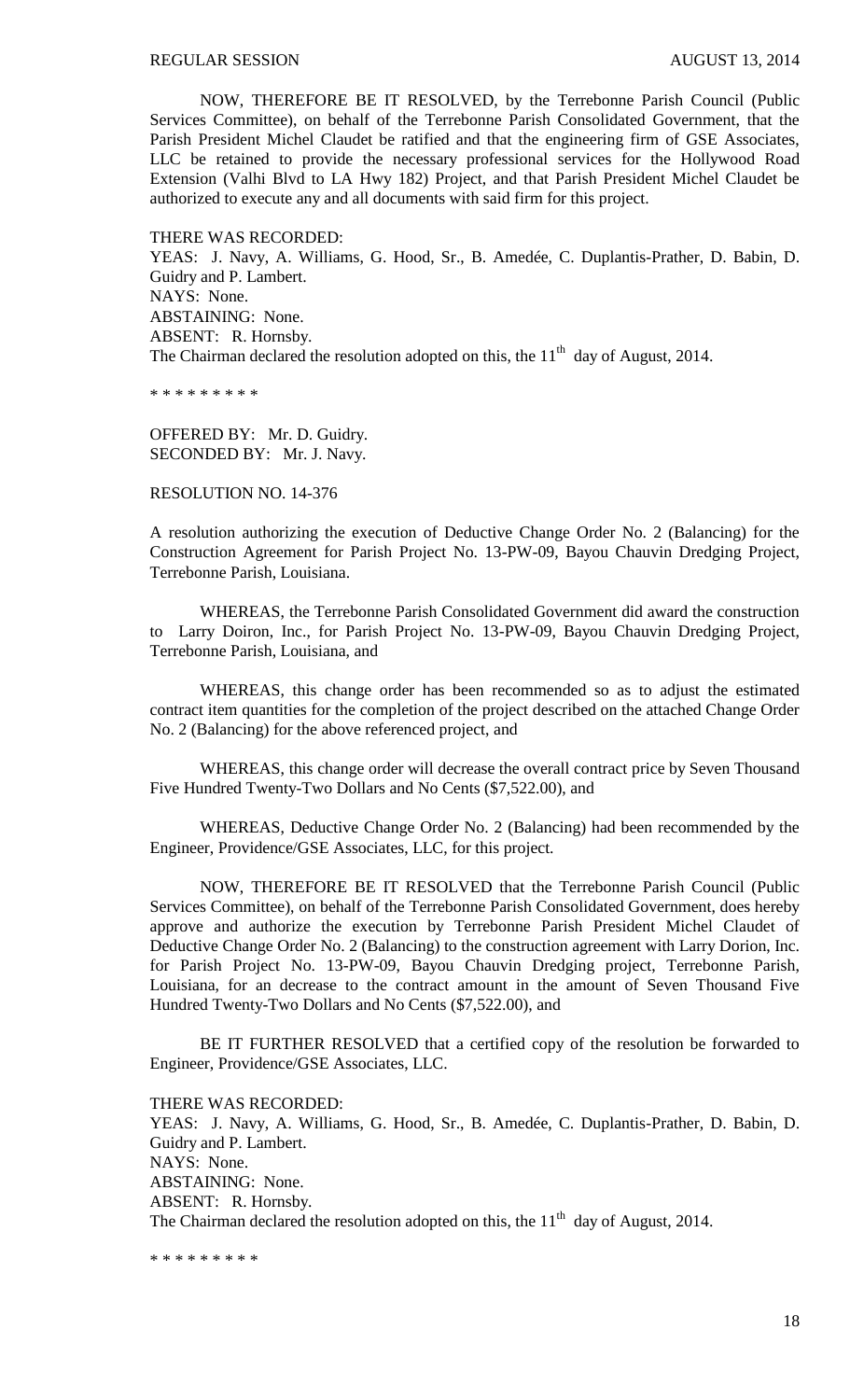OFFERED BY: Ms. A. Williams. SECONDED BY: Ms. B. Amedee.

RESOLUTION NO. 14-377

A resolution ratifying the Parish President's appointment of Providence Engineering and Environmental Group, LLC to provide professional engineering services in connection with the Main St. decorative lighting upgrade project.

NOW, THEREFORE BE IT RESOLVED by the Terrebonne Parish Council (Public Services Committee), on behalf of the Terrebonne Parish Consolidated Government, that the Parish President's appointment of Providence/GSE Engineering to provide professional engineering services in connection with the Main St decorative lighting upgrade project be, and is hereby, ratified.

BE IT FURTHER RESOLVED, that the Parish President and all other appropriate parties be, and they are hereby authorized to execute any and all contract documents associated therewith.

THERE WAS RECORDED: YEAS: J. Navy, A. Williams, G. Hood, Sr., B. Amedée, C. Duplantis-Prather, D. Babin, D. Guidry and P. Lambert. NAYS: None. ABSTAINING: None. ABSENT: R. Hornsby. The Chairman declared the resolution adopted on this, the  $11<sup>th</sup>$  day of August, 2014.

\* \* \* \* \* \* \* \* \*

OFFERED BY: Ms. A. Williams. SECONDED BY: Mr. P. Lambert.

RESOLUTION NO. 14-378

A resolution awarding and authorizing the signing of the construction agreement for Parish Project No. 12-CDBG-SEW-55, Gray Sewerage Extension Project, Phase 1, Terrebonne Parish, Louisiana and authorizing the issuance of the Notice to Proceed.

WHEREAS, the Terrebonne Parish Consolidated Government did receive construction bids on July 28, 2014, for the project known as Parish Project No. 12-CDBG-SEW-55, Gray Sewerage Extension Project, Phase 1, Terrebonne Parish Louisiana, and

WHEREAS, as recommended by GreenPoint Engineering, the lowest and best bid was that submitted by LA Contracting Enterprise, LLC, in the overall amount of \$1,574,548.00, and

NOW THEREFORE BE IT RESOLVED, by the Terrebonne Parish Council (Public Services Committee), on behalf of the Terrebonne Parish Consolidated Government, that Parish Project No. 12-CDBG-SEW-55, Gray Sewerage Extension Project, Phase 1, be and is hereby awarded to LA Contracting Enterprise, LLC, in the amount of One Million, Five Hundred Seventy-Four Thousand, Five Hundred Forty-Eight Dollars (\$1,574,548.00)

BE IT FURTHER RESOLVED, that upon receipt of required certificates of insurance evidencing coverage as provided in the project specifications and upon execution and recordation of all contract documents, that the Engineer is hereby authorized to issue the Notice to Proceed to the Contractor to commence construction of the project.

THERE WAS RECORDED: YEAS: J. Navy, A. Williams, G. Hood, Sr., B. Amedée, C. Duplantis-Prather, D. Babin, D. Guidry and P. Lambert. NAYS: None. ABSTAINING: None. ABSENT: R. Hornsby. The Chairman declared the resolution adopted on this, the  $11<sup>th</sup>$  day of August, 2014.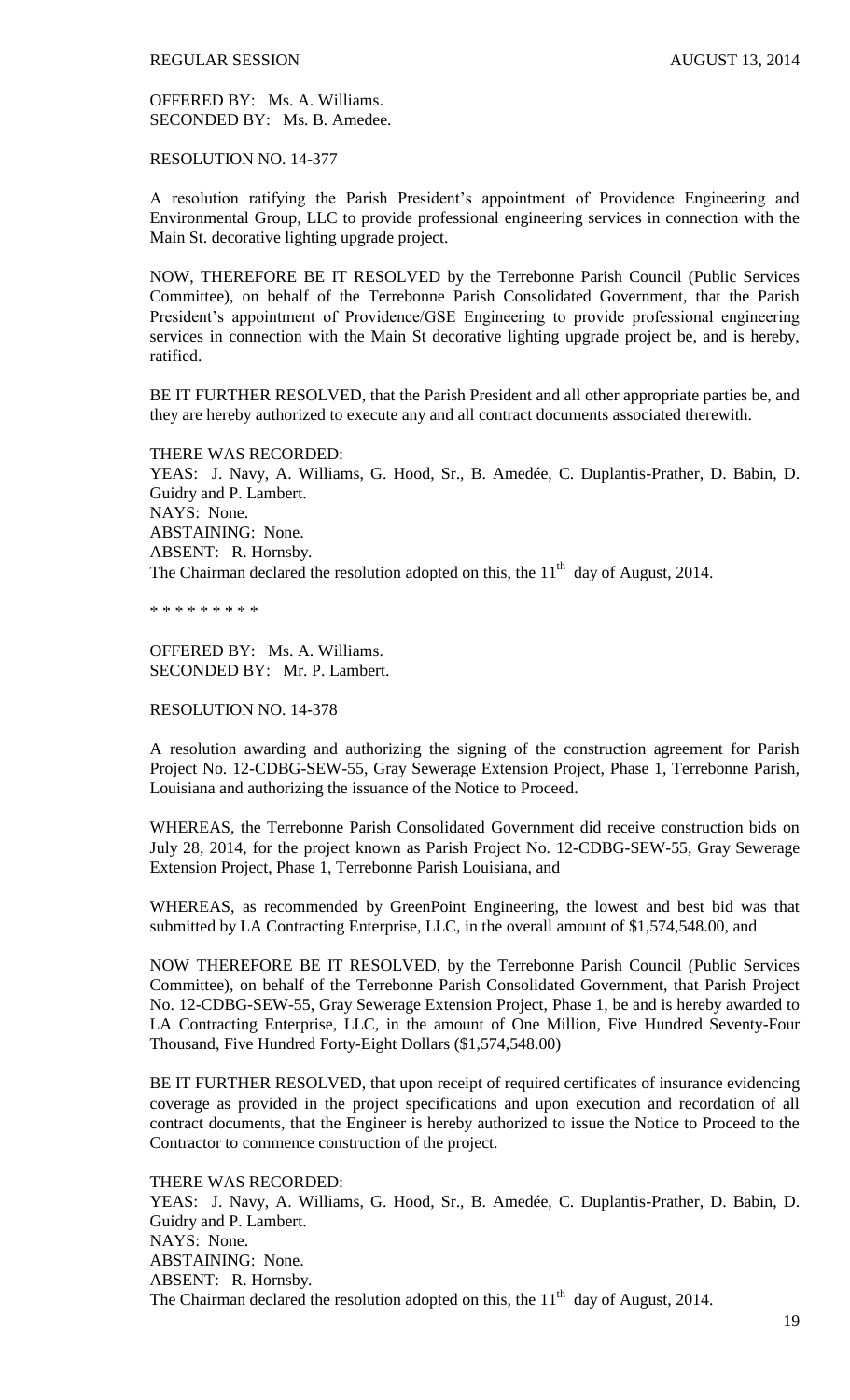\* \* \* \* \* \* \* \* \*

OFFERED BY: Ms. A. Williams. SECONDED BY: Ms. B. Amedee.

RESOLUTION NO. 14-379

A resolution authorizing the execution of Change Order No. 2 for the Construction Agreement for Parish Project No. 98-WID-58, Hollywood Road Widening, Terrebonne Parish, Louisiana.

WHEREAS, the Terrebonne Parish Consolidated Government entered into a contract dated January 23, 2014 with Conti Enterprises, Inc., Recordation Number 1447003, for Parish Project No. 98-WID-25, Hollywood Road Widening, Terrebonne Parish Consolidated Government, Terrebonne Parish, Louisiana, and

WHEREAS, TPCG is desirous of starting the construction of widening Hollywood Road, and

WHEREAS, the contractor requested a third "30 Day Extended Assembly Period" due to the private utilities not able to relocated from June 22 – July 21, 2014, and

WHEREAS, the overhead cost for the third "30 Day Extended Assembly Period" and subsequent months during conflict resolution which has been incurred consists of full staffing from the Contractor, and

WHEREAS, this change order will add thirty (30) calendar days to the contract as a result of Change Order No. 2, and

WHEREAS, this change order will increase the overall contract price by Eighteen Thousand, Six Hundred and Fifty Dollars and Zero Cents (\$18,650.00), and

WHEREAS, this Change Order No. 2 had been recommended by the Engineer, Providence/GSE Associates, LLC, for this project.

NOW, THEREFORE BE IT RESOLVED that the Terrebonne Parish Council (Public Services Committee), on behalf of the Terrebonne Parish Consolidated Government, does hereby approve and authorize the execution by Terrebonne Parish President Michel Claudet of Change Order No. 2 to the construction agreement with Conti Enterprises, Inc. for Parish Project No. 98- WID-25, Hollywood Road Widening, Terrebonne Parish, Louisiana, for an increase to the contract amount of Eighteen Thousand, Six Hundred and Fifty Dollars and Zero Cents (\$18,650.00), and an additional thirty (30) calendar days to the contract, and

BE IT FURTHER RESOLVED that a certified copy of the resolution be forwarded to Engineer, Providence/GSE Associates, LLC.

THERE WAS RECORDED:

YEAS: J. Navy, A. Williams, G. Hood, Sr., B. Amedée, C. Duplantis-Prather, D. Babin, D. Guidry and P. Lambert. NAYS: None. ABSTAINING: None. ABSENT: R. Hornsby. The Chairman declared the resolution adopted on this, the  $11<sup>th</sup>$  day of August, 2014.

\* \* \* \* \* \* \* \* \*

The Chairman inquired about AT&T completing its utility relocation of which Parish Manager Al Levron stated that the relocation has been completed as of Friday, August 8, 2014 and the only remaining work entails the clean-up.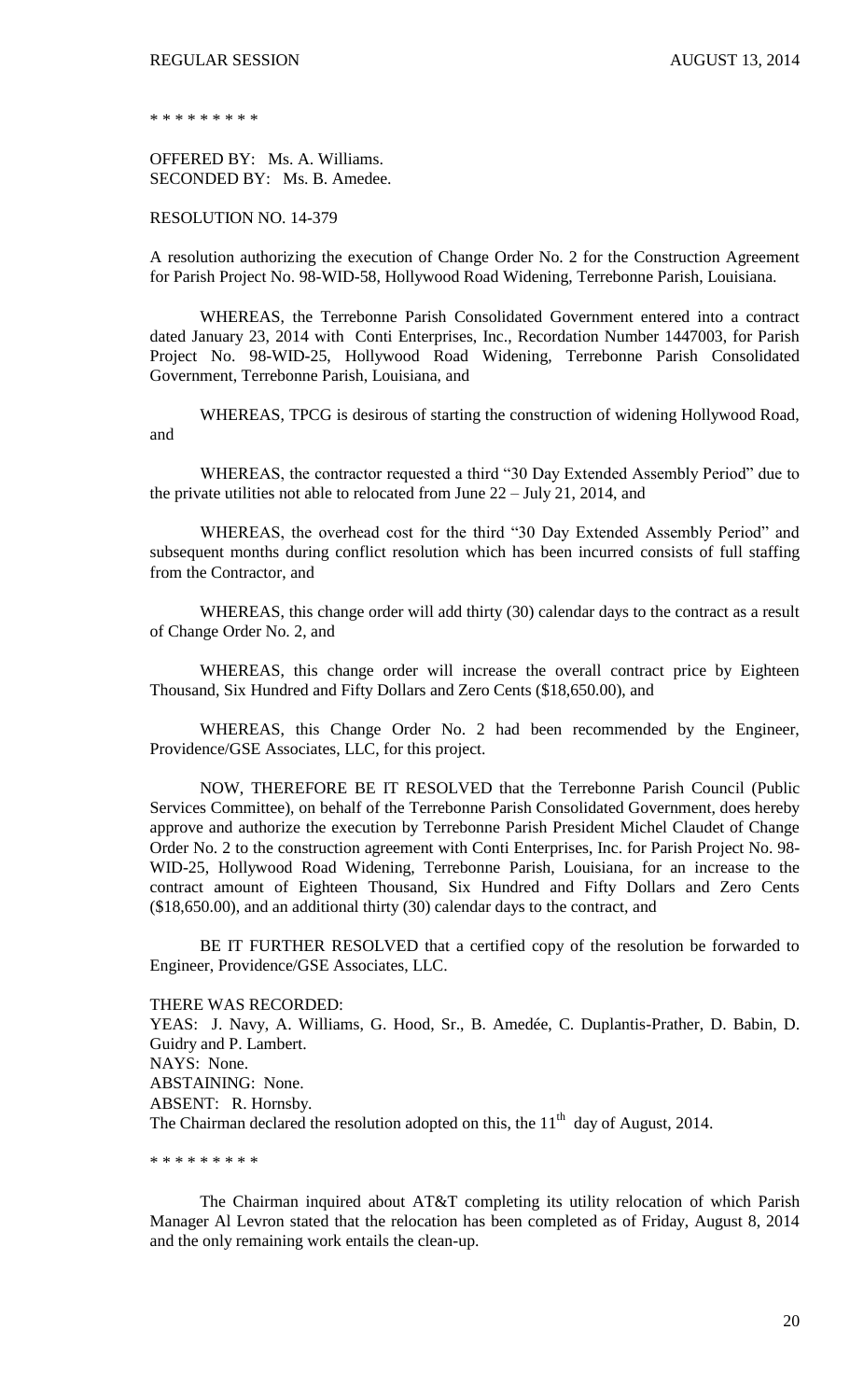OFFERED BY: Ms. B. Amedee. SECONDED BY: Mr. J. Navy.

RESOLUTION NO. 14-380

A resolution introducing an ordinance to de-dedicate a Sewer Right-of-Way for a certain tract of land containing 2.253 acres, more or less, situated in Section 32 & 33, Township 17 South, Range 17 East, Terrebonne Parish.

WHEREAS, the existing 6" sewer force main will be abandoned and replaced with a new 6" force main and a 10' servitude on the northern side of the Barker Holdings Company, L.L.C property.

NOW, THEREFORE BE IT RESOLVED, by the Terrebonne Parish Council (Public Services Committee), on behalf of the Terrebonne Parish Consolidated Government, to introduce an ordinance to reduce the de-dedication of a Sewer Right-of-Way for a certain tract of land containing 2.253 acres, more or less, situated in Section 32 & 33, Township 17 South, Range 17 East, Terrebonne Parish.

BE IT FURTHER RESOLVED, that a public hearing on said ordinance be called for Wednesday, August 27, 2014 at 6:30 p.m.

THERE WAS RECORDED:

YEAS: J. Navy, A. Williams, G. Hood, Sr., B. Amedée, C. Duplantis-Prather, D. Babin, D. Guidry and P. Lambert. NAYS: None. ABSTAINING: None. ABSENT: R. Hornsby. The Chairman declared the resolution adopted on this, the  $11<sup>th</sup>$  day of August, 2014.

\* \* \* \* \* \* \* \* \*

OFFERED BY: Ms. A. Williams. SECONDED BY: Ms. B. Amedee and Mr. P. Lambert.

RESOLUTION NO. 14-381

A resolution providing for the acceptance of work performed by Byron E. Talbot Contractor, Inc., in accordance with the Certificate of Substantial Completion for the Rosemarie Drive Waterline Project, Parish Project No. 12-CWEF-43, Terrebonne Parish, Louisiana

WHEREAS, the Terrebonne Parish Consolidated Government entered into a contract dated April 24, 2014 with Byron E. Talbot Contractor, Inc., for Rosemarie Drive Waterline Project, Parish Project No. 12-CWEF-43, Terrebonne Parish, Louisiana, and

WHEREAS, the work performed has been inspected by authorized representatives of the Owner, Engineer, and Contractor and found to be substantially complete, and

WHEREAS, the Engineer for this project, T.Baker Smith, LLC recommends the acceptance of the substantial completion,

NOW, THEREFORE BE IT RESOLVED that the Terrebonne Parish Council (Public Services Committee), on behalf of the Terrebonne Parish Consolidated Government, does hereby accept the work performed, effective as of the date of recording of this resolution, and does authorize and direct the Clerk of Court and Ex-Officio Recorder of Mortgages of Terrebonne Parish to note this acceptance thereof in the margin of the inscription of said contract under Entry No. 1452079 of the Records of Terrebonne Parish, Louisiana, and

BE IT FURTHER RESOLVED that a certified copy of the resolution be forwarded to the Engineer, T.Baker Smith, LLC, and

BE IT FURTHER RESOLVED that a certified copy of the resolution be recorded in the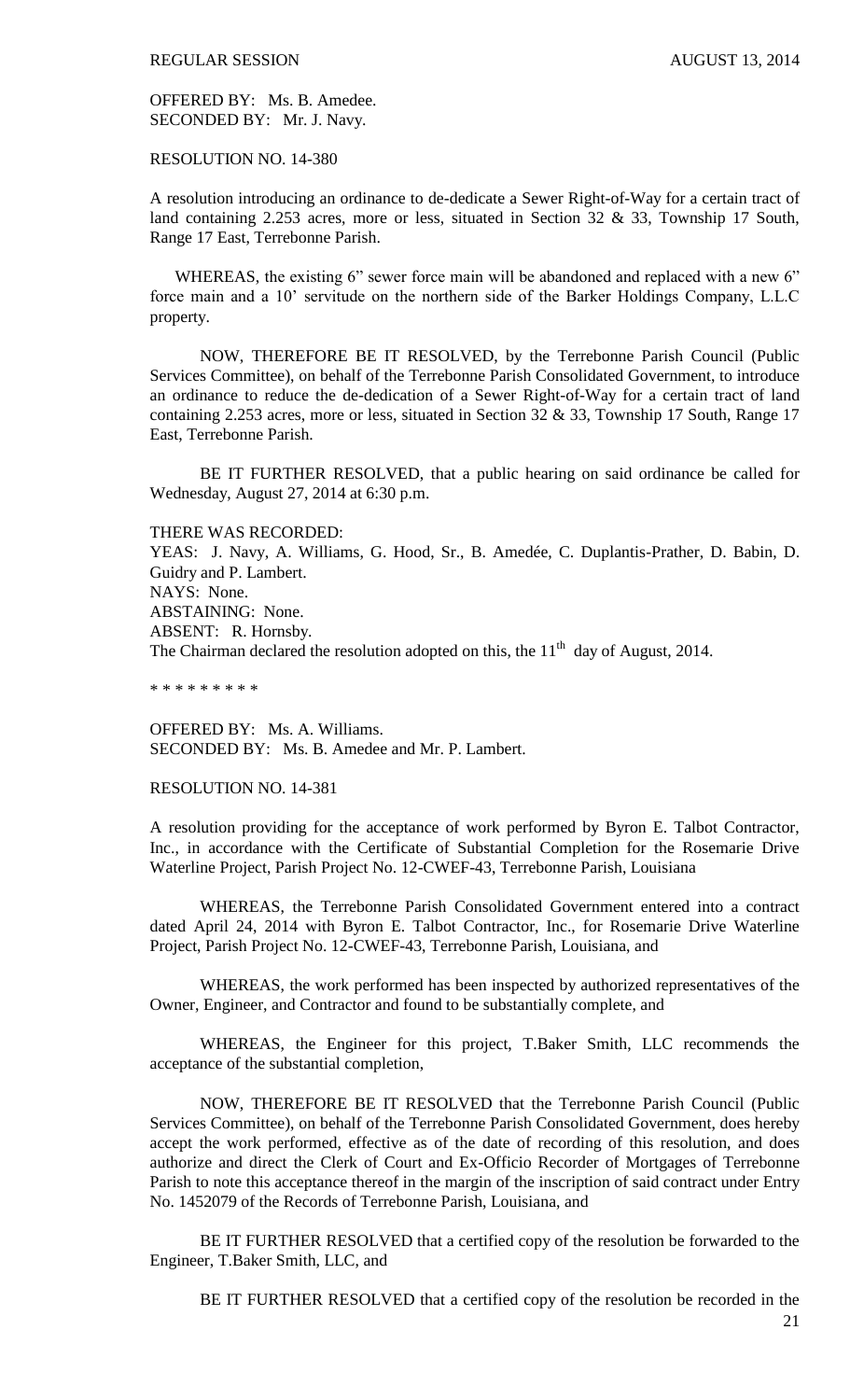office of the Clerk of Court of Terrebonne Parish to commence a 45-day clear lien period, and

BE IT FURTHER RESOLVED that the Administration is authorized to make payment of retainage upon the presentation of a Clear Lien Certificate.

THERE WAS RECORDED: YEAS: J. Navy, A. Williams, G. Hood, Sr., B. Amedée, C. Duplantis-Prather, D. Babin, D. Guidry and P. Lambert. NAYS: None. ABSTAINING: None. ABSENT: R. Hornsby. The Chairman declared the resolution adopted on this, the  $11<sup>th</sup>$  day of August, 2014.

\* \* \* \* \* \* \* \* \*

OFFERED BY: Mr. D. Guidry. SECONDED BY: Mr. J. Navy.

RESOLUTION NO. 14-382

A resolution awarding and authorizing the signing of the construction agreement for Parish Project No. 13-SEW-55, Replacement of 60-Inch Effluent Pipe at the South Terrebonne Wastewater Treatment Plant, CWSRF Project No. CS221490-01, Terrebonne Parish, Louisiana, and authorizing the issuance of the Notice to Proceed.

WHEREAS, the Terrebonne Parish Consolidated Government did receive construction bids on July 29, 2014, for the project known as Parish Project No. 13-SEW-55, Replacement of 60-Inch Effluent Pipe at the South Terrebonne Wastewater Treatment Plant, Terrebonne Parish Louisiana, and

WHEREAS, as recommended by the Engineer, Providence/GSE Associates, LLC, the lowest and best Base Bid was that submitted by Volute, Inc., in the Base Bid amount of \$583,940.00, and

WHEREAS, this award is contingent upon the approval from the Louisiana Department of Environmental Quality (LDEQ), and

NOW THEREFORE BE IT RESOLVED, by the Terrebonne Parish Council (Public Services Committee), on behalf of the Terrebonne Parish Consolidated Government, that Parish Project No. 13-SEW-55, Replacement of 60-Inch Effluent Pipe at the South Terrebonne Wastewater Treatment Plant, be and is hereby awarded to Volute, Inc., for the Base Bid in the amount of Five Hundred Eighty-Three Thousand, Nine Hundred Forty Dollars (\$583,940.00), and

BE IT FURTHER RESOLVED, that upon receipt of required certificates of insurance evidencing coverage as provided in the project specifications and upon execution and recordation of all contract documents, that the Engineer is hereby authorized to issue the Notice to Proceed to the Contractor to commence construction of the project contingent upon the approval from the LDEQ, and

BE IT FURTHER RESOLVED, that a certified copy of the resolution be for forwarded to the Engineer, Providence/GSE Associates, LLC.

THERE WAS RECORDED: YEAS: J. Navy, A. Williams, G. Hood, Sr., C. Duplantis-Prather, D. Babin, D. Guidry and P. Lambert. NAYS: None. ABSTAINING: B. Amedee. ABSENT: R. Hornsby. The Chairman declared the resolution adopted on this, the  $11<sup>th</sup>$  day of August, 2014.

\* \* \* \* \* \* \* \* \*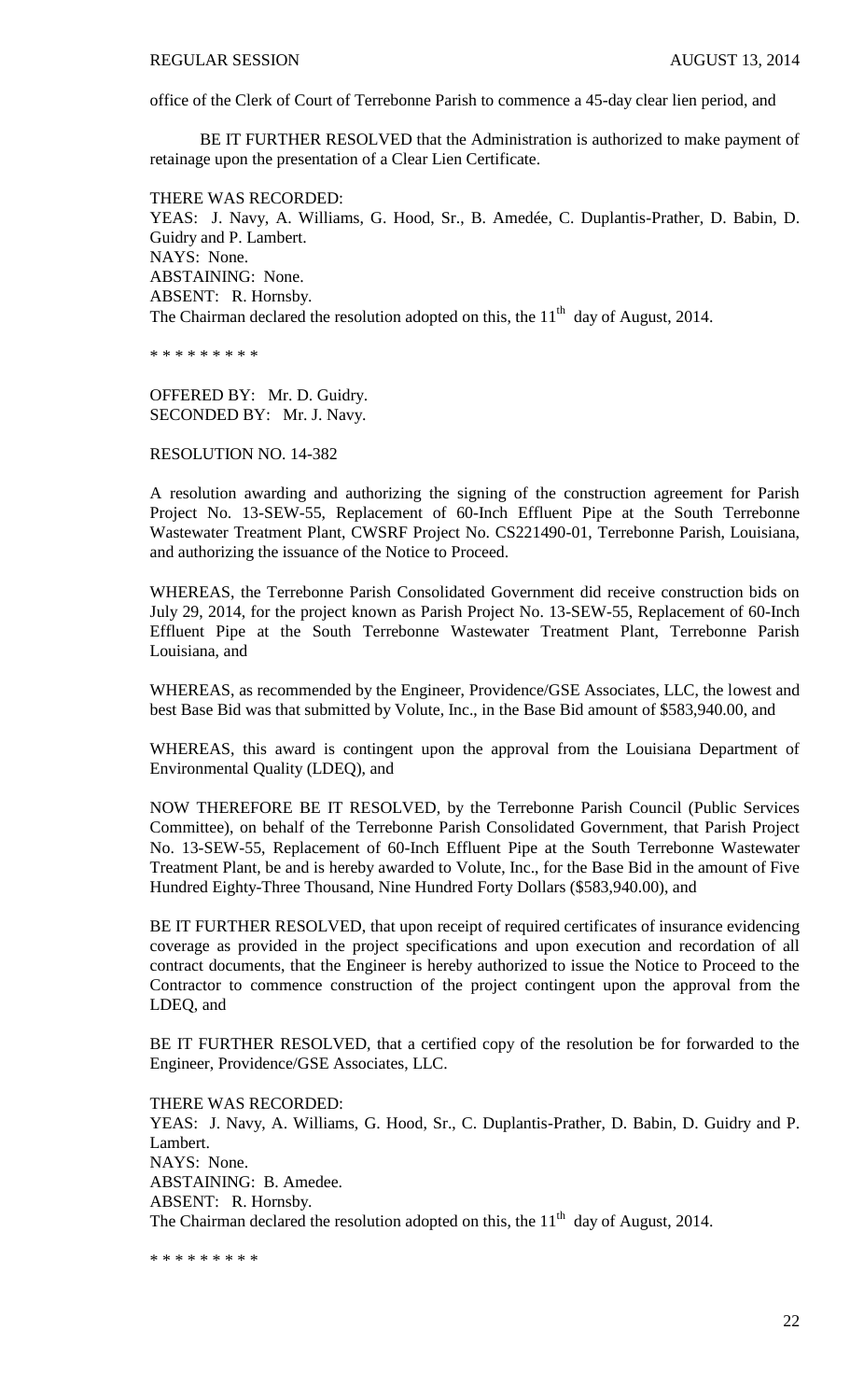OFFERED BY: Mr. D. Guidry. SECONDED BY: Mr. P. Lambert.

RESOLUTION NO. 14-383

A RESOLUTION PROVIDING FOR THE RATIFICATION OF THE PARISH PRESIDENT'S APPOINTMENT OF WAYNE SANDOZ & ASSOCIATES, INC, TO PROVIDE APPRAISAL SERVICES IN CONJUNCTION WITH THE FALGOUT CANAL FRESHWATER ENHANCEMENT PROJECT, STATE PROJECT TE-0063, AND ALSO AUTHORIZING THE PARISH PRESIDENT TO EXECUTE THE APPROPRIATE PROFESSIONAL SERVICES CONTRACT FOR THE PROJECT.

WHEREAS, Terrebonne Parish is desirous of initiating the acquisition of sites and servitudes for the Falgout Canal Freshwater Enhancement Project, State Project TE-0063, funded by the Coastal Impact Assistance Program (CIAP), in compliance with the Uniform Relocation Act; and

WHEREAS, the CIAP program, administered by the United States Fish & Wildlife Service requires appraisers to follow all applicable standards in accordance with both the Uniform Appraisal Standards for Federal Land Acquisition (UASFLA), commonly referred to as the "Yellow Book," and the Uniform Standards of Professional Appraisal Practice (USPAP); and

WHEREAS, the firm of Wayne Sandoz & Associates, Inc., has been selected through a formal Request for Proposals process in accordance with all applicable laws; and

WHEREAS, Terrebonne Parish is required to contract with an appraiser to provide the services required to acquire sites and servitudes in compliance with the Uniform Relocation Act;

NOW THEREFORE BE IT RESOLVED, by the Terrebonne Parish Council (Public Services Committee), on behalf of the Terrebonne Parish Consolidated Government, that the Parish President's selection of Wayne Sandoz & Associates, Inc., be ratified;

NOW, THEREFORE BE IT FURTHER RESOLVED, that the Parish President be authorized to execute the professional services agreement for the above stated purpose.

THERE WAS RECORDED:

YEAS: J. Navy, A. Williams, G. Hood, Sr., B. Amedée, C. Duplantis-Prather, D. Babin, D. Guidry and P. Lambert. NAYS: None. ABSTAINING: None. ABSENT: R. Hornsby. The Chairman declared the resolution adopted on this, the  $11<sup>th</sup>$  day of August, 2014.

\* \* \* \* \* \* \* \* \*

Mr. D. Guidry moved, seconded by Ms. B. Amedée, "THAT, the Public Services Committee introduce an ordinance to establish Section 19-18 of Article I – In general of Chapter 19 – Offenses, miscellaneous laws governing penalties for excessive false alarms and calling a public hearing on September 24, 2014 at 6:30 p. m." **(\*\*SUBSTITUTE MOTION OFFERED AFTER DISCUSSON)**

Committee Member D. Guidry stated that he has no problem with adopting the aforementioned ordinance; however, he noted concerns with regards to which agency will collect proceeds after the fourth false alarm. For example, he explained that a fire district may respond to 3 out of the 4 false alarm with another agency responding to the  $4<sup>th</sup>$  false alarm. Mr. Guidry questioned whether the  $4<sup>th</sup>$  responding agency would be able to collect the proceeds for all of the calls.

Parish Attorney Courtney Alcock explained that, technically, the investigating agency would receive the proceeds; however, it can pass on the proceeds to the agency with the majority of the response calls.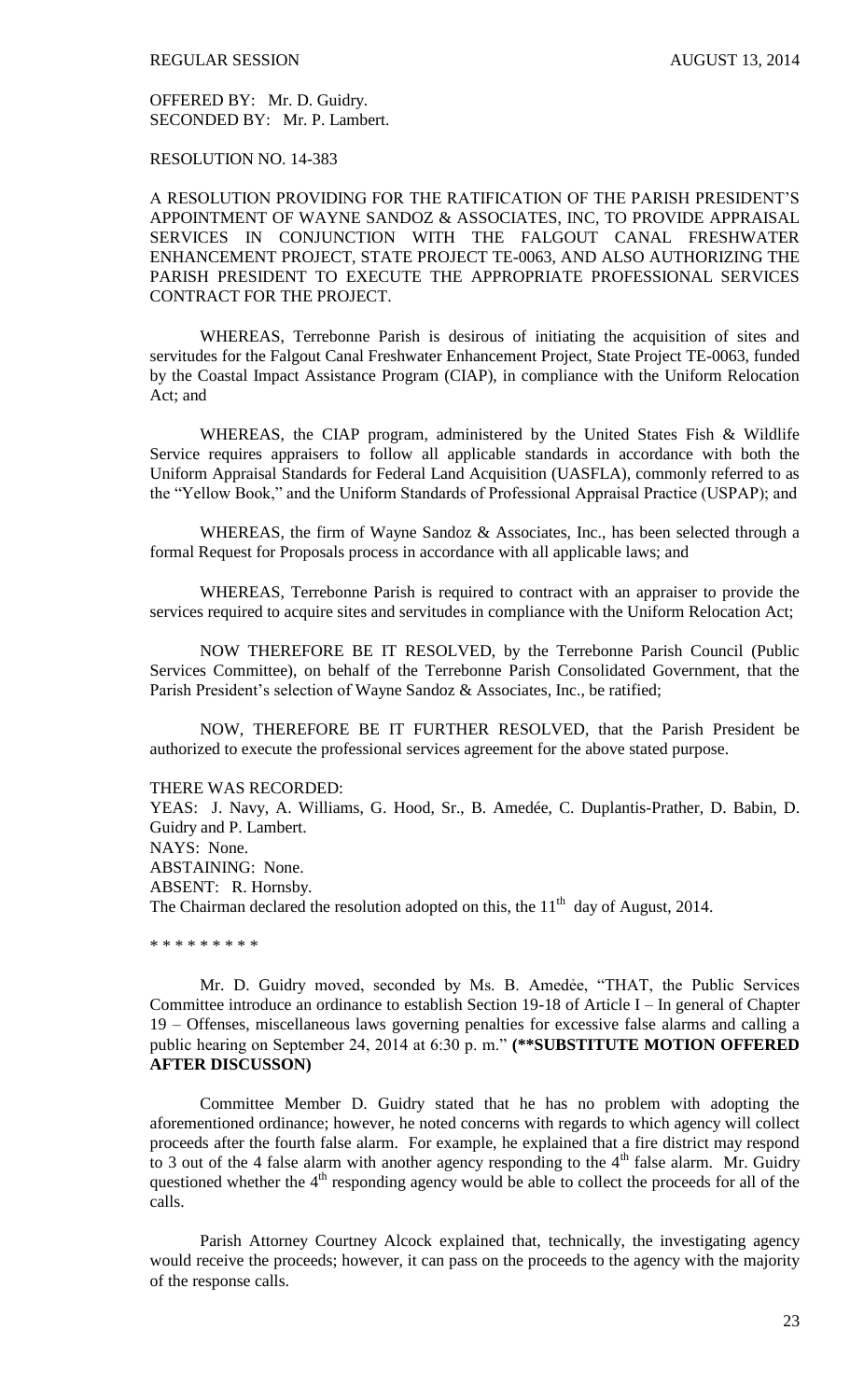Committee Member D. Guidry noted that in most cases responding fire districts will utilize more resources when responding to false alarms.

Ms. Alcock stated that the Legal Department can clarify the ordinance further and have a revised ordinance ready for Wednesday's Council meeting.

Committee Member G. Hood, Sr. noted his experience as a law enforcement officer when responding to false alarms; stated that in most cases law enforcement personnel arrive on the scene first; and added that if the incident scene is a fire then the fire district would have control of the scene and vice versa if the incident entails criminal or civil acts. He questioned were the proceeds obtained from false alarms would be placed either in individual fund accounts or the General Fund.

Ms. Alcock stated that the funding would be placed into the General Fund Account of the investigating agency. She added that a warning notice would be issued for a  $3<sup>rd</sup>$  false alarm.

Committee Member G. Hood, Sr. questioned how the proceeds would be collected.

Ms. Alcock stated that the responding agency would determine if the alarm is a false response or not; that an invoice is then sent to the business/home where the false alarm was reported; and the invoice is payable within 30-days.

Discussion then ensued relative to what constitutes a false alarm and who determines if the alarm is actually false.

Houma Fire Chief Todd Dufrene explained that in most cases, the fire department is not aware that law enforcement is responding to a false burglar alarm; that that the investigating agency must investigate what triggered the alarm; that the department can issue a fine on the scene; and that there are examples of false alarms listed in the proposed ordinance. Chief Dufrene stated that the intent of the ordinance is to make businesses repair their burglar alarms.

Additional discussion ensued relative to the necessity of the proposed ordinance and the interpretation of enforcement of the ordinance based upon the responding district/department investigating agency using their discretion.

Parish President Michel H. Claudet stated that it is not imperative to introduce the ordinance this evening and suggested that the Committee consider delaying action.

Ms. Alcock stated that the Legal Department could make changes to the ordinance and reintroduce the ordinance at a later date.

**\*\***Mr. D. Guidry offered a *substitute motion*, seconded by Mr. J. Navy, "THAT, the Public Services Committee retain the matter relative to the introduction of an ordinance to provide penalties for excessive false alarms for two (2) weeks." (\*\*SUBSTITUTE MOTION ADOPTED AFTER DISCUSSION)

Committee Member G. Hood, Sr. stated that enforcement of the aforementioned proposed ordinance should be enforced by each district/department and that discretionary application of the ordinance not be allowed.

Chief Dufrene stated that enforcement of the proposed ordinance will be up to each agency.

The Chairman noted arbitrary application of the proposed ordinance is evidently a problem and that he is glad the ordinance is being retained for additional discussion.

\*\*The Chairman called for the vote on the *substitute* motion offered by Mr. D. Guidry. THERE WAS RECORDED:

YEAS: B. Amedẻe, D. Babin, C. Duplantis-Prather, D. Guidry, G. Hood, Sr., P. Lambert, J. Navy, and A. Williams.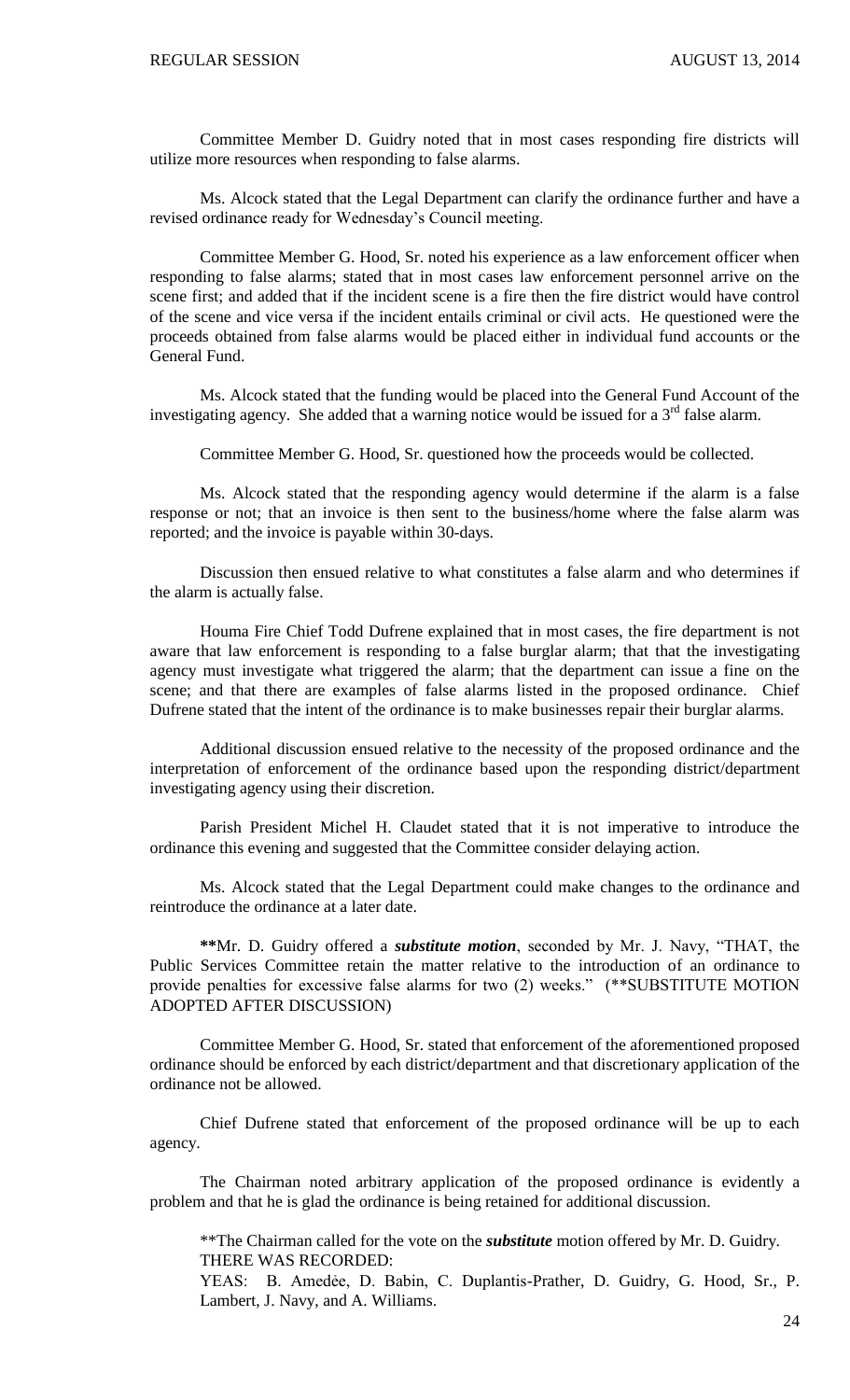NAYS: None. ABSENT: R. Hornsby. The Chairman declared the *substitute* motion adopted.

Mr. J. Navy moved, seconded by Ms. A. Williams, "THAT, the Public Services Committee retain discussion relative to individuals disposing of grass in Parish drains; illegal dumping in Parish drainage arteries and canals; disposing of trash in Parish drainage canals, drains, and arteries; and overgrown grass and vegetation obstructing the drainage flow in committee for two weeks and that the item be placed on the next Committee agenda for discussion and action."

The Chairman called for the vote on the *substitute* motion offered by Mr. J. Navy. THERE WAS RECORDED: YEAS: B. Amedėe, D. Babin, C. Duplantis-Prather, D. Guidry, G. Hood, Sr., P. Lambert, J. Navy, and A. Williams. NAYS: None. ABSENT: R. Hornsby. The Chairman declared the motion adopted.

Mr. G. Hood, Sr. moved, seconded by Ms. A. Williams, "THAT, there being no further business to come before the Public Services Committee, the meeting be adjourned."

The Chairman called for the vote on the motion offered by Mr. G. Hood, Sr. THERE WAS RECORDED: YEAS: B. Amedẻe, D. Babin, C. Duplantis-Prather, D. Guidry, G. Hood, Sr., P. Lambert, J. Navy, and A. Williams. NAYS: None. ABSENT: R. Hornsby. The Chairman declared the motion adopted and the meeting was adjourned at 6:17 p. m.

Daniel Babin, Chairman

Suzette Thomas, Minute Clerk

Mr. P. Lambert moved, seconded by Ms. A. Williams, "THAT, the Council accept and ratify the minutes of the Public Services Committee meeting held on 08/11/14."

The Vice-Chairman called for a vote on the motion offered by Mr. P. Lambert. THERE WAS RECORDED: YEAS: P. Lambert, J. Navy, A. Williams, B. Amedée, C. Duplantis-Prather, D. Babin and D. Guidry.

NAYS: None.

ABSENT: G. Hood, Sr. and R. Hornsby.

The Vice-Chairman declared the motion adopted.

The Vice-Chairman called for a report on the Community Development and Planning Committee meeting held on 08/11/14, whereupon the Committee Chairman, noting that ratification of the minutes calls public hearings on 08/27/14, rendered the following:

### **COMMUNITY DEVELOPMENT & PLANNING COMMITTEE**

## **AUGUST 11, 2014**

The Chairman, Dirk Guidry, called the Community Development & Planning Committee meeting to order at 6:20 p. m. in the Terrebonne Parish Council Meeting Room with an Invocation offered by A. Williams and the Pledge of Allegiance by D. Babin. Upon roll call, Committee Members recorded as present were: B. Amedẻe, D. Babin, C. Duplantis-Prather, D. Guidry, Capt. Greg Hood, Sr., HPD Ret., P. Lambert, J. Navy, and A. Williams. Committee Member R. Hornsby was recorded as absent. A quorum was declared present.

The Chairman acknowledge Committee Member R. Hornsby's absence due to his being out-of-the-country.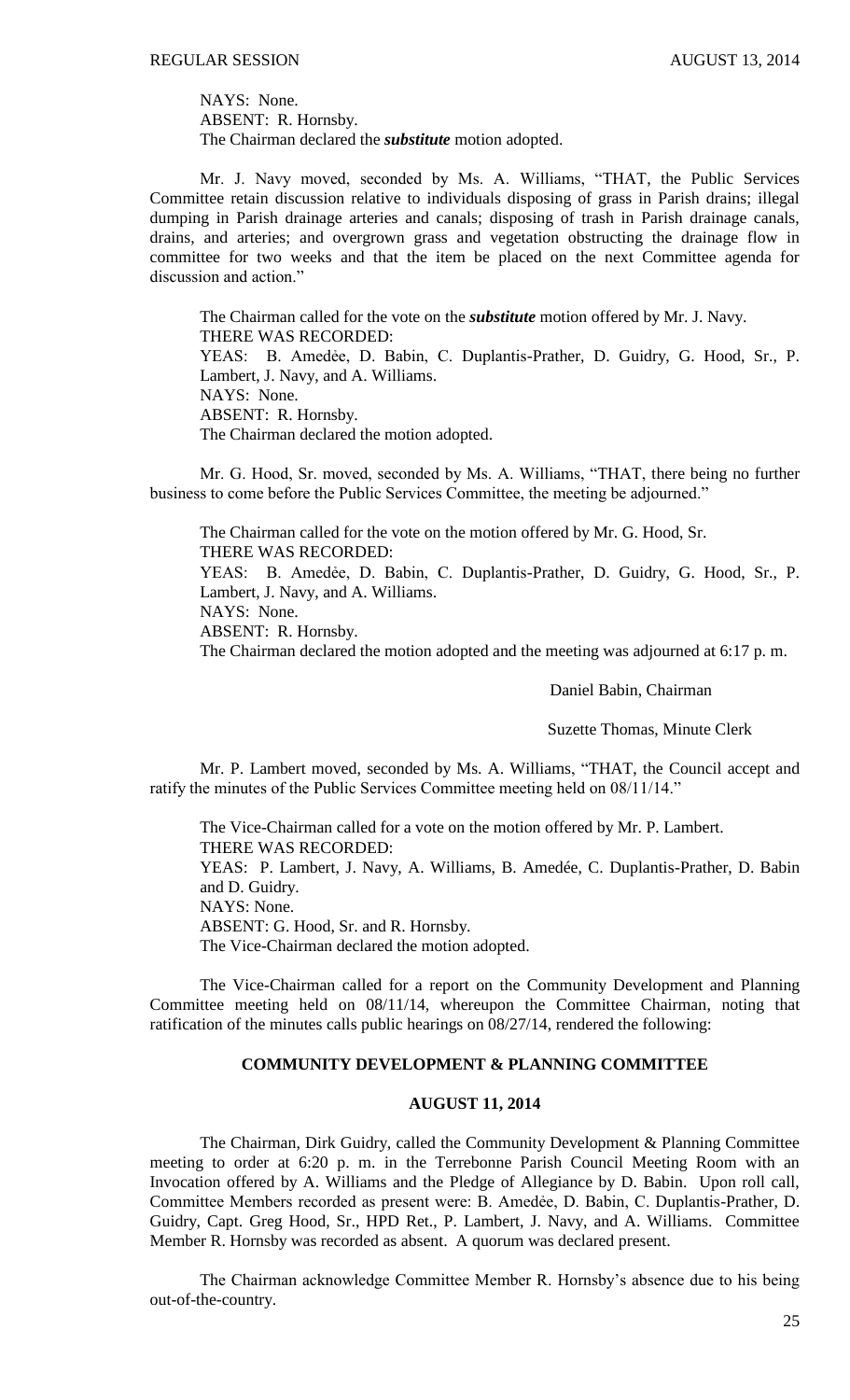OFFERED BY: Ms. A. Williams. SECONDED BY: Mr. D. Babin.

## RESOLUTION NO. 14-384

A resolution to loan Disaster In-Fill Housing Program funds to Options for Affordable Housing in an amount not to exceed \$150,000.00 for the permanent financing of an affordable single family home located at 205 Antoine Street, Houma, Louisiana.

WHEREAS, Terrebonne Parish Consolidated Government has allocated \$3,160,000.00 of its *Community Development Block Grant 2008 Disaster Recovery Supplemental Appropriation* for the specific purpose of revitalizing communities damaged by Hurricanes Gustav and/or Ike by eliminating the blight of vacant properties and increase the availability of affordable rental housing for low to moderate income persons that has been strained as a result of the storms, and

WHEREAS, Options for Affordable Housing, a qualified non-profit developer, is committed to developing affordable rental housing for low income and disabled citizens of Terrebonne, and

WHEREAS, Options for Affordable Housing has submitted a project proposal in the amount of \$150,000.00 to acquire and rehabilitate a single family home located at 205 Antoine Street, and

WHEREAS, after a thorough review of Options for Affordable Housing's project proposal by the Department of Housing and Human Services, it has been determined that the requirements to move forward with acquisition and rehabilitation have been met.

WHEREAS, this loan is conditioned upon Options for Affordable Housing meeting all requirements set forth by the Louisiana Office of Community Development's Disaster Recovery Unit and the Terrebonne Parish Consolidated Government upon completion of work.

NOW, THEREFORE BE IT RESOLVED, that the Terrebonne Parish Council (Community Development and Planning Committee), on behalf of Terrebonne Parish Consolidated Government, and the Parish President, does hereby agree to conditionally loan Disaster In-Fill Housing Program funds in an amount not to exceed \$150,000.00 to Options for Affordable Housing, for the acquisition and rehabilitation of 205 Antoine Street, Houma, Louisiana; and,

BE IT FURTHER RESOLVED, that the Terrebonne Parish Council, on behalf of the Terrebonne Parish Consolidated Government, does, hereby authorize the Parish President to execute all agreements in this regard.

THERE WAS RECORDED: YEAS: J. Navy, A. Williams, G. Hood, Sr., B. Amedée, C. Duplantis-Prather, D. Babin, D. Guidry and P. Lambert. NAYS: None. ABSTAINING: None. ABSENT: R. Hornsby. The Chairman declared the resolution adopted on this, the  $11<sup>th</sup>$  day of August, 2014.

\* \* \* \* \* \* \* \* \*

OFFERED BY: Mr. D. Babin. SECONDED BY: Mr. P. Lambert.

RESOLUTION NO. 14-385

A resolution to loan Disaster In-Fill Housing Program funds to Houma-Terrebonne Housing Authority in an amount not to exceed \$250,000.00 for the permanent financing of an affordable single family home located at 6191 Grand Caillou Road, Houma, Louisiana.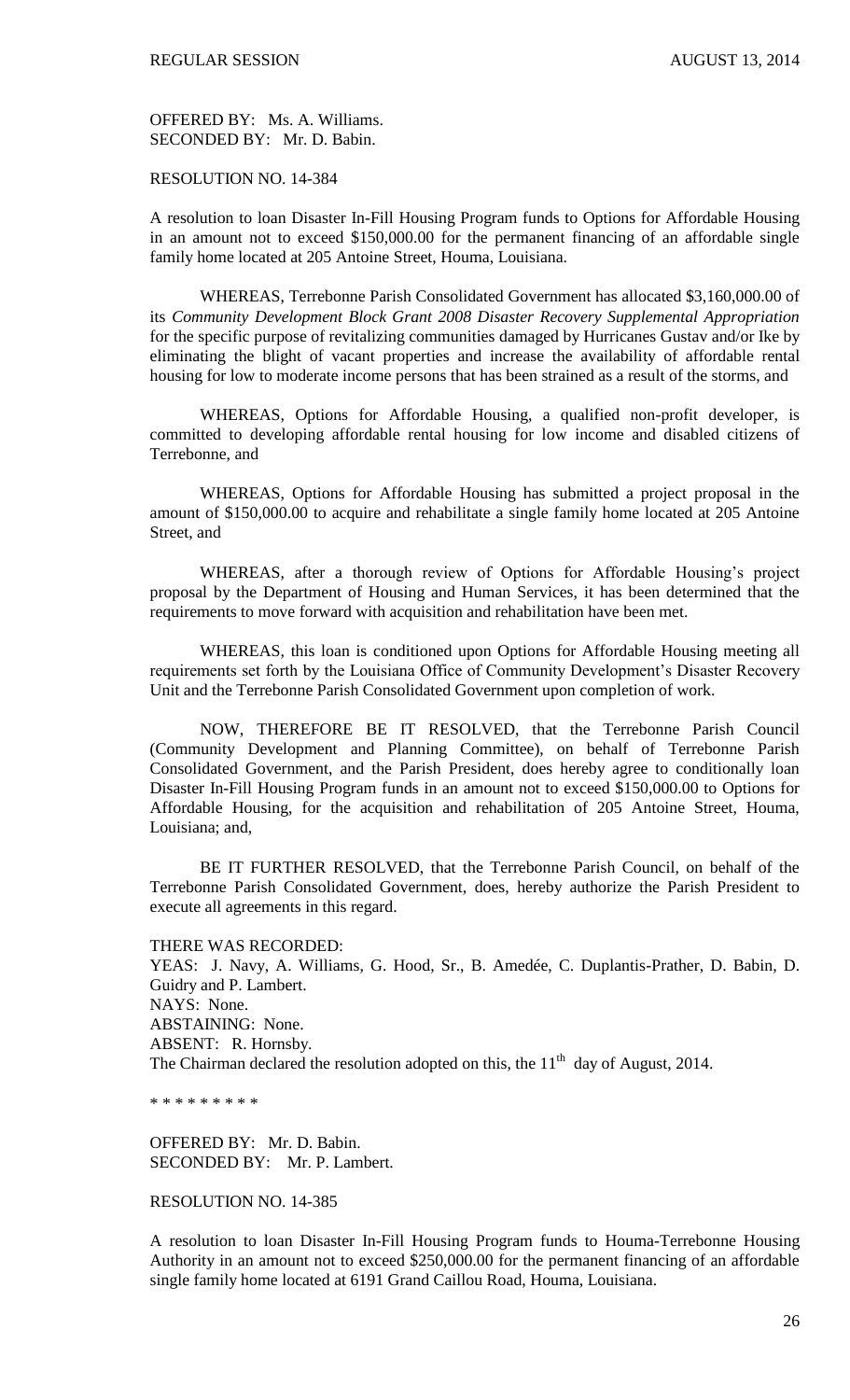WHEREAS, Terrebonne Parish Consolidated Government has allocated \$3,160,000.00 of its *Community Development Block Grant 2008 Disaster Recovery Supplemental Appropriation* for the specific purpose of revitalizing communities damaged by Hurricanes Gustav and/or Ike by eliminating the blight of vacant properties and increase the availability of affordable rental housing for low to moderate income persons that has been strained as a result of the storms, and

WHEREAS, Houma-Terrebonne Housing Authority, a qualified non-profit developer, is committed to developing affordable rental housing for low income and disabled citizens of Terrebonne, and

WHEREAS, Houma-Terrebonne Housing Authority has submitted a project proposal in the amount of \$250,000.00 to acquire and rehabilitate a single family home located at 6191 Grand Caillou Road, and

WHEREAS, after a thorough review of Houma-Terrebonne Housing Authority's project proposal by the Department of Housing and Human Services, it has been determined that the requirements to move forward with acquisition and rehabilitation have been met.

WHEREAS, this loan is conditioned upon Houma-Terrebonne Housing Authority meeting all requirements set forth by the Louisiana Office of Community Development's Disaster Recovery Unit and the Terrebonne Parish Consolidated Government upon completion of work.

NOW, THEREFORE BE IT RESOLVED, that the Terrebonne Parish Council (Community Development and Planning Committee), on behalf of Terrebonne Parish Consolidated Government, and the Parish President, does hereby agree to conditionally loan Disaster In-Fill Housing Program funds in an amount not to exceed \$250,000.00 to Houma-Terrebonne Housing Authority, for the acquisition and rehabilitation of 6191 Grand Caillou Road, Houma, Louisiana; and,

BE IT FURTHER RESOLVED, that the Terrebonne Parish Council, on behalf of the Terrebonne Parish Consolidated Government, does, hereby authorize the Parish President to execute all agreements in this regard.

#### THERE WAS RECORDED:

YEAS: J. Navy, A. Williams, G. Hood, Sr., B. Amedée, C. Duplantis-Prather, D. Babin, D. Guidry and P. Lambert. NAYS: None. ABSTAINING: None. ABSENT: R. Hornsby. The Chairman declared the resolution adopted on this, the  $11<sup>th</sup>$  day of August, 2014. \* \* \* \* \* \* \* \* \*

Committee Member J. Navy questioned whether or not the aforementioned affordable single family housing will consist of duplexes similar to those constructed on Acadian Drive.

Housing & Human Services Director Darrell Waire stated that the aforementioned home will be a duplex.

Committee Member J. Navy requested that the Houma Housing Authority construct similar type duplexes at 6191 Grand Caillou Road.

OFFERED BY: Ms. A. Williams. SECONDED BY: Ms. C. Duplantis-Prather.

#### RESOLUTION NO. 14-386

A resolution to loan Disaster In-Fill Housing Program funds to Houma-Terrebonne Housing Authority in an amount not to exceed \$250,000.00 for the permanent financing of an affordable single family home located at 7490 Park Avenue, Houma, Louisiana.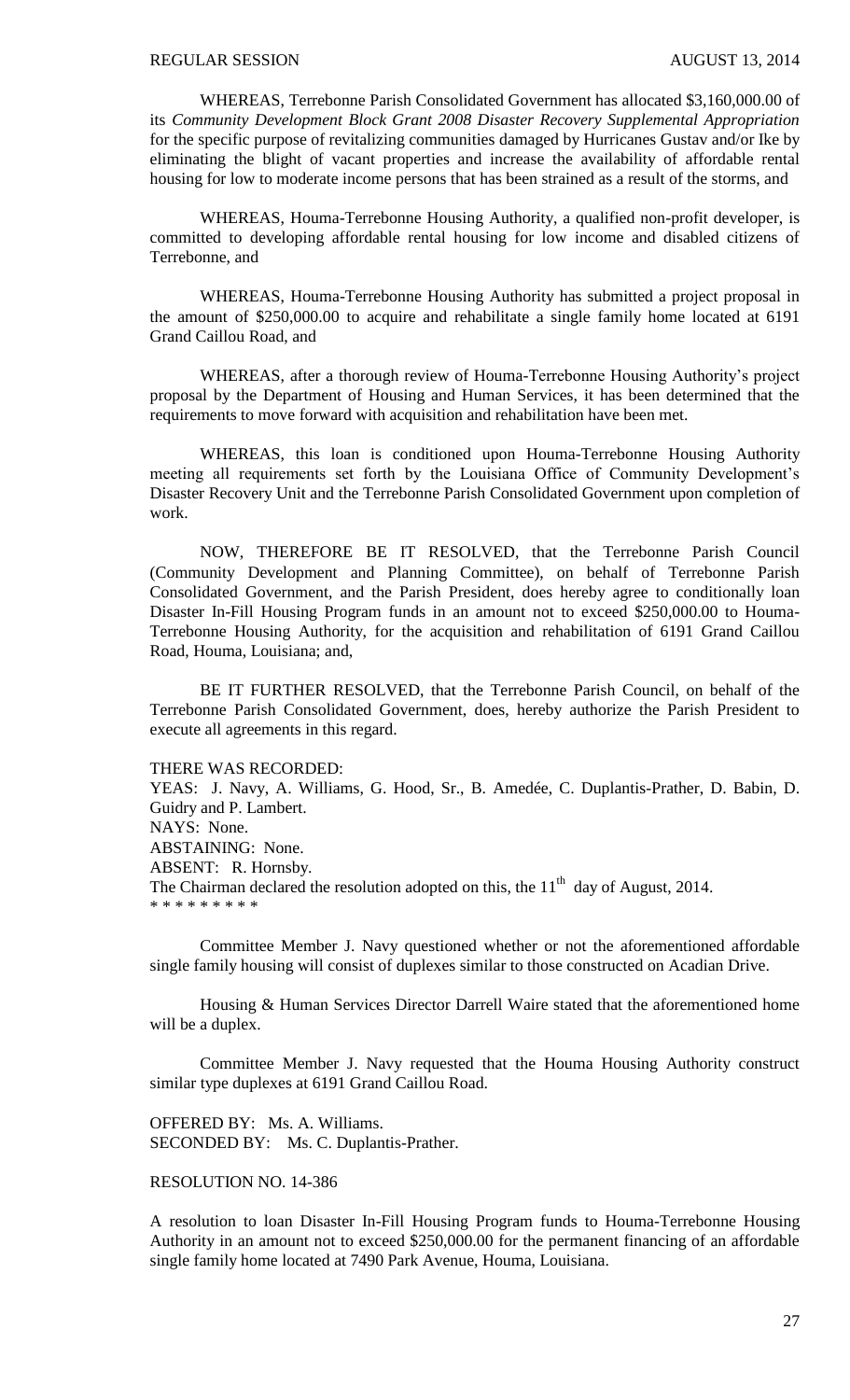WHEREAS, Terrebonne Parish Consolidated Government has allocated \$3,160,000.00 of its *Community Development Block Grant 2008 Disaster Recovery Supplemental Appropriation* for the specific purpose of revitalizing communities damaged by Hurricanes Gustav and/or Ike by eliminating the blight of vacant properties and increase the availability of affordable rental housing for low to moderate income persons that has been strained as a result of the storms, and

WHEREAS, Houma-Terrebonne Housing Authority, a qualified non-profit developer, is committed to developing affordable rental housing for low income and disabled citizens of Terrebonne, and

WHEREAS, Houma-Terrebonne Housing Authority has submitted a project proposal in the amount of \$250,000.00 to acquire and rehabilitate a single family home located at 7490 Park Avenue, and

WHEREAS, after a thorough review of Houma-Terrebonne Housing Authority's project proposal by the Department of Housing and Human Services, it has been determined that the requirements to move forward with acquisition and rehabilitation have been met.

WHEREAS, this loan is conditioned upon Houma-Terrebonne Housing Authority meeting all requirements set forth by the Louisiana Office of Community Development's Disaster Recovery Unit and the Terrebonne Parish Consolidated Government upon completion of work.

NOW, THEREFORE BE IT RESOLVED, that the Terrebonne Parish Council (Community Development and Planning Committee), on behalf of Terrebonne Parish Consolidated Government, and the Parish President, does hereby agree to conditionally loan Disaster In-Fill Housing Program funds in an amount not to exceed \$250,000.00 to Houma-Terrebonne Housing Authority, for the acquisition and rehabilitation of 7490 Park Avenue, Houma, Louisiana; and,

BE IT FURTHER RESOLVED, that the Terrebonne Parish Council, on behalf of the Terrebonne Parish Consolidated Government, does, hereby authorize the Parish President to execute all agreements in this regard.

#### THERE WAS RECORDED:

YEAS: J. Navy, A. Williams, G. Hood, Sr., B. Amedée, C. Duplantis-Prather, D. Babin, D. Guidry and P. Lambert. NAYS: None. ABSTAINING: None. ABSENT: R. Hornsby. The Chairman declared the resolution adopted on this, the  $11<sup>th</sup>$  day of August, 2014. \* \* \* \* \* \* \* \* \*

OFFERED BY: Mr. D. Babin. SECONDED BY: Mr. J. Navy.

RESOLUTION NO. 14-387

A RESOLUTION OBLIGATING THE NECESSARY FUNDING UNDER THE TERREBONNE PARISH FLOOD HAZARD MITIGATION GRANT PROGRAM/HURRICANE GUSTAV, PROJECT NO 1786-109-0003 TO COMPLETE THE STRUCTURE ELEVATION OF 405 HIGHRIDGE, HOUMA, LA 70363.

WHEREAS, the Terrebonne Parish Consolidated Government has been formally notified by FEMA that the Hurricane Gustav Flood Hazard Mitigation Grant Program (HMGP), Project No. 1786-109-0003, can proceed with the mitigation of the following property:

Address: 405 Highridge Houma, LA 70363

Owned by: John & Angelle Lirette;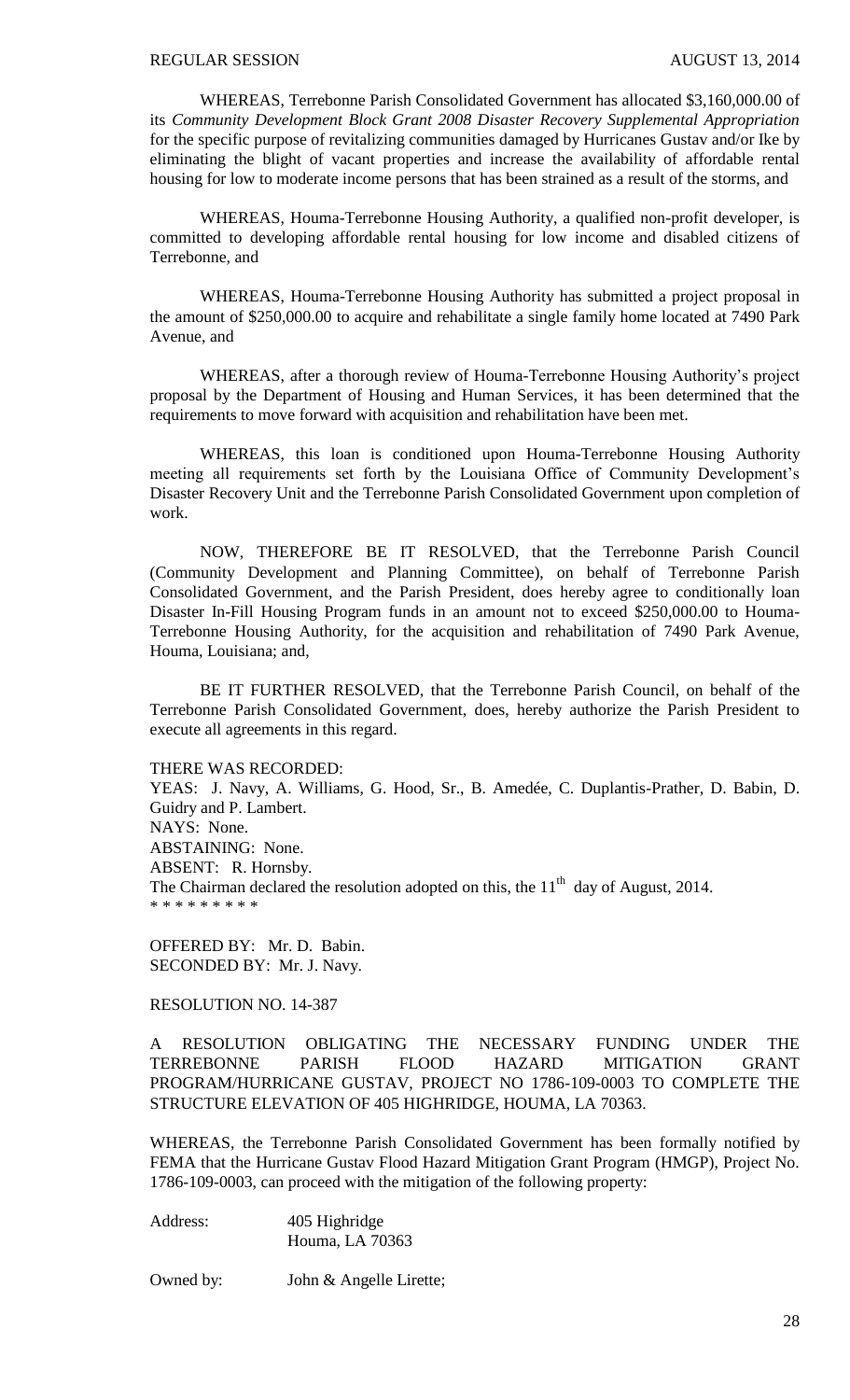WHEREAS, under the administrative guidance of Solutient, the required "elevation packet" has been prepared and executed for the property owner recommending elevation through the HMGP program.

NOW, THEREFORE, BE IT RESOLVED, by the Terrebonne Parish Council, (Community Development and Planning Committee), on behalf of the Terrebonne Parish Consolidated Government, that the necessary funding under the Terrebonne Parish Flood Hazard Mitigation Grant Program/Hurricane Gustav, Project No. 1786-109-0003 be hereby obligated to mitigate the property above.

THERE WAS RECORDED:

YEAS: J. Navy, A. Williams, G. Hood, Sr., B. Amedée, D. Babin, D. Guidry and P. Lambert. NAYS: None.

ABSTAINING: None.

ABSENT: C. Duplantis-Prather and R. Hornsby.

The Chairman declared the resolution adopted on this, the  $11<sup>th</sup>$  day of August, 2014.

\* \* \* \* \* \* \* \* \*

Ms. B. Amedée moved, seconded by Mr. J. Navy, "THAT, the Community Development & Planning Committee introduce an ordinance declaring a 29.278-acre parcel of land on Louisiana Drive, Schriever, LA, as surplus property, and calling a public hearing on said matter on Wednesday, August 27, 2014 at 6:30 p. m."

The Chairman called for the vote on the motion offered by Ms. B. Amedẻe. THERE WAS RECORDED: YEAS: B. Amedėe, D. Babin, D. Guidry, G. Hood, Sr., P. Lambert, J. Navy, and A. Williams. NAYS: None. ABSENT: C. Duplantis-Prather and R. Hornsby. The Chairman declared the motion adopted.

Mr. G. Hood, Sr. moved, seconded by Mr. J. Navy, "THAT, there being no further business to come before the Community Development & Planning Committee, the meeting be adjourned."

The Chairman called for the vote on the motion offered by Mr. G. Hood, Sr. THERE WAS RECORDED: YEAS: B. Amedėe, D. Babin, D. Guidry, G. Hood, Sr., P. Lambert, J. Navy, and A.

Williams.

NAYS: None.

ABSENT: C. Duplantis-Prather and R. Hornsby.

The Chairman declared the motion adopted and the meeting was adjourned at 6:26 p. m.

Dirk Guidry, Chairman

Suzette Thomas Minute Clerk

Mr. D. Guidry moved, seconded by Ms. B. Amedée, "THAT, the Council accept and ratify the minutes of the Community Development and Planning committee meeting held on 08/11/14."

The Vice-Chairman called for a vote on the motion offered by Mr. D. Guidry. THERE WAS RECORDED: YEAS: P. Lambert, J. Navy, A. Williams, B. Amedée, C. Duplantis-Prather, D. Babin and D. Guidry. NAYS: None. ABSENT: G. Hood, Sr. and R. Hornsby. The Vice-Chairman declared the motion adopted.

The Vice-Chairman called for a report on the Policy, Procedure and Legal meeting held on 08/11/14, whereupon the Committee Chairwoman rendered the following: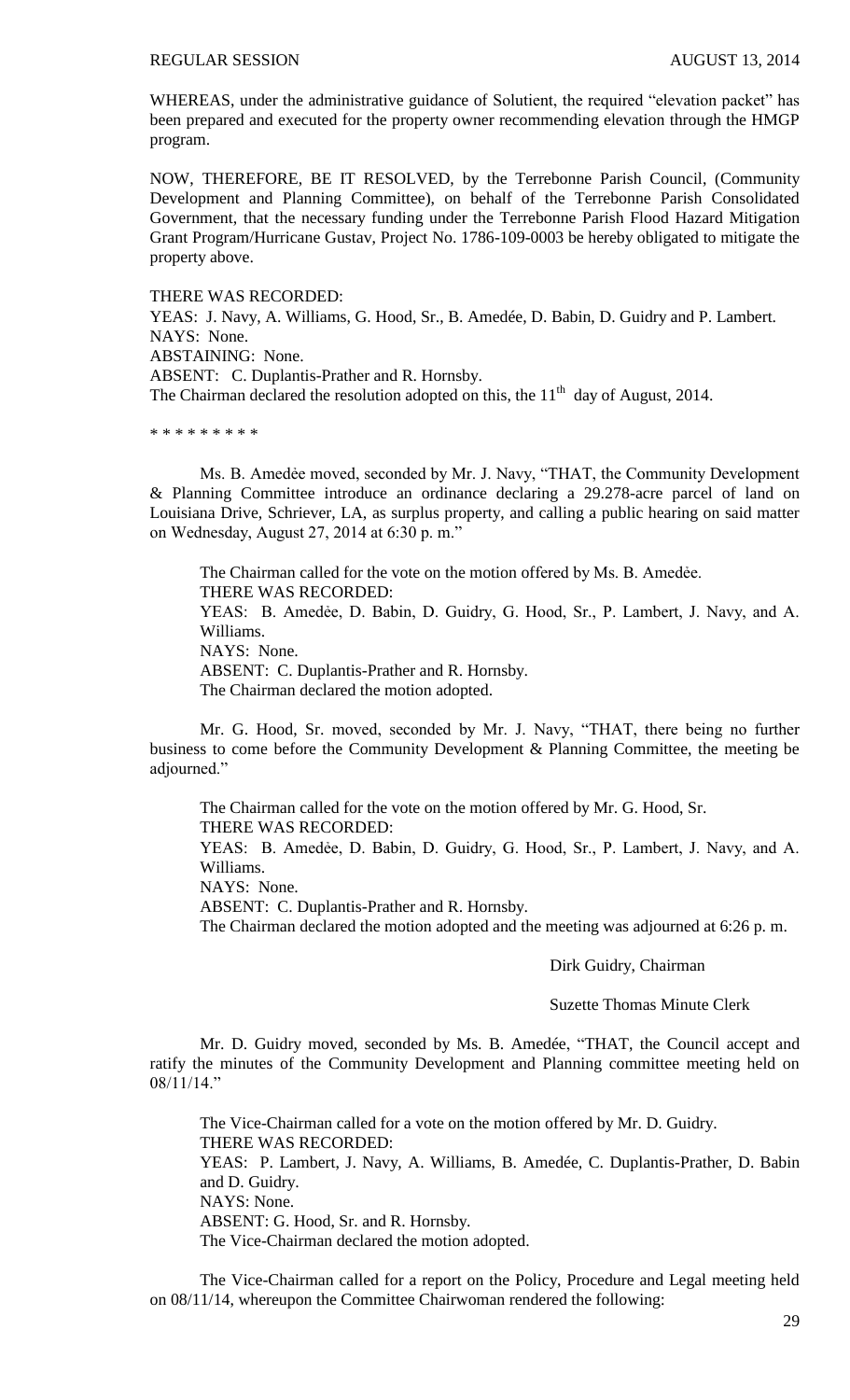#### **POLICY, PROCEDURE, & LEGAL COMMITTEE**

#### **AUGUST 11, 2014**

The Chairwoman, Arlanda J. Williams, called the Policy, Procedure, & Legal Committee meeting to order at 6:26 p. m. in the Terrebonne Parish Council Meeting Room with an Invocation offered by B. Amedée and the Pledge of Allegiance led by D. Babin. Upon roll call, Committee Members recorded as present were: B. Amedẻe, D. Babin, C. Duplantis-Prather, D. Guidry, Capt. Greg Hood, Sr., HPD Ret., P. Lambert, J. Navy, and A. Williams. Committee Member R. Hornsby was recorded as absent. A quorum was declared present.

The Chairwoman acknowledged Committee Member R. Hornsby's absence due to his being out of the country.

Mr. G. Hood, Sr. moved, seconded by Ms. C. Duplantis-Prather, "THAT, the Policy, Procedure, & Legal Committee authorize the TPCG to co-sponsor the St. Matthews's Just Kids At Art Annual Event, for up to \$600.00 in in-kind services, on Thursday, October 16, 2014 (setup to commence after 5:00 p. m.)."

The Chairwoman called for the vote on the motion offered by Mr. G. Hood, Sr. THERE WAS RECORDED: YEAS: B. Amedẻe, D. Babin, C. Duplantis-Prather, D. Guidry, G. Hood, Sr., P. Lambert, J. Navy, and A. Williams. NAYS: None. ABSENT: R. Hornsby. The Chairwoman declared the motion adopted.

Mr. D. Guidry moved, seconded by Mr. D. Babin, "THAT, the Policy, Procedure, & Legal Committee authorize the TPCG to co-sponsor the annual Chauvin Culture and Heritage Festival on Saturday, October 18, 2014 and Sunday, October 19, 2014 at the Ward 7 Citizen Hall and Grounds."

The Chairwoman called for the vote on the motion offered by Mr. D. Guidry. THERE WAS RECORDED: YEAS: B. Amedẻe, D. Babin, C. Duplantis-Prather, D. Guidry, G. Hood, Sr., P. Lambert, J. Navy, and A. Williams. NAYS: None. ABSENT: R. Hornsby. The Chairwoman declared the motion adopted.

Committee Member D. Babin requested consideration of changing all Committee meetings scheduled for Monday, September 22, 2014 to Tuesday, September 23, 2014 due to the Police Jury Association Regions 1 & 2 Annual Meeting being scheduled for the  $22<sup>nd</sup>$  day of September. He noted that Committee Members B. Amedée, C. Duplantis-Prather, J. Navy, and A. Williams each serve on committees for the Region 1  $& 2$  and may want to attend the meeting.

Mr. D. Babin moved, seconded by Mr. G. Hood, Sr., "THAT, the Policy, Procedure, & Legal Committee change the committee meetings scheduled for Monday, September 22, 2014 to Tuesday, September 23, 2014."

The Chairwoman called for the vote on the motion offered by Mr. D. Babin. THERE WAS RECORDED: YEAS: B. Amedẻe, D. Babin, C. Duplantis-Prather, D. Guidry, G. Hood, Sr., P. Lambert, J. Navy, and A. Williams. NAYS: None. ABSENT: R. Hornsby. The Chairwoman declared the motion adopted.

Mr. G. Hood, Sr. moved, seconded by Ms. B. Amedẻe, "THAT, the Policy, Procedure, & Legal Committee, pursuant to LA R. S. 42:16-17, convene into Executive Session at 6:29 p. m. in order to discuss the following: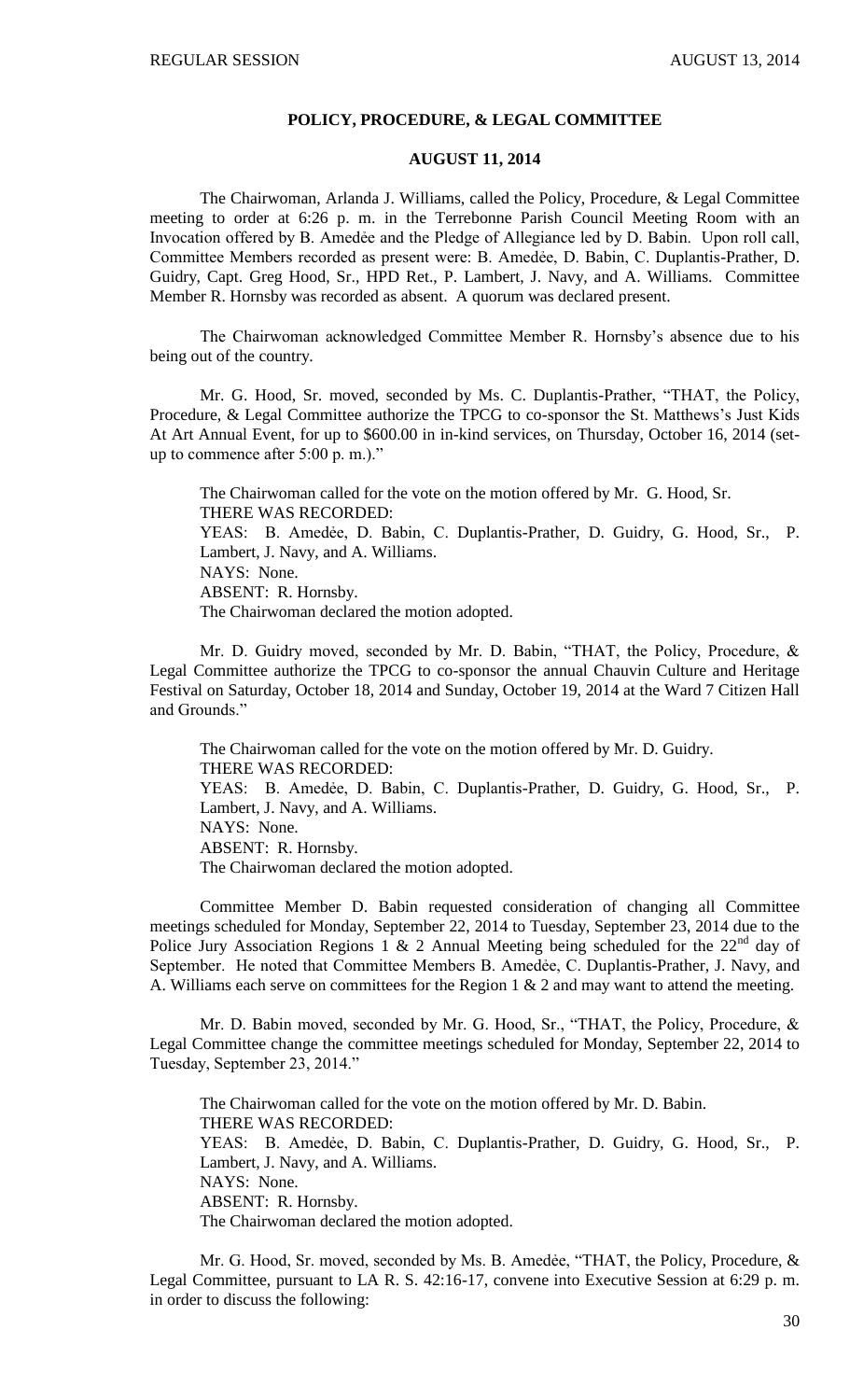'Barbara Dupree v No. 2:11-cv-02623 Terrebonne Parish Consolidated Government'."

The Chairwoman called for the vote on the motion offered by Mr. G. Hood, Sr. THERE WAS RECORDED: YEAS: B. Amedẻe, D. Babin, C. Duplantis-Prather, D. Guidry, G. Hood, Sr., P. Lambert, J. Navy, and A. Williams. NAYS: None. ABSENT: R. Hornsby. The Chairwoman declared the motion adopted.

Parish Attorney Courtney Alcock invited into the Executive Session the following: All Committee Members, Parish President Michel H. Claudet, Assistant Parish Attorney David Allen, and herself.

Committee Member A. Williams exited the proceedings during the Executive Session at 6:31 p. m.

Mr. D. Babin moved, seconded by Ms. B. Amedẻe, "THAT, the Policy, Procedure, Legal Committee reconvene into the regular order of business, at 6:54 p. m., as per the written agenda."

The Vice Chairman called for the vote on the motion offered by Mr. D. Babin. THERE WAS RECORDED: YEAS: B. Amedẻe, D. Babin, C. Duplantis-Prather, D. Guidry, G. Hood, Sr., P. Lambert, and J. Navy. NAYS: None.

ABSENT: R. Hornsby and A. Williams.

The Vice Chairman declared the motion adopted.

Ms. B. Amedėe moved, seconded by Mr. D. Babin, "THAT, the Policy, Procedure, & Legal Committee concur with the recommendation of the Legal Advisor regarding litigation titled 'Barbara Dupree v No. 2:11-cv-02623 Terrebonne Parish Consolidated Government'."

The Vice Chairman called for the vote on the motion offered by Ms. B. Amedẻe. THERE WAS RECORDED: YEAS: B. Amedẻe, D. Babin, C. Duplantis-Prather, D. Guidry, G. Hood, Sr., P. Lambert, and J. Navy. NAYS: None. ABSENT: R. Hornsby and A. Williams. The Vice Chairman declared the motion adopted.

Mr. G. Hood, Sr. moved, seconded by Mr. J. Navy, "THAT, there being no further business to come before the Policy, Procedure, & Legal Committee, the meeting be adjourned."

The Vice Chairman called for the vote on the motion offered by Mr. G. Hood, Sr. THERE WAS RECORDED: YEAS: B. Amedẻe, D. Babin, C. Duplantis-Prather, D. Guidry, G. Hood, Sr., P. Lambert, and J. Navy. NAYS: None.

ABSENT: R. Hornsby and A. Williams.

The Vice Chairman declared the motion adopted and the meeting was adjourned at 6:55 p. m.

Arlanda J. Williams, Chairwoman

Suzette Thomas, Minute Clerk

Ms. A. Williams moved, seconded by Ms. C. Duplantis-Prather, "THAT, the Council accept and ratify the minutes of the Policy, Procedure and Legal Committee meeting held on 08/11/14."

The Vice-Chairman called for a vote on the motion offered by Ms. A. Williams.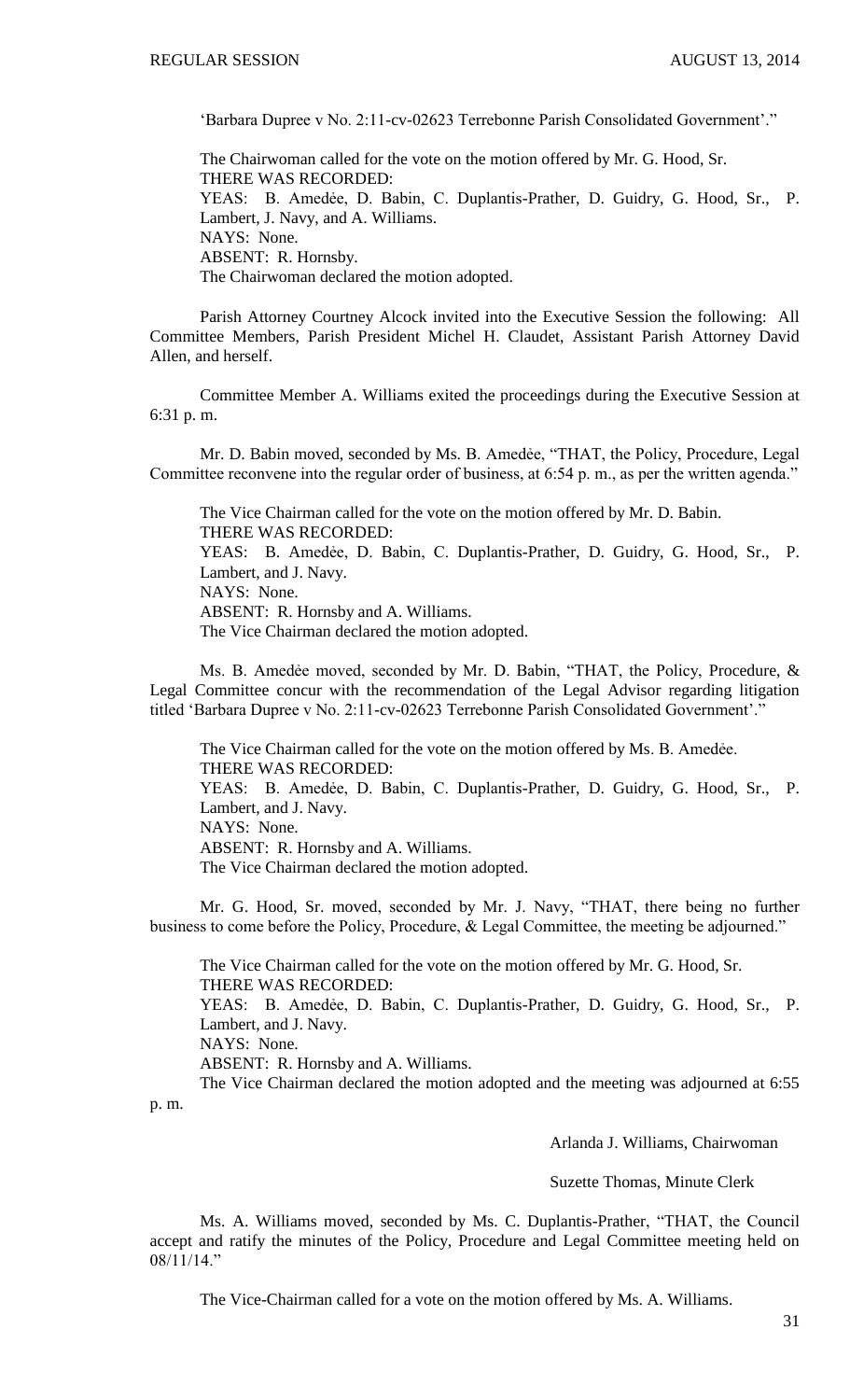THERE WAS RECORDED:

YEAS: P. Lambert, J. Navy, A. Williams, B. Amedée, C. Duplantis-Prather, D. Babin and D. Guidry. NAYS: None. ABSENT: G. Hood, Sr. and R. Hornsby. The Vice-Chairman declared the motion adopted.

Ms. C. Duplantis-Prather moved, seconded by Ms. A. Williams, "THAT, the Council approve street light installation, removal and/or activation requests, if any were submitted."

The Vice-Chairman called for a vote on the motion offered by Ms. C. Duplantis-Prather. THERE WAS RECORDED: YEAS: P. Lambert, J. Navy, A. Williams, B. Amedée, C. Duplantis-Prather, D. Babin and D. Guidry. NAYS: None.

ABSENT: G. Hood, Sr. and R. Hornsby.

The Vice-Chairman declared the motion adopted.

Ms. B. Amedée moved, seconded Mr. P. Lambert, "THAT, the Council hold nominations open for the one long-standing vacancy on the Bayou Blue Fire Protection District Board until further notice."

The Vice-Chairman called for a vote on the motion offered by Ms. B. Amedée. THERE WAS RECORDED: YEAS: P. Lambert, J. Navy, A. Williams, B. Amedée, C. Duplantis-Prather, D. Babin and D. Guidry. NAYS: None. ABSENT: G. Hood, Sr. and R. Hornsby. The Vice-Chairman declared the motion adopted.

Ms. A. Williams moved, seconded by Ms. B. Amedée, "THAT, the Council open nominations for the vacancy for the position on the Hospital Service District No. 1 Board representing the religious community/BISCO, that Father Craig Dalferes, Rev. Kirby Verret and Rev. Audrey Fleming-Williams be nominated, that nominations be closed and that a voice vote of the Council be taken to determine who will fill said position."

The Vice-Chairman called for a vote on the motion offered by Ms. A. Williams. THERE WAS RECORDED: YEAS: P. Lambert, J. Navy, A. Williams, B. Amedée, C. Duplantis-Prather, D. Babin and D. Guidry. NAYS: None. ABSENT: G. Hood, Sr. and R. Hornsby. The Vice-Chairman declared the motion adopted.

The Vice-Chairman called for a voice vote of the Council, whereupon the following was recorded:

Voting to appoint Father Craig Dalferes: A. Williams B. Amedée C. Duplantis-Prather D. Babin D. Guidry

Voting to appoint Rev. Kirby Verret: P. Lambert

Voting to appoint Rev. Audrey Fleming-Williams: J. Navy

*Mr. G. Hood, Sr. and Mr. R. Hornsby were recorded as absent.*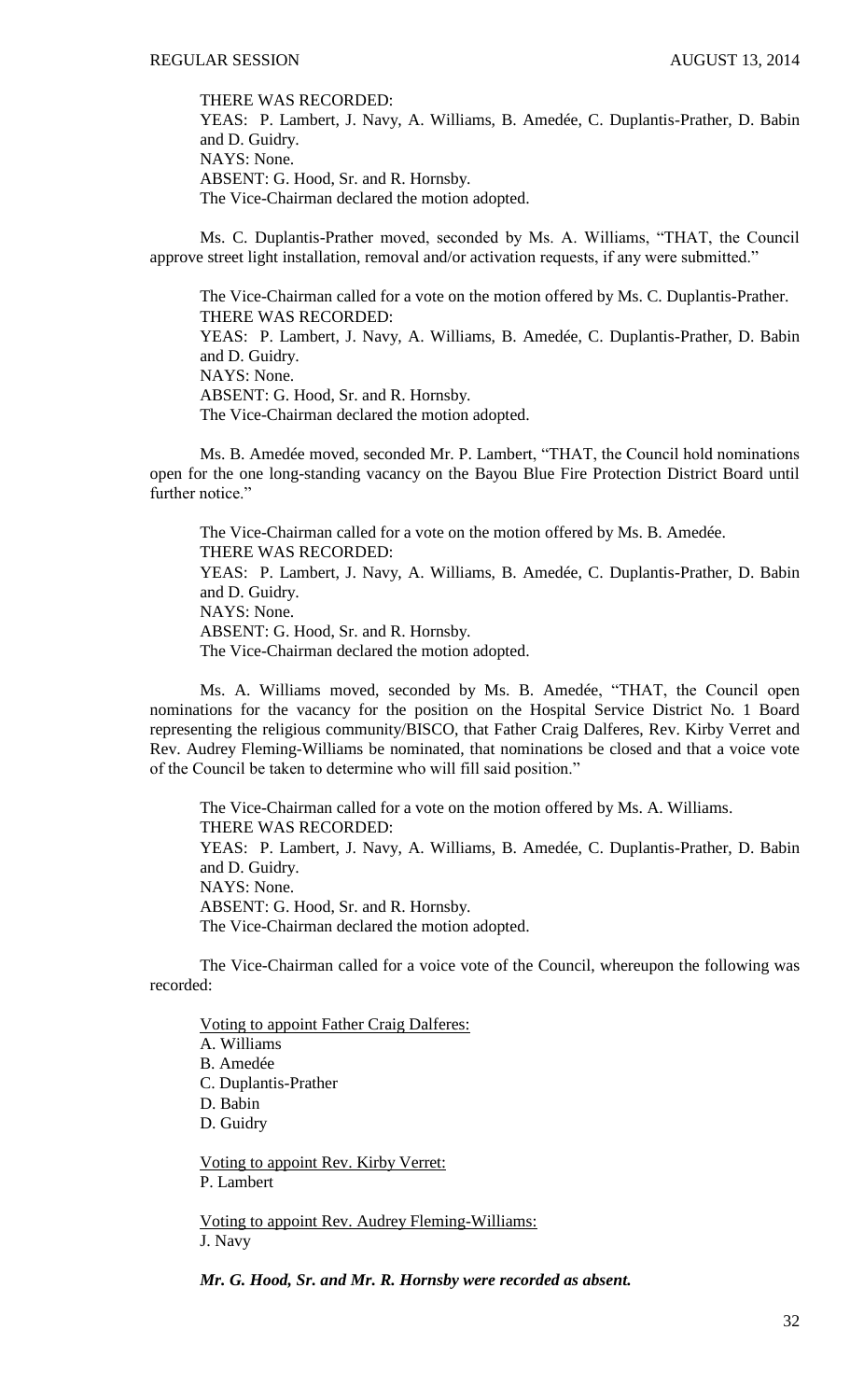Council Minute Clerk T. Triggs announced the results of votes tallied for the position on the Hospital Service District No. 1 Board to represent the religious community/BISCO, which was recorded as follows: five (5) votes for Father Craig Dalferes, one (1) vote for Rev. Kirby Verret and one (1) vote for Rev. Audrey Fleming-Williams.

The Vice-Chairman stated that, as per the above voice vote, Father Craig Dalferes is officially re-appointed to serve on the Hospital Service District No. 1 Board to represent the religious community/BISCO.

Ms. A. Williams moved, seconded by Mr. J. Navy, "THAT, the Council open nominations for the position on the TEDA Board to represent SCIA, that Mr. Chad Hebert and Mr. Tommy Guarisco be nominated, that nominations be closed and that a voice vote of the Council be taken to determine who will fill said position."

The Vice-Chairman called for a vote on the motion offered by Ms. A. Williams. THERE WAS RECORDED: YEAS: P. Lambert, J. Navy, A. Williams, B. Amedée, C. Duplantis-Prather, D. Babin and D. Guidry. NAYS: None. ABSENT: G. Hood, Sr. and R. Hornsby. The Vice-Chairman declared the motion adopted.

The Vice-Chairman called for a voice vote of the Council, whereupon the following was recorded:

Voting to appoint Mr. Chad Hebert: (No votes recorded)

Voting to appoint Mr. Tommy Guarisco: P. Lambert J. Navy A. Williams B. Amedée C. Duplantis-Prather D. Babin D. Guidry

#### *Mr. G. Hood, Sr. and Mr. R. Hornsby were recorded as absent.*

Council Minute Clerk T. Triggs announced the results of votes tallied for the position on the TEDA Board to represent SCIA, which was recorded as follows: zero (0) votes for Mr. Chad Hebert and seven (7) votes for Mr. Tommy Guarisco.

The Vice-Chairman stated that, as per the above voice vote, Mr. Tommy Guarisco is officially appointed to serve a term on the TEDA Board representing SCIA.

Ms. A. Williams moved, seconded by Mr. D. Guidry, "THAT, the Council open nominations for the position on the TEDA Board to represent the Chamber of Commerce, that Mr. Edward Daigle and Mr. Chad Hebert be nominated, that nominations be closed and that a voice vote of the Council be taken to determine who will fill said position."

The Vice-Chairman called for a vote on the motion offered by Ms. A. Williams. THERE WAS RECORDED: YEAS: P. Lambert, J. Navy, A. Williams, B. Amedée, C. Duplantis-Prather, D. Babin and D. Guidry. NAYS: None. ABSENT: G. Hood, Sr. and R. Hornsby. The Vice-Chairman declared the motion adopted.

The Vice-Chairman called for a voice vote of the Council, whereupon the following was recorded: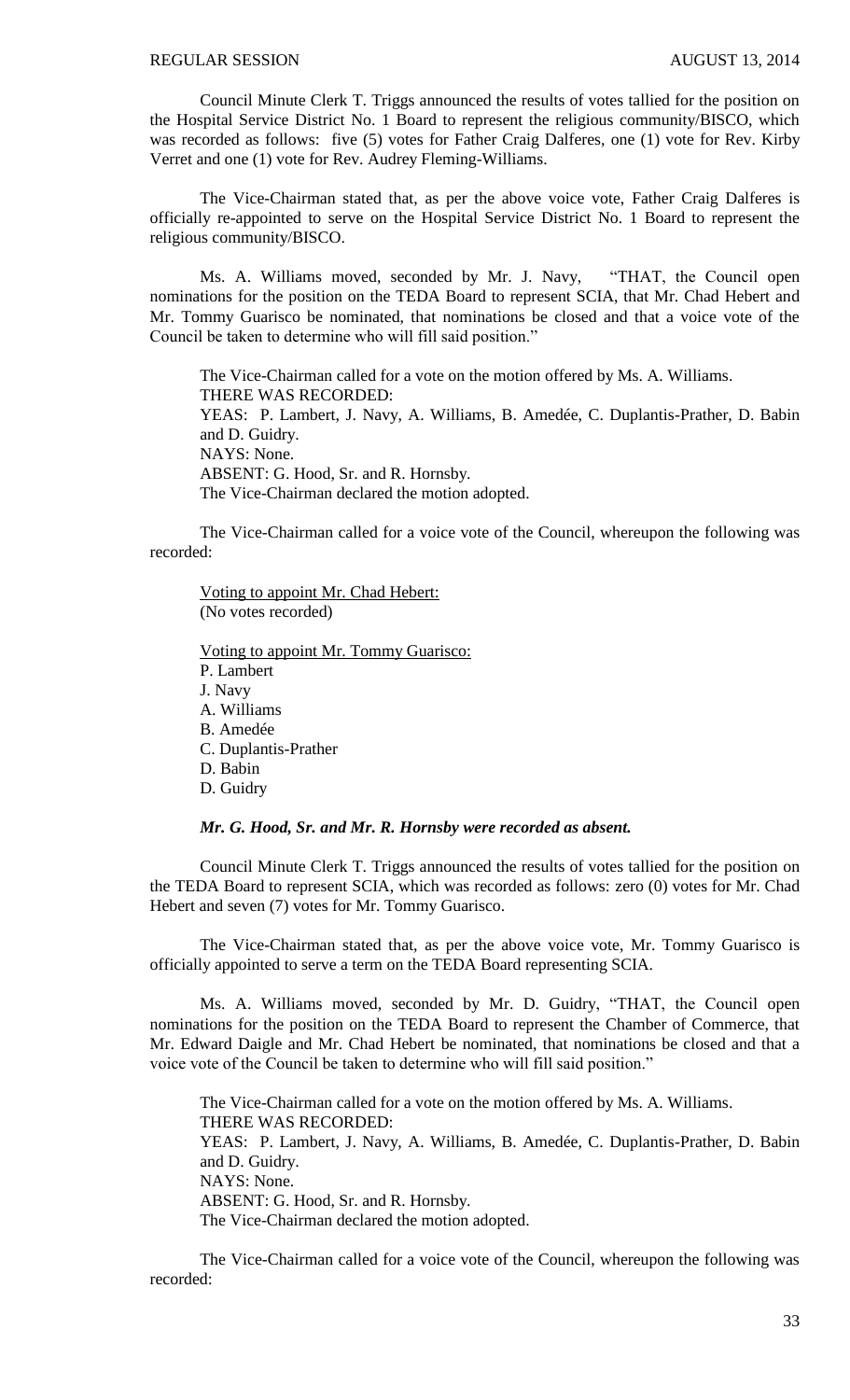Voting to appoint Mr. Edward Daigle: P. Lambert A. Williams C. Duplantis-Prather D. Babin D. Guidry

Voting to appoint Mr. Chad Hebert: J. Navy B. Amedée

#### *Mr. G. Hood, Sr. and Mr. R. Hornsby were recorded as absent.*

Council Minute Clerk T. Triggs announced the results of votes tallied for the position on the TEDA Board to represent the Chamber of Commerce, which was recorded as follows: five (5) votes for Mr. Edward Daigle and two (2) votes for Mr. Chad Hebert.

The Vice-Chairman stated that, as per the above voice vote, Mr. Edward Daigle, is officially appointed to serve a term on the TEDA Board representing the Chamber of Commerce.

Ms. A. Williams moved, seconded by Ms. C. Duplantis-Prather, "THAT, the Council hold nominations open for the vacancy for an at-large position on the TEDA Board until the next Council meeting."

The Vice-Chairman called for a vote on the motion offered by Ms. A. Williams. THERE WAS RECORDED: YEAS: P. Lambert, J. Navy, A. Williams, B. Amedée, C. Duplantis-Prather, D. Babin and D. Guidry. NAYS: None. ABSENT: G. Hood, Sr. and R. Hornsby. The Vice-Chairman declared the motion adopted.

Ms. A. Williams moved, seconded by Mr. J. Navy, "THAT, the Council accept the Children and Youth Services Planning Board's recommendation, and that current Juvenile Detention Center Director Joseph Harris, Jr. be appointed as a replacement for former Juvenile Detention Center Director Jason Hutchinson to serve the remainder of the current term (until 11/05/14) in addition to a subsequent two-year term (until 11/05/16) on said Board."

The Vice-Chairman called for a vote on the motion offered by Ms. A. Williams. THERE WAS RECORDED: YEAS: P. Lambert, J. Navy, A. Williams, B. Amedée, C. Duplantis-Prather, D. Babin and D. Guidry. NAYS: None. ABSENT: G. Hood, Sr. and R. Hornsby. The Vice-Chairman declared the motion adopted.

Under Agenda Item 6A – Announcements, Council Members:

- Councilwoman A. Williams announced that she will be hosting the Louisiana Alliance 2014 Affordable Housing Listening Tour, along with Councilman J. Navy, at the Dumas Auditorium on August 27 from 2:00 p.m. to 4:00 p.m.
- Councilwoman C. Duplantis-Prather encouraged pet owners to have their pets spayed or neutered to help control the pet population. She asked that if a stray animal is found, or anyone wants to adopt a pet, to please contact the Animal Shelter at (985) 873-6709.
- Councilman D. Babin expressed special thanks to Mr. Ronnie Legendre and his staff for hosting the bowling tournament held this past weekend in support of Special Olympics.
- Councilman D. Babin thanked Mr. Ronney Picou for his efforts with the *Wounded Warriors* Organization.